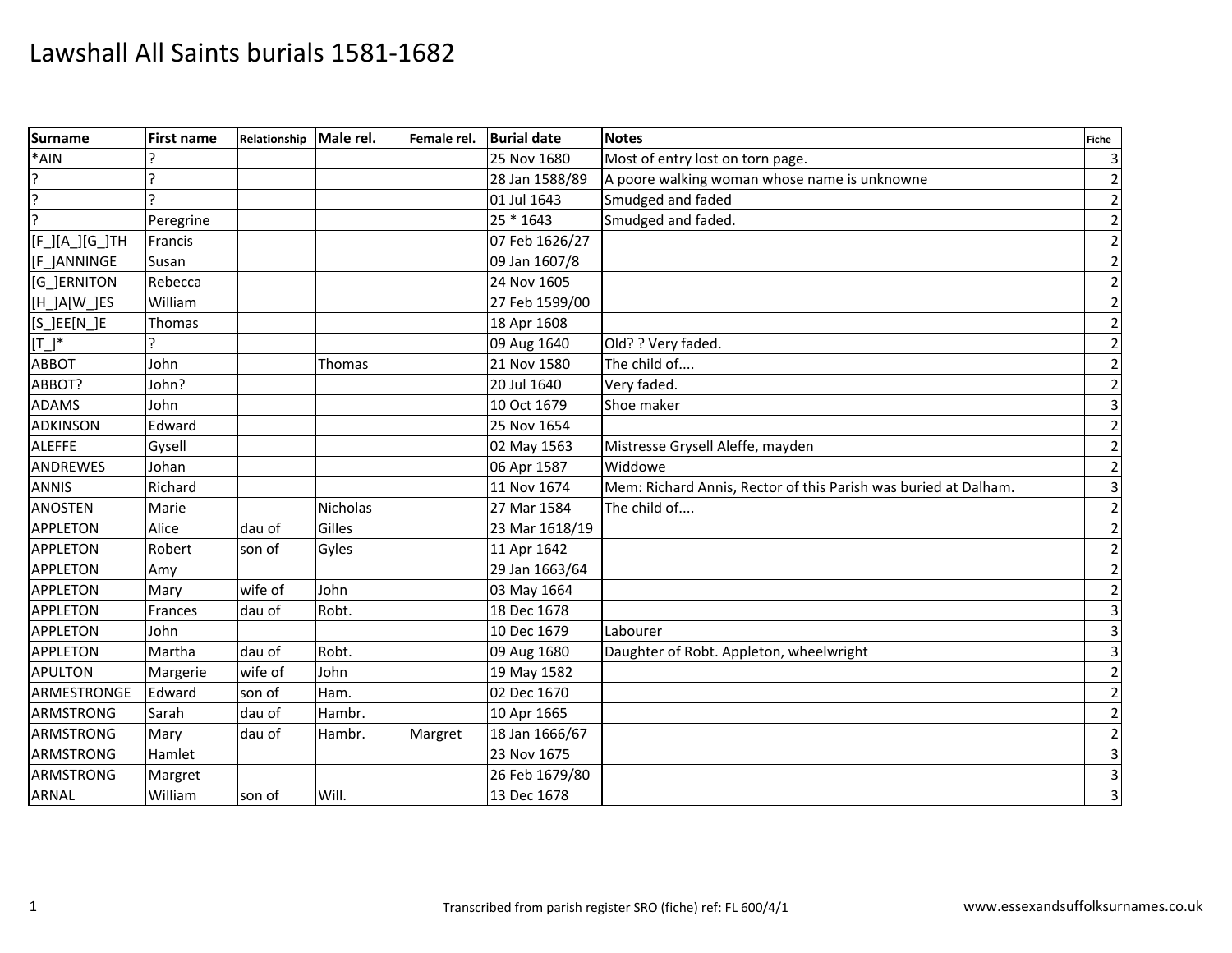| Surname        | <b>First name</b> | Relationship | Male rel.       | Female rel. | <b>Burial date</b> | <b>Notes</b>                                                         | Fiche          |
|----------------|-------------------|--------------|-----------------|-------------|--------------------|----------------------------------------------------------------------|----------------|
| <b>ARNOLD</b>  | William           | son of       | William         |             | 22 May 1680        | Son of William Arnold, labourer                                      | $\overline{3}$ |
| <b>AUSTIN</b>  | Susan             |              |                 |             | 05 Nov 1625        |                                                                      | $\overline{2}$ |
| <b>AUSTIN</b>  | Anne              |              |                 |             | 10 Apr 1627        |                                                                      | $\overline{2}$ |
| <b>AUSTIN</b>  | Nicholas          |              |                 |             | 01 Jul 1627        |                                                                      | $\overline{2}$ |
| <b>AUSTINE</b> | <b>Bridget</b>    | son of       | John            | Susan       | 23 Nov 1622        |                                                                      | $\mathbf{2}$   |
| <b>AUSTON</b>  | Margaret          | wife of      | <b>Nicholas</b> |             | 08 Apr 1607        |                                                                      | $\overline{2}$ |
| <b>BACKET</b>  | Robert            | son of       | John            |             | 07 Aug 1585        | Minor                                                                | $\mathbf 2$    |
| <b>BACKET</b>  | John              |              |                 |             | 23 Sep 1590        |                                                                      | $\mathbf 2$    |
| <b>BACKET</b>  | Agnes             |              |                 |             | $* * 1591/2$       | Vid. No date other than year.                                        | $\mathbf{2}$   |
| <b>BACKET</b>  | Anne              |              |                 |             | 09 Jun 1595        |                                                                      | $\overline{2}$ |
| <b>BACKET</b>  | Robart            |              |                 |             | 10 May 1611        |                                                                      | $\mathbf 2$    |
| <b>BACKET</b>  | Rose              |              |                 |             | 06 May 1617        |                                                                      | $\overline{2}$ |
| <b>BACKET</b>  | Rebecka           |              |                 |             | 28 Mar 1624        |                                                                      | $\overline{2}$ |
| <b>BACKET</b>  | Joan              |              |                 |             | 23 Jan 1644/45     |                                                                      | $\overline{2}$ |
| <b>BACON</b>   |                   |              |                 |             | 06 Jul 1627        | Old Bacon, a Duchman                                                 | $\mathbf 2$    |
| <b>BALDIN</b>  | Mary              |              |                 |             | 30 Aug 1662        |                                                                      | $\overline{2}$ |
| <b>BANKS</b>   | Phillip           |              |                 |             | 22 Oct 1635        |                                                                      | $\overline{2}$ |
| <b>BARKER</b>  | George            |              |                 |             | 21 Mar 1630/31     |                                                                      | $\overline{2}$ |
| <b>BARREL</b>  | Elizabeth         |              |                 |             | 04 Nov 1679        | Widow                                                                | $\overline{3}$ |
| <b>BARRELL</b> | Katherine         |              |                 |             | 18 Apr 1567        | Singlewoman                                                          | $\overline{2}$ |
| <b>BARRELL</b> | Thomas            |              |                 |             | 21 Oct 1579        | Maryed man and a dweller in the town of Comes in the County of Suff. | $\overline{2}$ |
| <b>BARRELL</b> | Lawrence          |              |                 |             | 02 Apr 1599        |                                                                      | $\overline{2}$ |
| <b>BARRELL</b> | Katherine         |              |                 |             | 23 Jun 1620        |                                                                      | $\mathbf 2$    |
| <b>BARRELL</b> | Sara              | dau of       | Francis         | Elizabeth   | 06 Jul 1623        |                                                                      | $\overline{2}$ |
| <b>BARRELL</b> | Judeth            | dau of       | Francis         |             | 12 May 1631        |                                                                      | $\overline{2}$ |
| <b>BARRELL</b> | Alce              | widow of     | William         |             | 31 Mar 1638        |                                                                      | $\overline{2}$ |
| <b>BARRELL</b> | Francis           |              |                 |             | 14 Aug 1638        |                                                                      | $\mathbf 2$    |
| <b>BARRELL</b> | William           |              |                 |             | 25 Feb 1640/41     |                                                                      | $\mathbf 2$    |
| <b>BARRELL</b> | C                 |              |                 |             | 18 Jan 1644/45     | <b>Widdow Barrell</b>                                                | $\mathbf{2}$   |
| <b>BARRELL</b> | Helen             | dau of       | Francis         |             | 14 May 1661        |                                                                      | $\mathbf{2}$   |
| <b>BARRELL</b> | Francis           |              |                 |             | 30 Dec 1678        |                                                                      | $\overline{3}$ |
| <b>BARWELL</b> | Elizabeth         | dau of       | John            | Elizabeth   | 17 Feb 1664/65     |                                                                      | $\overline{2}$ |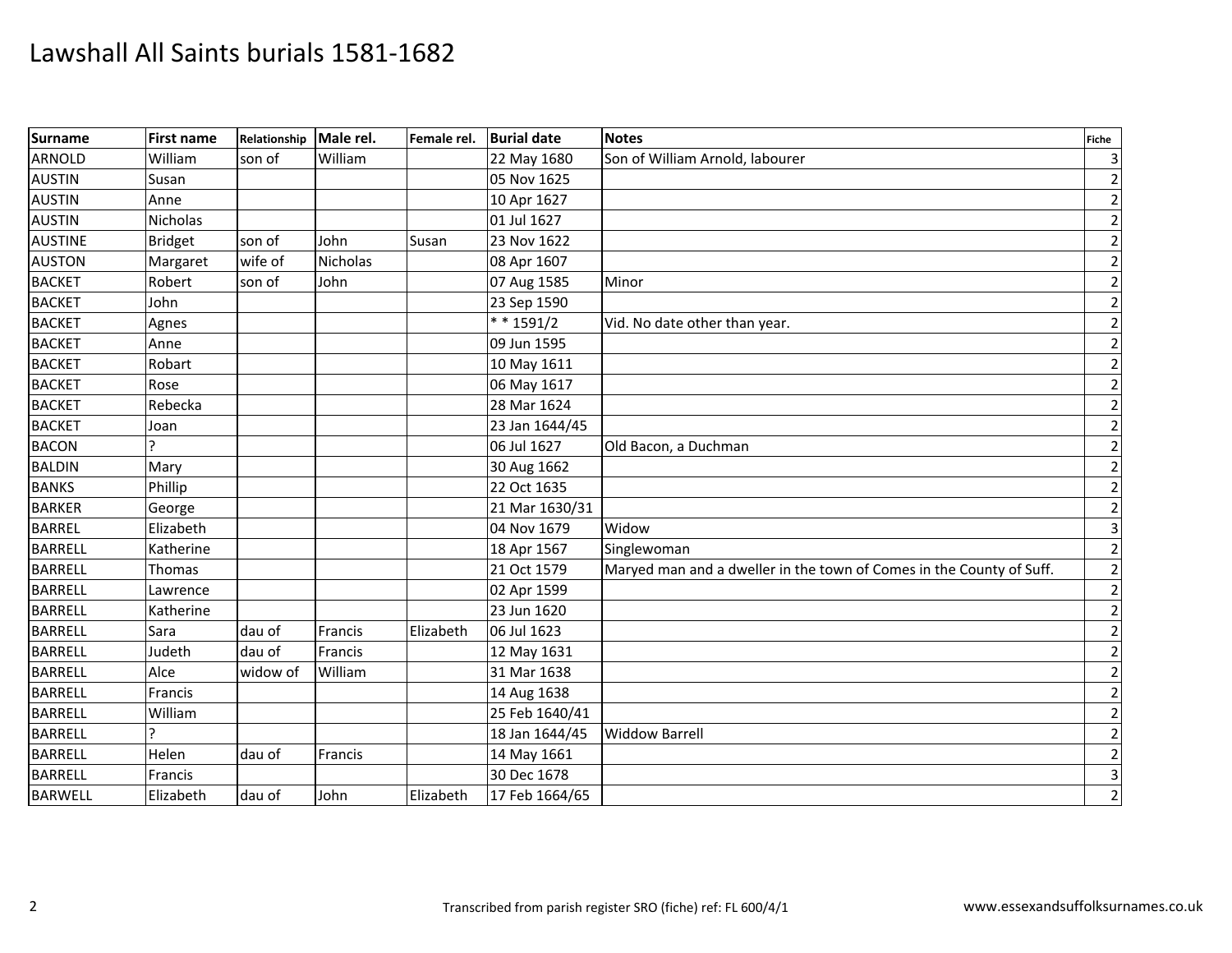| <b>Surname</b>    | <b>First name</b> | Relationship | Male rel. | Female rel. | <b>Burial date</b> | <b>Notes</b>                                                           | <b>Fiche</b>            |
|-------------------|-------------------|--------------|-----------|-------------|--------------------|------------------------------------------------------------------------|-------------------------|
| <b>BASSE</b>      | Alyce             |              |           |             | 08 Apr 1606        |                                                                        | $\overline{2}$          |
| <b>BASSE</b>      | William           |              |           |             | 15 Jan 1615/16     |                                                                        | $\overline{2}$          |
| <b>BEANE</b>      | Richard           |              | Mathew    |             | 30 Mar 1571        | The child of                                                           | $\mathbf 2$             |
| <b>BECKET</b>     | John              |              | John      |             | 02 Oct 1562        | The child of                                                           | $\mathbf 2$             |
| <b>BENNET</b>     | Richard           |              |           | Elizabeth   | 28 Sep 1568        | Sir Richard Bennet priest and chaplaine to my old Lady Elizabeth Drury | $\mathbf{2}$            |
| <b>BIGGWORTH</b>  | Robte.            |              |           |             | 28 Sep 1652        |                                                                        | $\overline{2}$          |
| <b>BIGMORE</b>    | Elisabeth         |              |           |             | 19 Jun 1623        |                                                                        | $\mathbf 2$             |
| <b>BIGWELL</b>    |                   | dau of       | Tho.      |             | 18 Nov 1677        | First name not in register                                             | $\overline{\mathbf{3}}$ |
| <b>BIGWORTH</b>   | Robert            | son of       | Robert    | Mary        | 10 May 1623        |                                                                        | $\overline{2}$          |
| <b>BIGWORTH</b>   |                   |              |           | Mary        | 14 Jan 1650/51     | Child of (first name not in register)                                  | $\overline{2}$          |
| <b>BIGWORTH</b>   | Thomas            |              |           |             | 02 Sep 1680        | Labourer                                                               | $\overline{3}$          |
| <b>BIRD</b>       | Thomas            |              |           |             | 24 Sep 1626        |                                                                        | $\mathbf 2$             |
| <b>BIRD</b>       | An                | wife of      | Robert    |             | 12 Sep 1630        |                                                                        | $\overline{2}$          |
| <b>BIRD</b>       | Anne              |              |           |             | 06 Oct 1650        | Widd.                                                                  | $\overline{2}$          |
| <b>BIRD</b>       | George            |              |           |             | 30 Apr 1665        |                                                                        | $\mathbf 2$             |
| <b>BIRDE</b>      | Elizabeth         |              |           |             | 29 Oct 1601        |                                                                        | $\overline{2}$          |
| <b>BIRDE</b>      | Richarde          |              |           |             | 20 Jun 1602        |                                                                        | $\mathbf{2}$            |
| <b>BLOMEFEILD</b> | Marrian           |              |           |             | 01 Jul 1638        |                                                                        | $\overline{2}$          |
| <b>BLOMEFEILD</b> | Roger             |              |           |             | 05 Mar 1638/39     |                                                                        | $\mathbf 2$             |
| <b>BLOMFIELD</b>  | Frances           |              |           |             | 14 Sep 1587        | Frances Gentry als Blomfield, singlewoman                              | $\overline{2}$          |
| <b>BLUMFEILD</b>  | Johan             |              |           |             | 29 Jun 1604        |                                                                        | $\overline{2}$          |
| <b>BLUMFIELD</b>  | Dorothy           | wife of      | John      |             | 30 Sep 1587        |                                                                        | $\overline{2}$          |
| <b>BLUMFIELD</b>  | John              |              |           |             | 20 Feb 1598/99     | Wid.                                                                   | $\overline{2}$          |
| <b>BLUMFIELD</b>  | Henry             | son of       |           | Marion      | 17 Mar 1619/20     | <b>Base</b>                                                            | $\overline{2}$          |
| <b>BLYTH</b>      | Willm.            |              |           |             | 27 Aug 1670        |                                                                        | $\overline{2}$          |
| <b>BLYTHE</b>     |                   |              |           |             | 21 Sep 1672        | Widd. Blythe                                                           | $\mathbf{2}$            |
| <b>BOND</b>       | Susanna           |              |           |             | 23 Feb 1643/44     |                                                                        | $\mathbf 2$             |
| <b>BOND</b>       | John              | son of       | John      | Christian   | 29 May 1666        |                                                                        | $\mathbf 2$             |
| <b>BONDES</b>     | Robtt.            |              |           |             | 06 Jun 1656        |                                                                        | $\mathbf{2}$            |
| <b>BONDS</b>      | William           | son of       | William   |             | 25 Dec 1631        |                                                                        | $\mathbf{2}$            |
| <b>BONDS</b>      | Willm.            |              |           |             | 01 Jul 1651        |                                                                        | $\overline{2}$          |
| <b>BONDS</b>      | ?                 | wife of      | John      |             | 26 Nov 1660        | First name not in register                                             | $\overline{2}$          |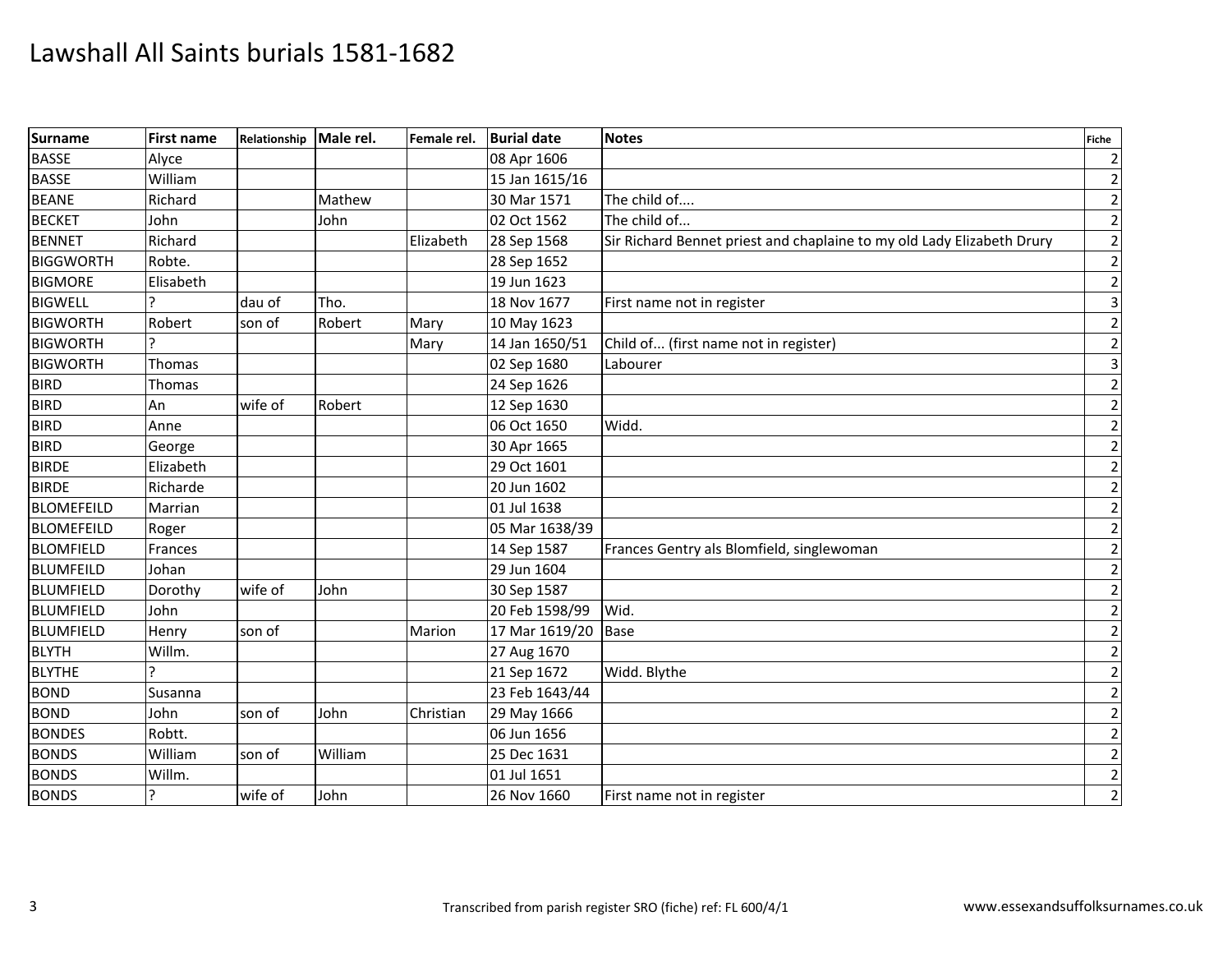| <b>Surname</b>    | <b>First name</b> | Relationship | Male rel. | Female rel. | <b>Burial date</b>        | <b>Notes</b>                                                                  | <b>Fiche</b>             |
|-------------------|-------------------|--------------|-----------|-------------|---------------------------|-------------------------------------------------------------------------------|--------------------------|
| <b>BOURNE</b>     | John              |              |           |             | 09 Mar 1680/81            | Memorand that Mr. John Bourne Minister of Lawshall dyed March ye 4th p        |                          |
| <b>BOYDON</b>     | Katherine         |              |           |             | 23 Dec 1638               |                                                                               |                          |
| <b>BRACKET</b>    | Rebaccke          |              |           |             | 08 Dec 1670               |                                                                               | $\overline{2}$           |
| BRAI[E_]          | John              |              |           |             | 17 Jun 1607               | Jnr.                                                                          |                          |
| <b>BRAND</b>      | James             |              |           |             | 13 Jan 1571/72            | Maryed man                                                                    | $\mathcal{P}$            |
| <b>BRAND</b>      | Willm             |              |           |             | 23 Feb 1598/99            |                                                                               |                          |
| <b>BRAND</b>      | Agnes             |              |           |             | 24 Mar 1600/1             |                                                                               | $\overline{2}$           |
| <b>BRAND</b>      |                   | wife of      | Wyllyam   |             | 11 Dec 1628               |                                                                               | $\mathcal{I}$            |
| <b>BRAND</b>      | Elizabeth         |              |           |             | 11 Jan 1636/37            |                                                                               | $\overline{\phantom{a}}$ |
| <b>BRAND</b>      | William           |              |           |             | 07 Sep 1641               |                                                                               |                          |
| <b>BRAND</b>      | Willm.            |              |           |             | 13 Sep 1641               | Entry reads "Willm. Brand his keeper" after burial on 7 Sep 1641 of William   | $\overline{2}$           |
| <b>BRANDE</b>     | Elisabeth         |              |           |             | 09 Sep 1622               |                                                                               |                          |
| <b>BRAY</b>       | Thomas            |              |           |             | 25 Jan 1559/60            |                                                                               | $\overline{\phantom{a}}$ |
| <b>BRAY</b>       | Elizabeth         | wife of      | John      |             | 30 Oct 1565               | Wife of John Bray the elder                                                   |                          |
| <b>BRAY</b>       | John              |              |           |             | 13 Oct 1570               | John Bray senr. Maryed man                                                    | $\mathcal{P}$            |
| <b>BRAY</b>       | Thomas            | son of       | Thomas    |             | 10 Sep 1596               |                                                                               | $\overline{\phantom{a}}$ |
| <b>BRAY</b>       | Helen             |              |           |             | 03 Dec 1601               |                                                                               | $\mathcal{P}$            |
| <b>BRAY</b>       | William           |              |           |             | 23 May 1619               |                                                                               |                          |
| <b>BRAY</b>       |                   |              |           |             | 23 Mar 1626/27 Widow Bray |                                                                               | $\mathcal{I}$            |
| <b>BRAY</b>       | An                | dau of       | Will.     | An          | 12 Dec 1666               | Daughter of Will. Bray jnr                                                    | $\overline{2}$           |
| <b>BRAY</b>       | Willm             | son of       | Willm     |             | 16 Jan 1667/68            | At Stone?                                                                     | $\overline{\phantom{a}}$ |
| <b>BRAY</b>       | Ann               | wife of      | Will.     |             | 26 Dec 1673               |                                                                               |                          |
| <b>BRAY</b>       | William           | son of       | William   |             | 26 Jan 1675/76            | Abode: Alpheton                                                               | 3                        |
| <b>BRAYE</b>      | William           |              |           |             | 08 Oct 1615               |                                                                               | $\overline{2}$           |
| <b>BREADCURKE</b> | Margret           | dau of       | James     |             | 09 Dec 1629               |                                                                               | $\mathcal{P}$            |
| <b>BREADCURKE</b> | Susan             | dau of       | James     |             | 16 Aug 1630               |                                                                               |                          |
| <b>BREADCURKE</b> | James             |              |           |             | 06 Jun 1650               |                                                                               |                          |
| <b>BREADCURKE</b> |                   |              |           |             | 04 Aug 1651               | <b>Widdow Breadcurke</b>                                                      | $\overline{2}$           |
| <b>BREDCURKE</b>  | Faith             |              |           |             | 21 Oct 1650               |                                                                               | $\overline{\phantom{a}}$ |
| <b>BRET</b>       | Gregory           | son of       | John      | Elizabeth   | 15 May 1595               | Note says "As the Elizabeth travelled through &r." Does this mean the moth    | $\overline{2}$           |
| <b>BREWSTER</b>   | Tabitha           | wife of      | Edward    |             | 25 Mar 1634               | After burial in Nov 1634 but still with 1634 burials - entered in wrong order |                          |
| <b>BREWSTER</b>   | Ambrose           | son of       | Edward    |             | 10 Aug 1635               |                                                                               | $\overline{2}$           |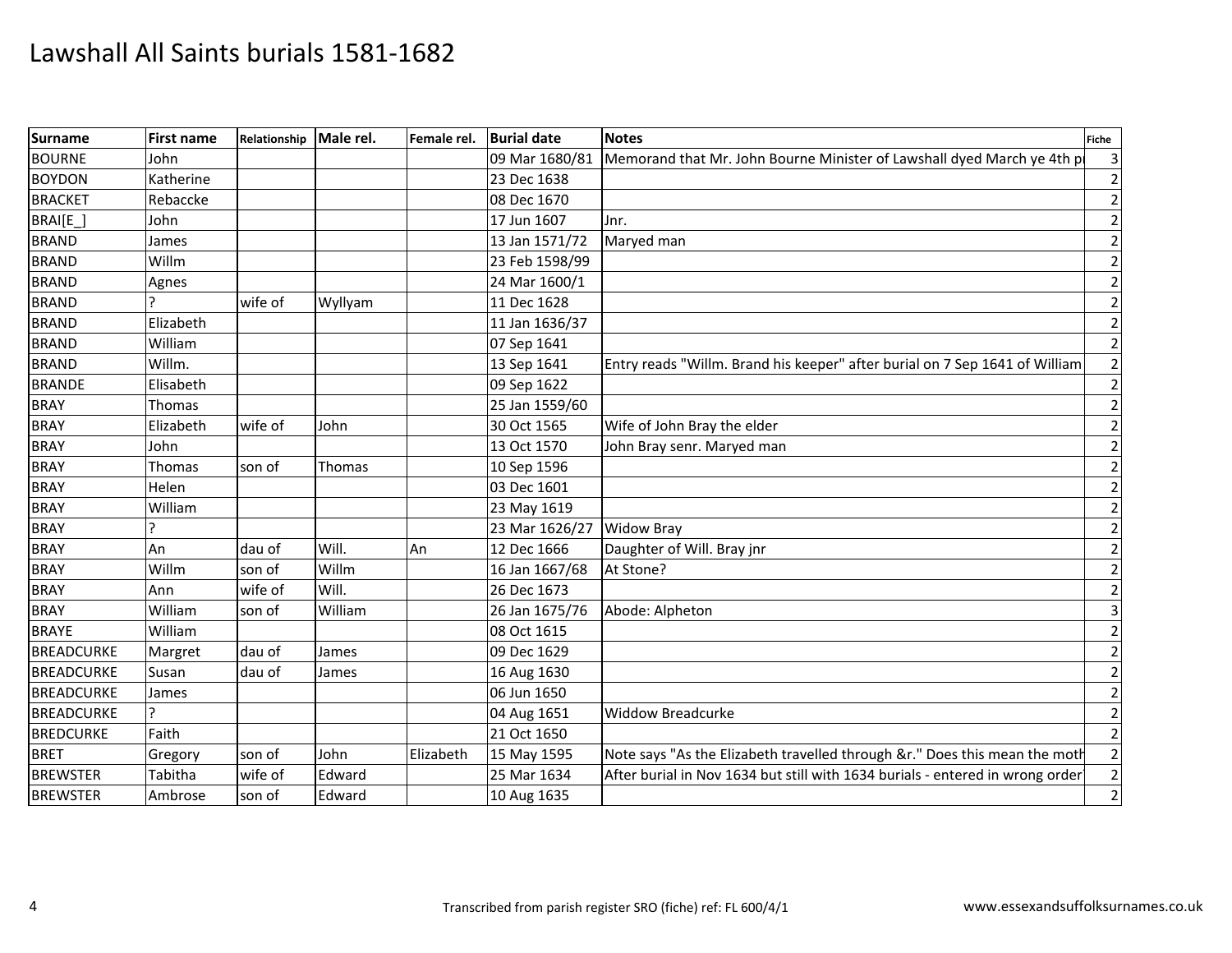| <b>Surname</b>   | First name     | Relationship Male rel. |         | Female rel. | <b>Burial date</b>          | <b>Notes</b>                                                              | <b>Fiche</b> |
|------------------|----------------|------------------------|---------|-------------|-----------------------------|---------------------------------------------------------------------------|--------------|
| <b>BREWSTER</b>  | Sarah          |                        |         |             | 06 Mar 1640/41              |                                                                           |              |
| <b>BREWSTER</b>  | Elizabeth      | dau of                 | Ed?     |             | 21 Sep 1665                 |                                                                           |              |
| <b>BREWSTER</b>  | Edward         |                        |         |             | 08 Dec 1667                 | Rector of this Parish                                                     |              |
| <b>BREWSTER</b>  | Samuell        | son of                 | Ambrose | Alice       | 02 Nov 1676                 |                                                                           |              |
| <b>BREWSTER</b>  | George         | son of                 | Ambrose |             | 21 Mar 1678/79              |                                                                           |              |
| <b>BREWSTER</b>  | Ambrose        |                        |         |             | 05 May 1680                 | Yeoman                                                                    |              |
| <b>BRINKLEY</b>  | Thomas         | son of                 | Ambrose |             | 04 Dec 1634                 |                                                                           |              |
| <b>BRINKLEY</b>  | <b>Bridget</b> |                        |         |             | 24 Dec 1635                 |                                                                           |              |
| <b>BRINKLY</b>   | Francis        | wife of                | Henry   |             | 17 Dec 1630                 |                                                                           |              |
| <b>BROWN</b>     | Johan          | wife of                | Thomas  |             | 06 Mar 1561/62              |                                                                           |              |
| <b>BROWNE</b>    | Francs         |                        |         |             | 11 Jul 1587                 | Mentioned in baptism of his son, John, on 3 Sep 1587. "John son of Francs |              |
| <b>BROWNE</b>    | Maryan         | wife of                | Thomas  |             | 25 May 1571                 |                                                                           |              |
| <b>BROWNE</b>    | John           |                        | Thomas  |             | 05 Feb 1571/72 The child of |                                                                           |              |
| <b>BROWNE</b>    | Thomas         |                        |         |             | 16 Feb 1577/78 Widd         |                                                                           |              |
| <b>BROWNE</b>    | Elizabeth      |                        |         |             | 31 May 1584                 | Svant [servant]                                                           |              |
| <b>BROWNE</b>    | Frances        |                        |         |             | 11 Jul 1587                 |                                                                           |              |
| <b>BROWNE</b>    | Johan          |                        |         |             | 02 Feb 1604/5               |                                                                           |              |
| <b>BROWNE</b>    | Grace          |                        |         |             | 09 Jul 1618                 |                                                                           |              |
| <b>BROWNE</b>    | John           |                        |         |             | 01 Oct 1649                 |                                                                           |              |
| <b>BRUCE</b>     | Mary           | dau of                 | Tho.    |             | 05 Dec 1675                 |                                                                           |              |
| <b>BRUCE</b>     | Sarah          | dau of                 | Thomas  |             | 28 Apr 1679                 |                                                                           |              |
| <b>BRUESTER</b>  | I۰             | wife of                | Ambros  |             | 15 Dec 1671                 | First name not in register                                                |              |
| <b>BRUSE</b>     |                |                        |         |             | 20 Jan 1659/60              | Bruse, widdow                                                             |              |
| <b>BRUSE</b>     | An             | wife of                | Tho.    |             | 15 Oct 1669                 |                                                                           |              |
| <b>BRUSTER</b>   | Edward         | son of                 | Amb.    |             | 08 Feb 1673/74              |                                                                           |              |
| <b>BULBROOKE</b> | Agnes          |                        |         |             | 22 Apr 1586                 | Vid.                                                                      |              |
| <b>BULLOCK</b>   | Francis        |                        |         |             | 19 Feb 1596/97              | Francis Bullock als Reeve senr                                            |              |
| <b>BULLOCKE</b>  | Johan          | wife of                | Andrew  |             | 05 Jan 1558/59              |                                                                           |              |
| <b>BULLOCKE</b>  | Anne           | wife of                | Francs. |             | 20 Sep 1563                 |                                                                           |              |
| <b>BULLOCKE</b>  | Margaret       |                        | Edward  |             | 05 May 1575                 | The child of                                                              |              |
| <b>BULLOCKE</b>  | Thomas         |                        |         |             | 25 Aug 1600                 |                                                                           |              |
| <b>BURDE</b>     | Lyddah         |                        |         |             | 21 Nov 1616                 |                                                                           |              |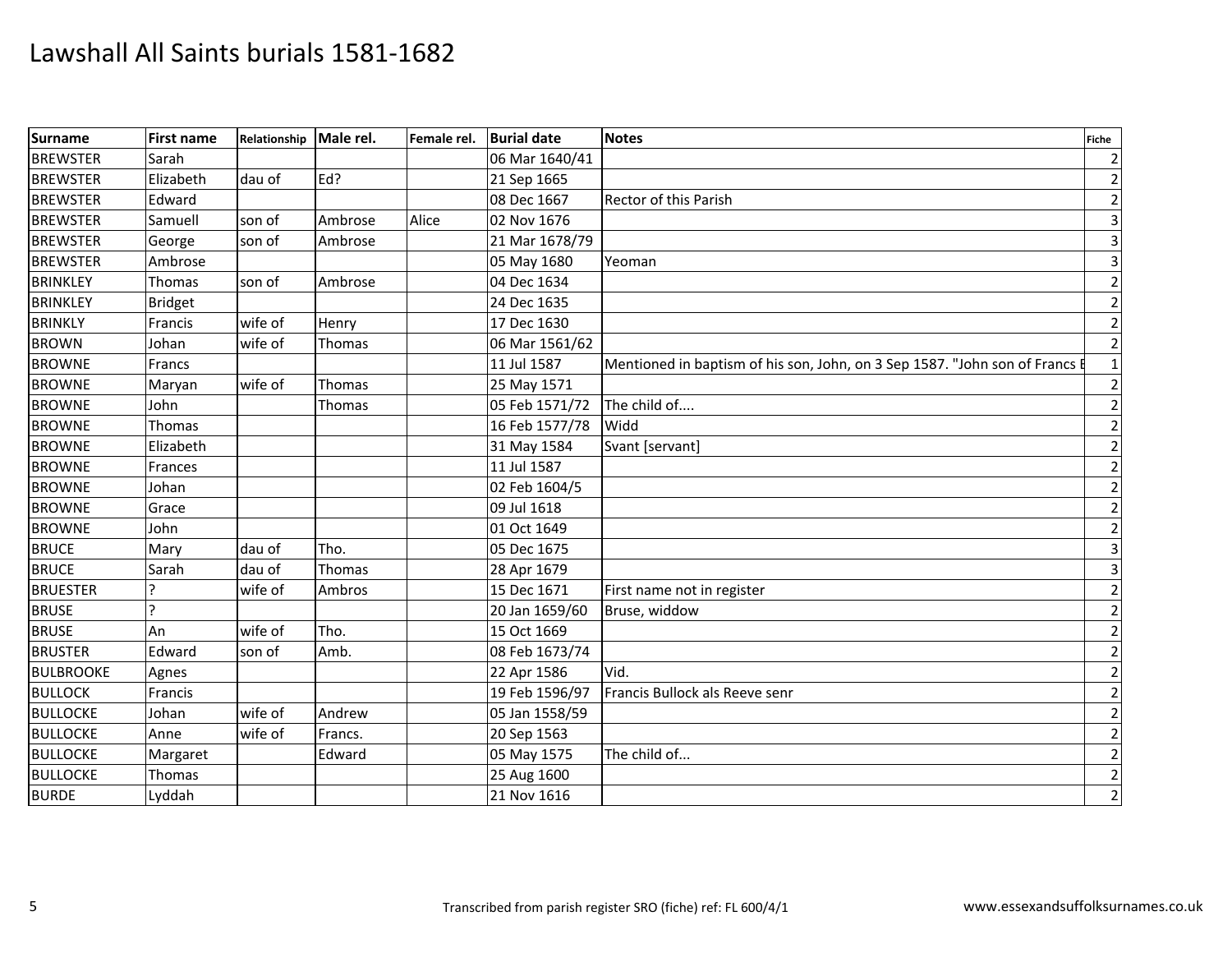| <b>Surname</b>  | First name     | Relationship | Male rel. | Female rel. | <b>Burial date</b> | <b>Notes</b>                                           | Fiche                   |
|-----------------|----------------|--------------|-----------|-------------|--------------------|--------------------------------------------------------|-------------------------|
| <b>BYGWORTH</b> |                | wife of      |           |             | 19 Dec 1647        | First names not in register                            | $\overline{2}$          |
| <b>BYRD</b>     | Henry          |              |           |             | 13 Apr 1574        | Maryed man                                             | $\overline{2}$          |
| <b>BYRD</b>     | Elizabeth      |              | Rich.     |             | 02 Jun 1576        | The child of                                           | $\mathbf 2$             |
| <b>BYRD</b>     | Margery        | wife of      | Gyles     |             | 28 Oct 1598        |                                                        | $\overline{2}$          |
| CABE?           | Fayth          |              |           |             | 27 May 1628        |                                                        | $\overline{2}$          |
| <b>CADGE</b>    | An             | wife of      | John      |             | 26 Jan 1665/66     |                                                        | $\mathbf 2$             |
| <b>CADGE</b>    | John           | son of       | John      | Sarah       | 08 Jan 1666/67     |                                                        | $\mathbf 2$             |
| <b>CADGE</b>    | John           | son of       | John      |             | 30 Nov 1670        |                                                        | $\mathbf 2$             |
| <b>CALEY</b>    | Johan          |              |           |             | 11 Nov 1598        | Vid.                                                   | $\overline{2}$          |
| <b>CANHAM</b>   | William        |              |           |             | 23 Mar 1642/43     |                                                        | $\overline{2}$          |
| <b>CANHAM</b>   |                |              |           |             | 28 Sep 1650        | Widd. Canham                                           | $\mathbf 2$             |
| <b>CARVER</b>   | Elizabeth      |              |           |             | 17 Mar 1571/72     | Elizabeth Carver, svant wt (servant with) Long Cawston | $\mathbf 2$             |
| <b>CASEN</b>    | John           |              |           |             | 14 Dec 1643        |                                                        | $\mathbf 2$             |
| <b>CASEN</b>    | Richard        |              |           |             | 23 Jan 1678/79     | Yeoman                                                 | $\overline{\mathbf{3}}$ |
| <b>CASON</b>    | Susanna        | wife of      | Thomas    |             | 24 Aug 1680        | Wife of Thomas Cason, labourer                         | $\overline{\mathbf{3}}$ |
| <b>CAUSTON</b>  | Anne           |              |           |             | 19 Oct 1610        |                                                        | $\overline{2}$          |
| <b>CAUSTON</b>  | ς              | dau of       |           | ς           | 26 Jul 1647        | Daughter of Widd. Causton. First name not in register. | $\overline{2}$          |
| <b>CAUSTON</b>  | $\overline{ }$ | wife of      | John      |             | 23 Jun 1653        | First name not in register                             | $\overline{2}$          |
| <b>CAUSTON</b>  | Will.          | son of       | Richard   |             | 17 Jun 1656        |                                                        | $\mathbf 2$             |
| <b>CAUSTON</b>  | William        |              |           |             | 17 May 1660        |                                                        | $\overline{2}$          |
| <b>CAUSTON</b>  | Dorathie       | wife of      | Joseph    |             | 29 Dec 1667        |                                                        | $\overline{2}$          |
| <b>CAUSTON</b>  | Joepth         |              |           |             | 15 Nov 1671        |                                                        | $\mathbf 2$             |
| <b>CAUSTON</b>  |                | wife of      | Richard   |             | 03 Jul 1672        | First name not in register                             | $\overline{2}$          |
| <b>CAUSTON</b>  | Easter         | wife of      | Will.     |             | 14 Mar 1672/73     |                                                        | $\mathbf 2$             |
| <b>CAUSTON</b>  | Mary           | wife of      | William   |             | 09 Jan 1679/80     |                                                        | $\overline{3}$          |
| <b>CAUSTONE</b> | Susane         | dau of       | William   |             | 01 Jan 1615/16     |                                                        | $\overline{2}$          |
| <b>CAUSTONE</b> | George         | son of       | William   |             | 11 Apr 1624        |                                                        | $\overline{2}$          |
| <b>CAWSTEN</b>  | Agnes          |              |           |             | 23 Aug 1564        | Vid.                                                   | $\mathbf 2$             |
| <b>CAWSTON</b>  | Henry          | son of       | John      |             | 09 Mar 1558/59     | Son of Long John Cawston                               | $\mathbf 2$             |
| <b>CAWSTON</b>  | Elizabeth      | dau of       | John      |             | 08 Sep 1568        | Daughter of Litle John Cawston                         | $\mathbf 2$             |
| <b>CAWSTON</b>  | Elizabeth      | wife of      | John      |             | 12 Apr 1575        | Wife of Long John Cawston                              | $\overline{2}$          |
| <b>CAWSTON</b>  | John           |              |           |             | 04 Jan 1581/82     | John Cawston the lesse, marryed man                    | $\overline{2}$          |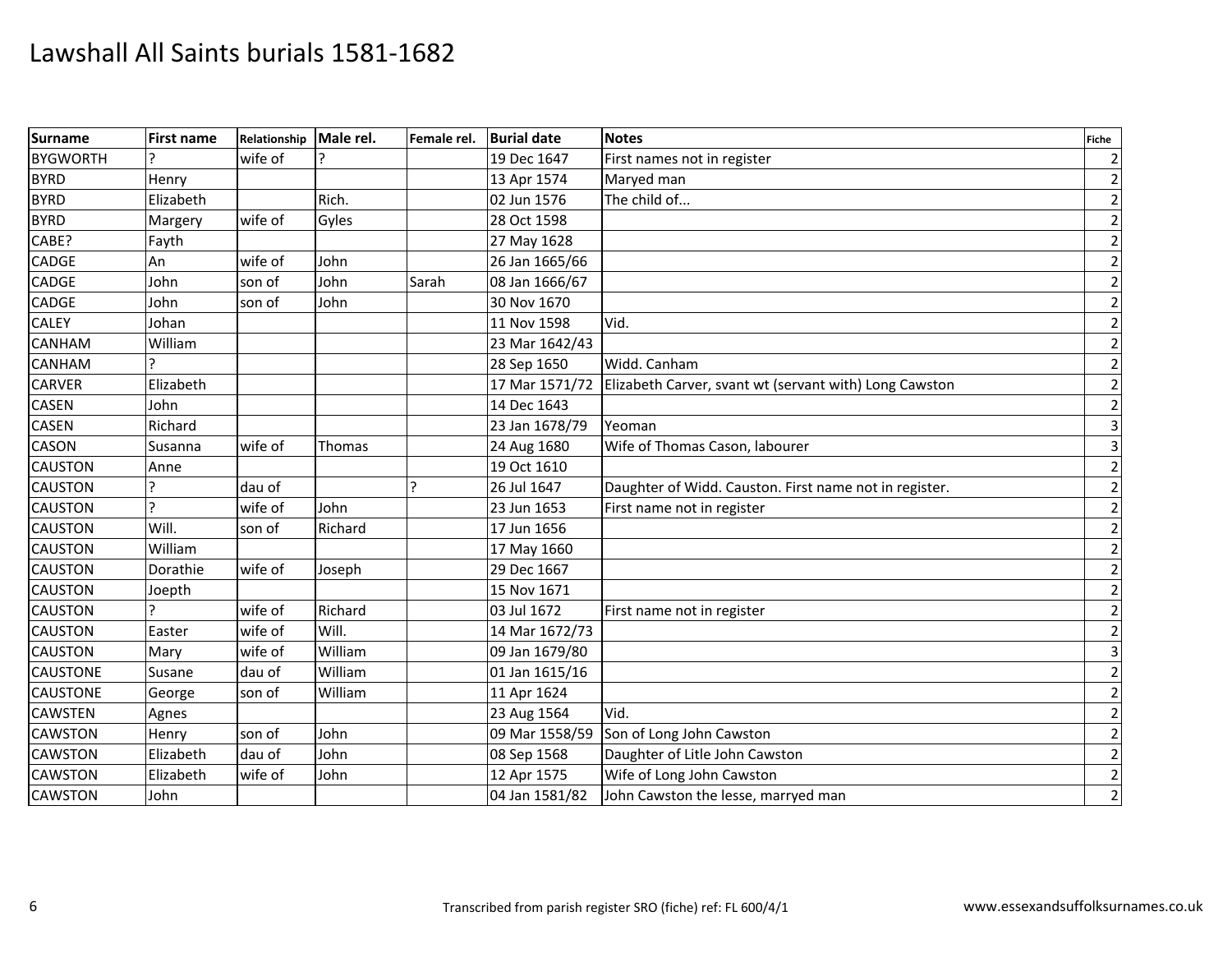| <b>Surname</b>  | <b>First name</b> | Relationship | Male rel.     | Female rel. | <b>Burial date</b> | <b>Notes</b>                                     | <b>Fiche</b>   |
|-----------------|-------------------|--------------|---------------|-------------|--------------------|--------------------------------------------------|----------------|
| <b>CAWSTON</b>  | John              |              |               |             | 28 Nov 1591        | John Cawston senr.                               | $\overline{2}$ |
| <b>CAWSTON</b>  | Robt.             |              |               |             | 17 Feb 1591/92     |                                                  | $\overline{2}$ |
| <b>CAWSTON</b>  | Alyce             |              | <b>Thomas</b> |             | 19 Dec 1595        | Alyce Wright als Potter, svant to Thomas Cawston | $\overline{2}$ |
| <b>CAWSTON</b>  | Robt              | son of       | Thomas        |             | 21 Dec 1595        |                                                  | $\mathbf 2$    |
| <b>CAWSTON</b>  | John              | son of       | Willm.        |             | 21 Oct 1596        |                                                  | $\overline{2}$ |
| <b>CAWSTON</b>  | Diana             | dau of       | Willm         |             | 18 Nov 1597        |                                                  | $\overline{2}$ |
| <b>CAWSTON</b>  | Grace             | dau of       | John          |             | 12 Oct 1598        |                                                  | $\mathbf 2$    |
| <b>CAWSTON</b>  | Agnes             | wife of      | Willm.        |             | 05 Nov 1603        |                                                  | $\mathbf 2$    |
| <b>CAWSTON</b>  | Willm             |              |               |             | 17 Jun 1630        | Ye elder                                         | $\overline{2}$ |
| <b>CAWSTON</b>  | John              |              |               |             | 29 Mar 1637        | <b>At Thomassis</b>                              | $\overline{2}$ |
| <b>CAWSTON</b>  | Prudence          |              |               |             | 02 Oct 1638        |                                                  | $\mathbf 2$    |
| <b>CAWSTON</b>  | Thomas            |              |               |             | 09 Jul 1639        |                                                  | $\mathbf 2$    |
| <b>CAWSTON</b>  |                   |              |               |             | 29 Nov 1648        | Widd. Cawston                                    | $\overline{2}$ |
| <b>CAWSTON</b>  | John              |              |               |             | 10 Dec 1664        | At Lawshull greene                               | $\mathbf 2$    |
| <b>CHAMBER</b>  | John              |              |               |             | 26 Apr 1574        | Paup                                             | $\mathbf 2$    |
| <b>CHAPLIN</b>  |                   | wife of      | Edmond        |             | 21 Mar 1668/69     | First name not in register                       | $\mathbf 2$    |
| <b>CHINNERY</b> | $\overline{ }$    |              |               |             | 20 Jun 1656        | <b>Widow Chinnery</b>                            | $\overline{2}$ |
| <b>CLARKE</b>   | Helen             | wife of      | William       |             | 04 Apr 1601        | Wife of William Clarke, se.                      | $\mathbf 2$    |
| <b>CLARKE</b>   | Giles             |              |               |             | 07 Jul 1602        |                                                  | $\mathbf 2$    |
| <b>CLARKE</b>   | Susanna           |              |               |             | 08 Aug 1602        |                                                  | $\mathbf 2$    |
| <b>CLARKE</b>   | Dorothe           | wife of      | Giles         |             | 12 Jun 1605        |                                                  | $\overline{2}$ |
| <b>CLARKE</b>   | Alyce             | wife of      | Edward        |             | 16 Nov 1605        |                                                  | $\overline{2}$ |
| <b>CLARKE</b>   | John              |              |               |             | 13 Feb 1605/6      |                                                  | $\mathbf 2$    |
| <b>CLARKE</b>   | Elizabeth         | dau of       | Edward        |             | 01 Jan 1615/16     |                                                  | $\overline{2}$ |
| <b>CLARKE</b>   | George            | son of       | Robert        |             | 04 Jan 1615/16     |                                                  | $\mathbf 2$    |
| <b>CLARKE</b>   | Samuel            |              |               |             | 10 Jan 1615/16     |                                                  | $\overline{2}$ |
| <b>CLARKE</b>   | Alice             |              |               |             | 16 Jan 1615/16     |                                                  | $\overline{2}$ |
| <b>CLARKE</b>   | Marget            |              |               |             | 08 May 1617        |                                                  | $\mathbf 2$    |
| <b>CLARKE</b>   | Lidda             | dau of       | Robart        | Jane        | 01 Nov 1622        |                                                  | $\overline{2}$ |
| <b>CLARKE</b>   | Gyles             | son of       | William       | Anne        | 23 Jul 1624        |                                                  | $\overline{2}$ |
| <b>CLARKE</b>   | Alice             |              |               |             | 24 May 1627        |                                                  | $\mathbf 2$    |
| <b>CLARKE</b>   | Anne              |              |               |             | 04 Apr 1628        |                                                  | $\overline{2}$ |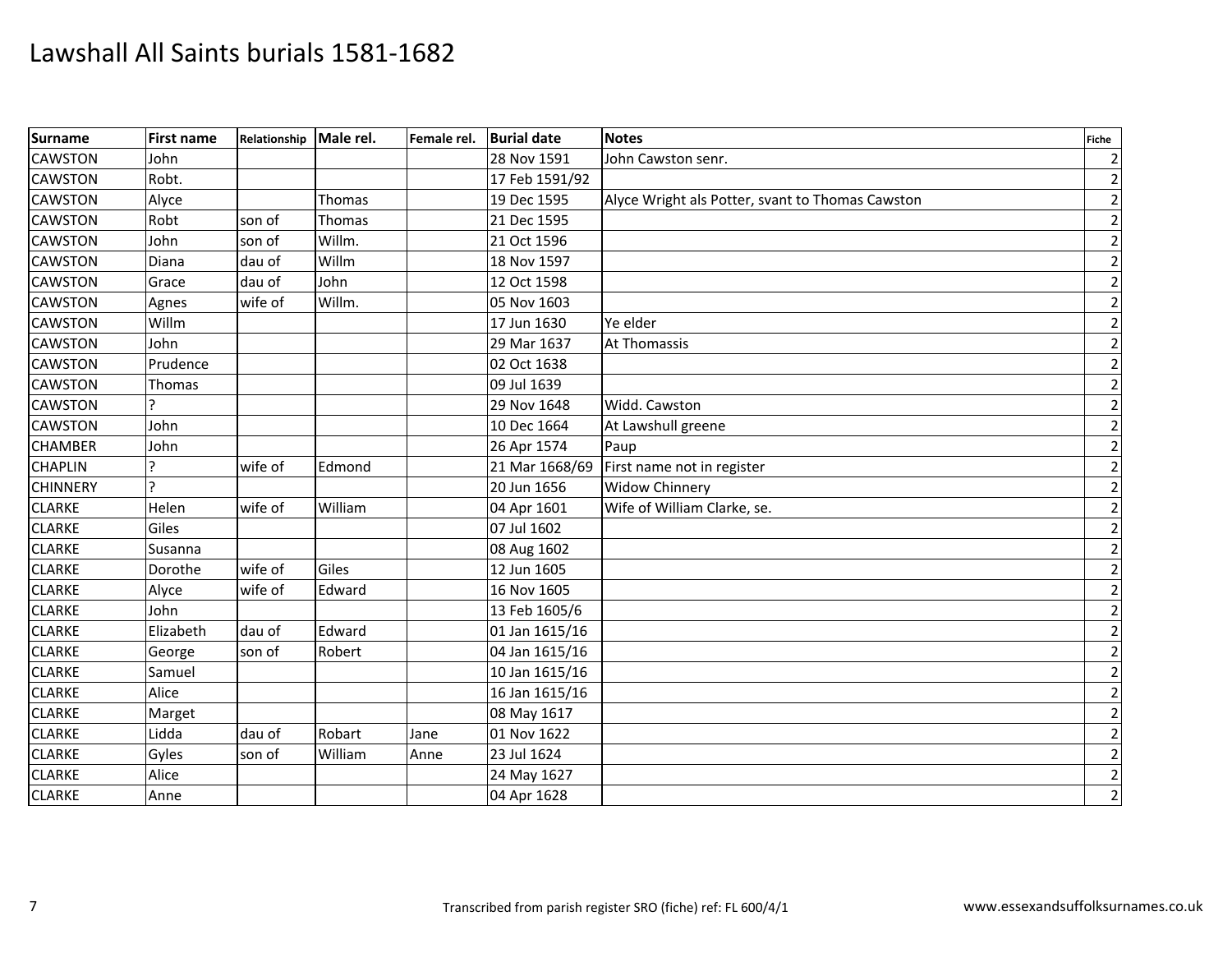| <b>Surname</b> | <b>First name</b> | Relationship | Male rel.     | Female rel. | <b>Burial date</b> | <b>Notes</b>                                                                      | <b>Fiche</b>   |
|----------------|-------------------|--------------|---------------|-------------|--------------------|-----------------------------------------------------------------------------------|----------------|
| <b>CLARKE</b>  | Elizabeth         | dau of       | <b>Thomas</b> |             | 10 Jan 1630/31     |                                                                                   | $\overline{2}$ |
| <b>CLARKE</b>  | William           |              |               |             | 29 Mar 1632        | Abode: Melford                                                                    | $\overline{2}$ |
| <b>CLARKE</b>  | Frances           | dau of       | Roger         |             | 06 Mar 1632/33     |                                                                                   | $\overline{2}$ |
| <b>CLARKE</b>  | Mary              | dau of       | Daniell       |             | 09 Jul 1634        |                                                                                   | $\mathbf 2$    |
| <b>CLARKE</b>  | Jone              | wife of      | William       |             | 01 Aug 1636        |                                                                                   | $\mathbf{2}$   |
| <b>CLARKE</b>  | Gyles             |              |               |             | 07 Dec 1639        |                                                                                   | $\overline{2}$ |
| <b>CLARKE</b>  | Thomas            |              |               |             | 18 Jul 1647        |                                                                                   | $\mathbf 2$    |
| <b>CLARKE</b>  | Daniell           |              |               |             | 16 Oct 1649        |                                                                                   | $\mathbf 2$    |
| <b>CLARKE</b>  | Elizabeth         |              |               |             | 03 Nov 1649        |                                                                                   | $\mathbf{2}$   |
| <b>CLARKE</b>  |                   |              |               |             | 30 Aug 1650        | Widd. Clarke                                                                      | $\overline{2}$ |
| <b>CLARKE</b>  | ς                 | wife of      | John          |             | 19 Nov 1650        | First name not in register                                                        | $\mathbf 2$    |
| <b>CLARKE</b>  | James             | son of       | John          |             | 02 Jan 1662/63     |                                                                                   | $\overline{2}$ |
| <b>CLARKE</b>  | Thomas            | son of       | John          |             | 07 Jan 1663/64     |                                                                                   | $\overline{2}$ |
| <b>CLARKE</b>  |                   | dau of       | John          |             | 20 May 1664        | First name not in register                                                        | $\mathbf{2}$   |
| <b>CLARKE</b>  | John              |              |               |             | 31 May 1664        | At the hills                                                                      | $\overline{2}$ |
| <b>CLARKE</b>  | John              | son of       | John          |             | 18 Jul 1664        |                                                                                   | $\mathbf 2$    |
| <b>CLARKE</b>  | Henry             | son of       | Roger         | Dorothy     | 11 Feb 1664/65     |                                                                                   | $\overline{2}$ |
| <b>CLARKE</b>  | Frances           | wife of      | Roger         |             | 23 May 1667        | Wife of Roger Clarke senr                                                         | $\mathbf{2}$   |
| <b>CLARKE</b>  | Elizabeth         | dau of       | John          |             | 01 Mar 1667/68     |                                                                                   | $\overline{2}$ |
| <b>CLARKE</b>  | John              |              |               |             | 02 Mar 1670/71     | Child (Either John Clarke was a child, or this is the burial of a child of John C | $\overline{2}$ |
| <b>CLARKE</b>  | Roger             |              |               |             | 09 Feb 1678/79     |                                                                                   | $\overline{3}$ |
| <b>CLARKE</b>  | Roger             |              |               |             | 15 Jun 1681        | Laborer                                                                           | $\overline{3}$ |
| <b>CLEARKE</b> | Lydia             | dau of       | John          |             | 03 Oct 1630        |                                                                                   | $\overline{2}$ |
| <b>CLERKE</b>  | Jedion            | son of       | John          |             | 11 Nov 1576        |                                                                                   | $\mathbf{2}$   |
| <b>CLERKE</b>  | George            |              | Gyles         |             | 09 Jan 1579/80     | The child of                                                                      | $\overline{2}$ |
| <b>CLERKE</b>  | Johan             | wife of      | Gyles         |             | 09 Jan 1590/91     |                                                                                   | $\overline{2}$ |
| <b>CLERKE</b>  | Benjamine         | son of       | Gyles         |             | 14 Jun 1598        |                                                                                   | $\overline{2}$ |
| <b>COCK</b>    | John              |              |               |             | 23 Nov 1672        | Mr. John Cock                                                                     | $\mathbf 2$    |
| <b>COCKE</b>   | Willm             | son of       | Thomas        |             | 12 Jul 1589        |                                                                                   | $\mathbf 2$    |
| <b>COCKE</b>   | Thomas            |              |               |             | 12 Dec 1605        |                                                                                   | $\overline{2}$ |
| <b>COCKE</b>   | James             | son of       | John          |             | 25 Apr 1660        |                                                                                   | $\overline{2}$ |
| <b>COCKE</b>   | Mary              | dau of       | John          |             | 24 Sep 1660        |                                                                                   | $\overline{2}$ |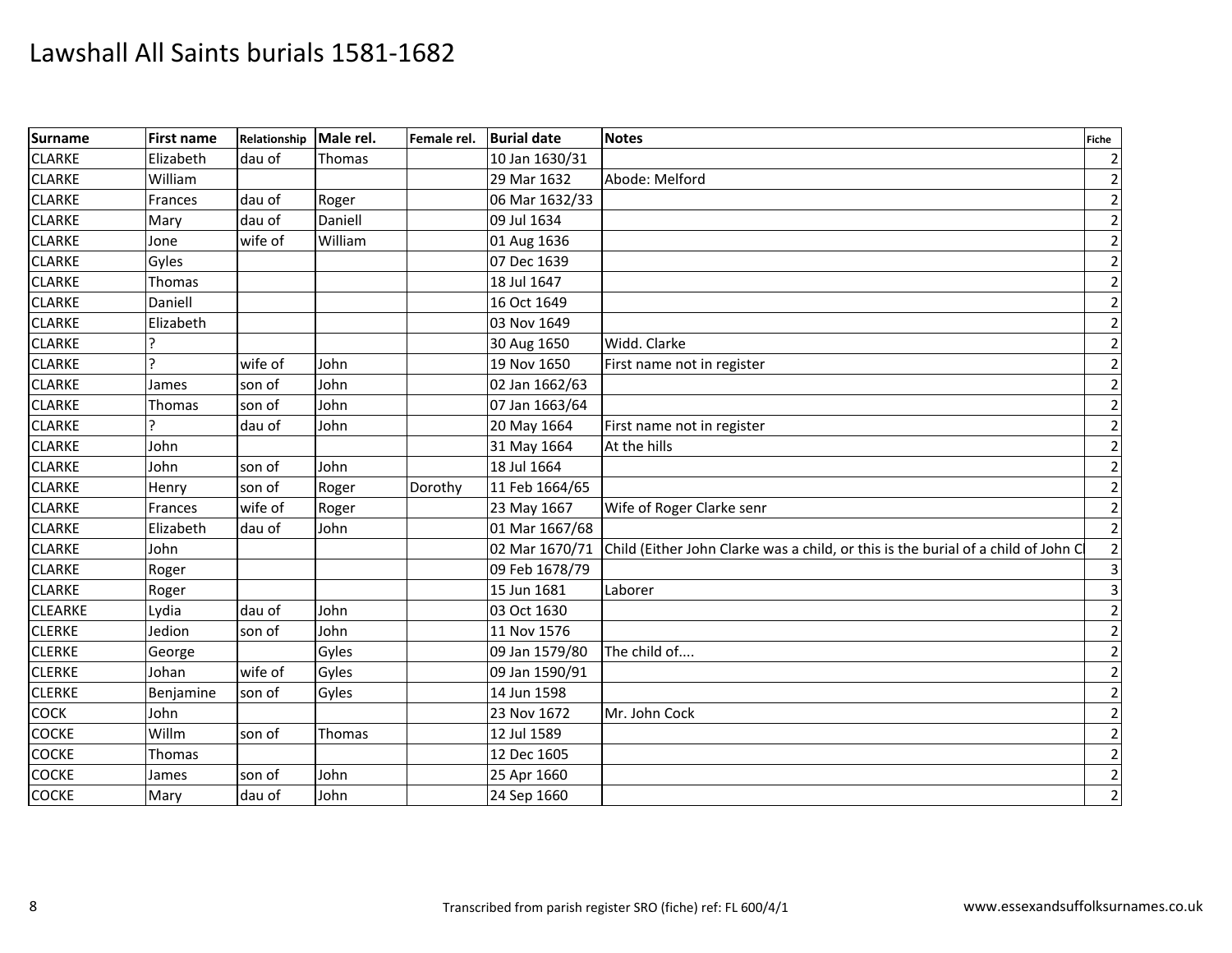| <b>Surname</b> | <b>First name</b> | Relationship | Male rel.     | Female rel.     | <b>Burial date</b> | <b>Notes</b>                                         | <b>Fiche</b>   |
|----------------|-------------------|--------------|---------------|-----------------|--------------------|------------------------------------------------------|----------------|
| COCKE          | <b>Bridgett</b>   | dau of       | <b>Thomas</b> |                 | 27 Sep 1662        |                                                      | $\overline{2}$ |
| <b>COCKE</b>   | Thomas            |              |               |                 | 01 Apr 1664        |                                                      | $\mathbf 2$    |
| <b>COCKE</b>   | Elizabeth         | dau of       | John          | <b>Bridgett</b> | 13 Jun 1664        |                                                      | $\mathbf 2$    |
| <b>COCKE</b>   | <b>Bridgett</b>   | wife of      | John          |                 | 19 Apr 1666        |                                                      | $\overline{2}$ |
| <b>COCKES</b>  | Isabell           |              |               |                 | 17 Sep 1601        |                                                      | $\mathbf{2}$   |
| <b>COE</b>     | Robert            |              |               |                 | 17 Aug 1641        |                                                      | $\overline{2}$ |
| <b>COKES</b>   | Willm             |              |               |                 | 24 Dec 1601        |                                                      | $\overline{2}$ |
| <b>COLLIN</b>  | Martha            | wife of      | John          |                 | 19 Dec 1681        |                                                      | $\overline{3}$ |
| <b>COLLINE</b> | Lydia             | wife of      | John          |                 | 16 Sep 1664        |                                                      | $\mathbf{2}$   |
| <b>COLLINE</b> | Mary              | wife of      | John          |                 | 17 Jun 1666        |                                                      | $\overline{2}$ |
| <b>COOE</b>    | Mathy             |              |               |                 | 28 Nov 1589        | Singlewoman                                          | $\overline{2}$ |
| COOP[E_][R_]   | Johan             |              |               |                 | 14 Mar 1587/88     | Says "Coop" but is possibly abbreviation of "Cooper" | $\overline{2}$ |
| <b>COPSE</b>   | John              |              |               |                 | 01 Dec 1602        | Se.                                                  | $\overline{2}$ |
| <b>COPSEY</b>  | John              |              | John          |                 | 15 Oct 1579        | The child of                                         | $\overline{2}$ |
| <b>COPSEY</b>  |                   |              | Charles       |                 | 01 Dec 1644        | Child of Charles Copsey. First name not in register. | $\overline{2}$ |
| <b>COPSEY</b>  | Charles           |              |               |                 | 24 Jan 1661/62     |                                                      | $\overline{2}$ |
| <b>COPSEY</b>  | Susan             | dau of       | William       | Anne            | 13 Jun 1667        |                                                      | $\overline{2}$ |
| <b>COPSEY</b>  | Willm.            |              |               |                 | 28 Aug 1670        |                                                      | $\overline{2}$ |
| <b>COPSEY</b>  | Hannah            | dau of       | Willm.        |                 | 12 Mar 1681/82     |                                                      | $\overline{3}$ |
| <b>COPSIE</b>  | Anne              |              |               |                 | 30 Jan 1611/12     |                                                      | $\overline{2}$ |
| <b>COPSIE</b>  | John              |              |               |                 | 24 Mar 1612/13     |                                                      | $\mathbf{2}$   |
| <b>COPSY</b>   | Sarah             |              |               |                 | 31 Dec 1641        |                                                      | $\overline{2}$ |
| <b>COPSY</b>   | Abraham           |              |               |                 | 03 Jan 1641/42     |                                                      | $\mathbf 2$    |
| <b>COPSY</b>   | Jone              |              |               |                 | 15 Feb 1665/66     |                                                      | $\overline{2}$ |
| <b>COPSY</b>   | Sarah             |              |               |                 | 13 Jul 1679        |                                                      | $\overline{3}$ |
| <b>COPSYE</b>  | Elizabeth         |              |               |                 | 23 Jan 1638/39     |                                                      | $\mathbf{2}$   |
| <b>CORDER</b>  | Johan             |              | John          |                 | 12 Apr 1566        | The child of                                         | $\mathbf 2$    |
| <b>CORDER</b>  | Margaret          |              | John          |                 | 16 Dec 1568        | The child of                                         | $\mathbf 2$    |
| <b>CORDER</b>  | Andrew            |              | John          |                 | 21 Oct 1573        | The child of                                         | $\mathbf{2}$   |
| <b>CORDER</b>  | John              |              |               |                 | 24 Apr 1576        | At Kings, marydman                                   | $\mathbf{2}$   |
| <b>CORDER</b>  | Johan             |              | John          |                 | 21 Jul 1576        | Johan Sergeant maid ye svant of John Corder          | $\overline{2}$ |
| <b>CORDER</b>  | Daniell           |              |               |                 | 27 Feb 1603/4      |                                                      | $\overline{2}$ |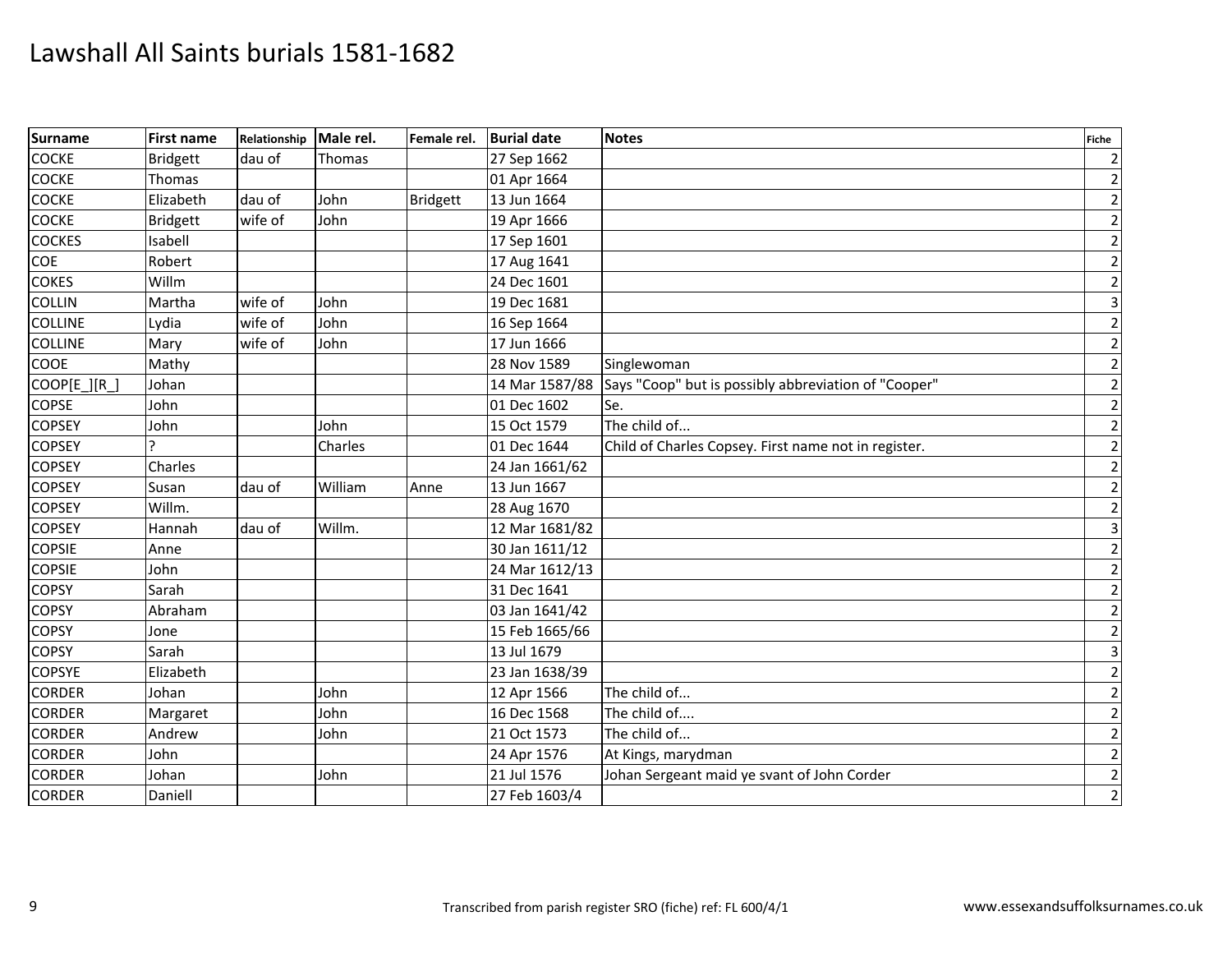| <b>Surname</b> | <b>First name</b> | Relationship | Male rel. | Female rel. | <b>Burial date</b> | <b>Notes</b>                           | <b>Fiche</b>            |
|----------------|-------------------|--------------|-----------|-------------|--------------------|----------------------------------------|-------------------------|
| <b>CORDER</b>  | Joane             |              |           |             | 22 Apr 1614        |                                        | $\overline{2}$          |
| <b>COWKE</b>   | John              |              |           |             | 25 Feb 1573/74     | Paup of Lavenham                       | $\mathbf 2$             |
| <b>CRECKE</b>  | Prudence          | wife of      | Robert    |             | 29 Sep 1631        |                                        | $\mathbf 2$             |
| <b>CRECKE</b>  | Elias             | wife of      | William   | Mary        | 12 Mar 1636/37     |                                        | $\overline{2}$          |
| <b>CRECKE</b>  | Barbary           |              |           |             | 24 Mar 1640/41     | Widow                                  | $\overline{2}$          |
| <b>CRECKE</b>  | Barbarah          |              |           |             | 27 Nov 1641        |                                        | $\overline{2}$          |
| <b>CRECKE</b>  | William           |              |           |             | 28 Nov 1641        |                                        | $\mathbf 2$             |
| <b>CRECKE</b>  | John              | son of       | Ed.       |             | 28 Mar 1642        |                                        | $\mathbf 2$             |
| <b>CRECKE</b>  | William           | son of       |           | Mary        | 26 Apr 1643        | Son of Mary Crecke, widow              | $\overline{2}$          |
| <b>CRICK</b>   | John              | son of       | Willm     | Agnes       | 12 Jan 1564/65     |                                        | $\overline{2}$          |
| <b>CRICK</b>   | Sara              | wife of      | John      |             | 10 Aug 1621        |                                        | $\mathbf 2$             |
| <b>CRICK</b>   | Edward            |              |           |             | 02 Oct 1674        |                                        | $\overline{\mathbf{3}}$ |
| <b>CRICK</b>   | Mary              |              |           |             | 21 Sep 1678        | Widow                                  | $\overline{\mathbf{3}}$ |
| <b>CRICKE</b>  | Augustine         |              |           |             | 12 Jun 1560        |                                        | $\mathbf 2$             |
| <b>CRICKE</b>  | Elizabeth         |              | John      |             | 11 Jul 1566        | The child of                           | $\mathbf 2$             |
| <b>CRICKE</b>  | Agnes             |              |           | Agnes       | 11 Apr 1567        | The child of                           | $\overline{2}$          |
| <b>CRICKE</b>  | Johan             |              | James     |             | 22 Aug 1571        | Johan Cricke of James Cricke           | $\mathbf 2$             |
| <b>CRICKE</b>  | Anne              |              | James     |             | 20 Aug 1572        | The child of                           | $\mathbf{2}$            |
| <b>CRICKE</b>  | Denyse            | wife of      | John      |             | 01 Feb 1577/78     |                                        | $\mathbf 2$             |
| <b>CRICKE</b>  | <b>Briget</b>     |              | John      |             | 26 Jul 1580        | The child of Lusty John Cricke         | $\mathbf 2$             |
| <b>CRICKE</b>  | John              |              | John      |             | 26 Dec 1580        | The father of Long John & James Cricke | $\overline{2}$          |
| <b>CRICKE</b>  | Johan             |              |           |             | 29 Jan 1580/81     | Vid.                                   | $\overline{2}$          |
| <b>CRICKE</b>  | Ambrose           | son of       | John      |             | 08 Sep 1584        | At the psonage                         | $\mathbf 2$             |
| <b>CRICKE</b>  | Prudence          | wife of      | John      |             | 13 Sep 1586        |                                        | $\mathbf 2$             |
| <b>CRICKE</b>  | John              |              |           |             | 24 Jul 1595        |                                        | $\mathbf 2$             |
| <b>CRICKE</b>  | John              |              |           |             | 03 Oct 1596        | At Gatehouse                           | $\mathbf{2}$            |
| <b>CRICKE</b>  | Roberte           | son of       | James     |             | 18 Jun 1602        |                                        | $\mathbf 2$             |
| <b>CRICKE</b>  | John              |              |           |             | 28 Apr 1606        |                                        | $\mathbf 2$             |
| <b>CRICKE</b>  | Robert            |              |           |             | 15 Oct 1606        |                                        | $\mathbf{2}$            |
| <b>CRICKE</b>  | William           |              |           |             | 24 May 1610        |                                        | $\mathbf{2}$            |
| <b>CRICKE</b>  | Agnes             |              |           |             | 23 Jun 1610        |                                        | $\overline{2}$          |
| <b>CRICKE</b>  | Magdalene         | dau of       | John      |             | 23 Dec 1613        |                                        | $\overline{2}$          |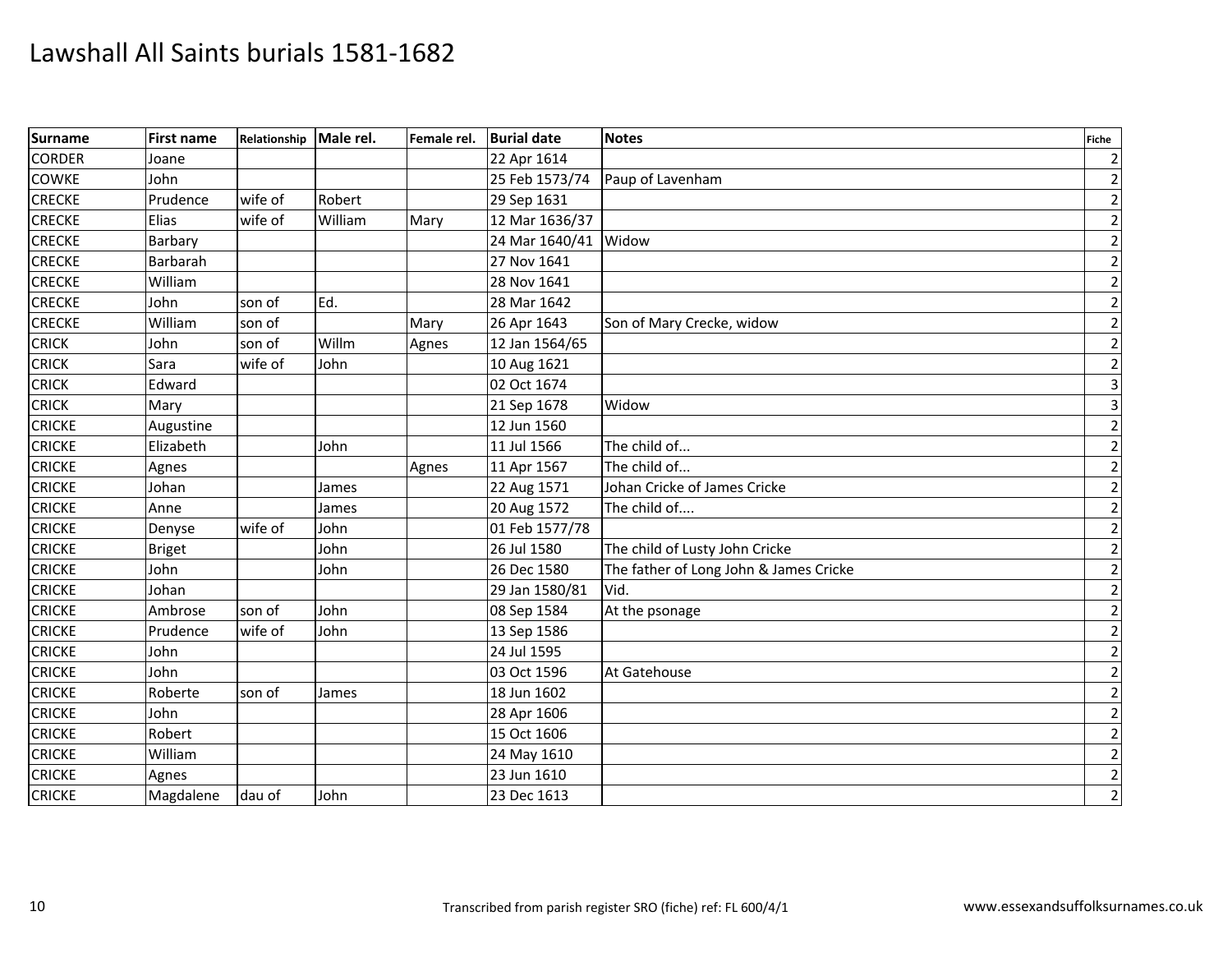| <b>Surname</b>    | <b>First name</b> | Relationship Male rel. |             | Female rel. | <b>Burial date</b> | <b>Notes</b>                                                                | <b>Fiche</b> |
|-------------------|-------------------|------------------------|-------------|-------------|--------------------|-----------------------------------------------------------------------------|--------------|
| <b>CRICKE</b>     | Elizabeth         |                        |             |             | 12 Nov 1614        |                                                                             |              |
| <b>CRICKE</b>     | James             |                        |             |             | 21 May 1617        |                                                                             |              |
| <b>CRICKE</b>     | Ann               |                        |             |             | 16 Oct 1620        |                                                                             |              |
| <b>CRICKE</b>     | Barbarye          | dau of                 | John        | Sara        | 11 Feb 1620/21     | Barbarye & Sara, daughters of                                               |              |
| <b>CRICKE</b>     | Sara              | dau of                 | John        | Sara        | 11 Feb 1620/21     | Barbarye & Sara, daughters of                                               |              |
| CRICKE            | Elizabeth         | wife of                | William     |             | 24 Jun 1622        |                                                                             |              |
| <b>CRICKE</b>     | Willyam           |                        |             |             | 26 Nov 1626        |                                                                             |              |
| <b>CRICKE</b>     |                   |                        |             |             | 07 Apr 1629        | Widdow Cricke senr                                                          |              |
| <b>CRICKE</b>     | Robert            |                        |             |             | 11 Oct 1650        |                                                                             |              |
| <b>CRICKE</b>     |                   |                        |             |             | 28 Aug 1670        | <b>Widdow Cricke</b>                                                        |              |
| <b>CRISTOPHER</b> | Johan             |                        |             |             | 22 Dec 1605        |                                                                             |              |
| <b>CUNNINGHAM</b> | Christopher       |                        |             |             | 20 Jul 1627        |                                                                             |              |
| <b>CUNNINGHAM</b> |                   |                        | Christopher |             | 19 Sep 1638        | First name not in register. The infant of Christopher Cunningham            |              |
| <b>CUNNINGHAM</b> | Margarett         | wife of                | Christopher |             | 22 Sep 1638        |                                                                             |              |
| <b>CUNNINGHAM</b> |                   |                        |             |             | 29 Aug 1656        | <b>Widow Cunningham</b>                                                     |              |
| <b>CUNNINGHAM</b> | George            |                        |             |             | 28 Aug 1679        |                                                                             |              |
| <b>CURRENCE</b>   | Elizabeth         |                        |             |             | 21 Mar 1661/62     | Yt came out of Ireland                                                      |              |
| <b>CUTMAY</b>     | Johan             |                        |             |             | 18 Nov 1603        |                                                                             |              |
| <b>CUTMAY</b>     | Johan             |                        |             |             | 03 Jan 1604/5      |                                                                             |              |
| <b>CUTMER</b>     | An                | dau of                 | John        | An          | 29 May 1642        |                                                                             |              |
| <b>CUTMER</b>     | John              |                        |             |             | 09 Jun 1650        |                                                                             |              |
| <b>CUTMOR</b>     |                   | wife of                | John        |             | 16 Nov 1660        | First name not in register                                                  |              |
| <b>CUTMORE</b>    | John              |                        |             |             | 25 Feb 1631/32     |                                                                             |              |
| <b>CUTMORE</b>    |                   |                        |             |             | 06 Feb 1635/36     | Old Wid. Cutmor                                                             |              |
| <b>CUTTMOR</b>    | Marie             | wife of                | John        |             | 05 Sep 1668        | Wife of John Cuttmor, dec?                                                  |              |
| <b>DAVIE</b>      | Willm             | son of                 | Thomas      |             | 14 Oct 1597        | Abode: St. James, Bury St. Edmunds                                          |              |
| <b>DAY</b>        | An                |                        |             |             | 05 Feb 1638/39     | Wid.                                                                        |              |
| <b>DEATH</b>      | Joane             |                        | John        |             | 12 Jul 1582        | Bapt by the hand of the midwife and dyed and buryed the XII July. (entry ap |              |
| DEATH             | Edward            | son of                 | John        |             | 03 Mar 1570/71     |                                                                             |              |
| <b>DEATH</b>      | John              |                        | John        |             | 20 Jun 1581        | The child of                                                                |              |
| <b>DEATH</b>      | Johan             |                        | John        |             | 12 Jul 1582        | The child of                                                                |              |
| <b>DEDMAN</b>     | Mary              | dau of                 | Robert      |             | 08 Oct 1637        |                                                                             |              |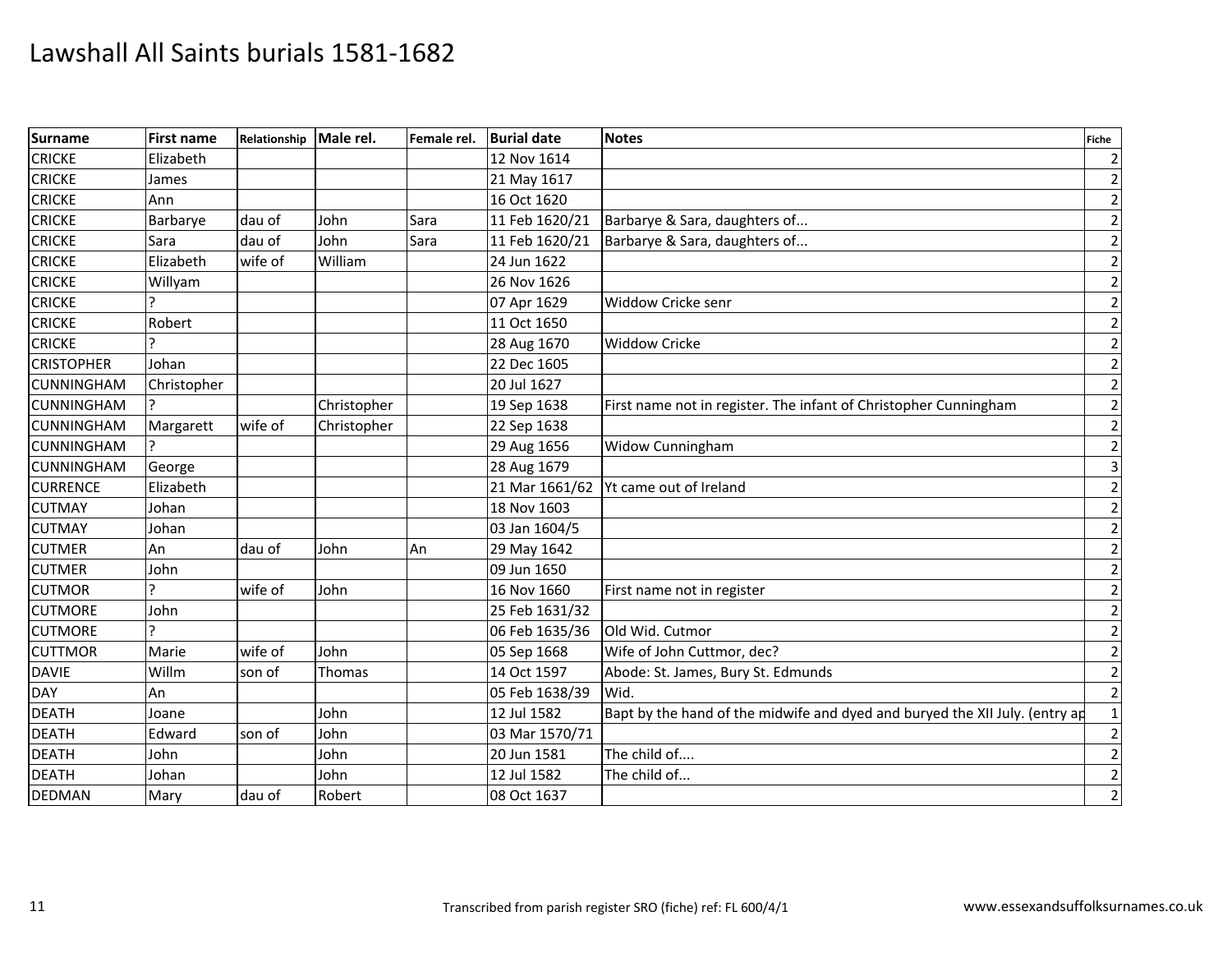| <b>Surname</b>   | <b>First name</b> | Relationship Male rel. |          | Female rel. | <b>Burial date</b> | <b>Notes</b>                                                             | Fiche          |
|------------------|-------------------|------------------------|----------|-------------|--------------------|--------------------------------------------------------------------------|----------------|
| <b>DICKINSON</b> | Francis           | son of                 | Tempest  |             | 02 May 1680        | Son of Tempest Dickinson, carpenter                                      |                |
| <b>DIGGISON</b>  | Anne              | wife of                | Tempest  |             | 30 Jul 1677        |                                                                          |                |
| DOW[H ]EAT       | Willm             |                        |          |             | 28 May 1559        |                                                                          |                |
| <b>DOWSET</b>    | Agnes             |                        | Willm.   |             | 25 Nov 1561        | The child of                                                             |                |
| <b>DRURY</b>     | Agnes             |                        |          |             | 30 Dec 1567        | Mayde daughter of Rafe Sparke. Svant to my Lady Drury                    |                |
| <b>DRURY</b>     | Elizabeth         |                        |          |             | * May 1575         | My Lady Dame Elizabeth Drury departed this world 19 May (date of death r |                |
| <b>DRURY</b>     | Henry             |                        |          |             | 26 Jan 1586/87     | Master Henry Drury the elder                                             |                |
| <b>ELEY</b>      | Anne              |                        |          |             | 08 Apr 1602        | Vid.                                                                     |                |
| <b>ELEY</b>      | John              |                        |          |             | 23 Jan 1602/3      |                                                                          |                |
| ELEY             | Sarah             | dau of                 | William? | Anne        | 19 Mar 1608/9      |                                                                          |                |
| <b>ELEY</b>      | Elizabeth         | wife of                | William  |             | 13 Aug 1621        |                                                                          |                |
| <b>ELEY</b>      | Grace             |                        |          |             | 20 Dec 1621        |                                                                          |                |
| <b>ELEY</b>      | Joane             |                        |          |             | 04 May 1622        |                                                                          |                |
| ELEY             | <b>Bridget</b>    |                        |          |             | 16 Aug 1622        |                                                                          |                |
| <b>ELEY</b>      | Ann               |                        |          |             | 01 Nov 1622        |                                                                          |                |
| <b>ELEY</b>      | George            |                        |          |             | 05 Aug 1628        |                                                                          |                |
| <b>ELEY</b>      | Alice             | wife of                | Willyam  |             | 19 Sep 1628        |                                                                          |                |
| ELEY             | John              |                        |          |             | 17 Oct 1665        |                                                                          |                |
| <b>ELIE</b>      | Rose              |                        |          |             | 21 Oct 1607        | Vid.                                                                     |                |
| <b>ELIE</b>      | Marie             |                        |          |             | 04 Oct 1626        |                                                                          |                |
| ELIE             |                   | dau of                 | John     |             | 03 Jan 1655/56     | First name not in register                                               |                |
| <b>ELLY</b>      |                   |                        |          |             | 22 May 1649        | Widd. Elly                                                               |                |
| <b>ELY</b>       | Anne              | widow of               | Willm    |             | 29 May 1559        | Widow, late of wife of Willm Ely deceased                                |                |
| ELY              | Margarite         | wife of                | Willm.   |             | 14 Oct 1573        |                                                                          |                |
| <b>ELY</b>       | John              |                        |          |             | 19 Jan 1580/81     | Old John Ely at Boggas marryed man                                       | $\overline{2}$ |
| <b>ELY</b>       | Mary              |                        | John     |             | 25 Oct 1581        | Mary Stoneham svant with [servant with] John Ely at Brittesse her uncle  |                |
| <b>ELY</b>       | John              |                        |          |             | 14 Aug 1593        | At Boggesse                                                              |                |
| <b>ELY</b>       | John              |                        |          |             | 29 Aug 1595        | John Ely senior                                                          |                |
| <b>ELY</b>       | William           |                        |          |             | 16 May 1598        |                                                                          | $\overline{2}$ |
| <b>ELY</b>       | Anne              |                        |          |             | 26 Dec 1599        |                                                                          |                |
| <b>ELY</b>       | Mary              |                        |          |             | 12 Nov 1630        | Vid.                                                                     | $\overline{2}$ |
| ELY              | Francis           |                        |          |             | 20 Dec 1642        |                                                                          | $\overline{2}$ |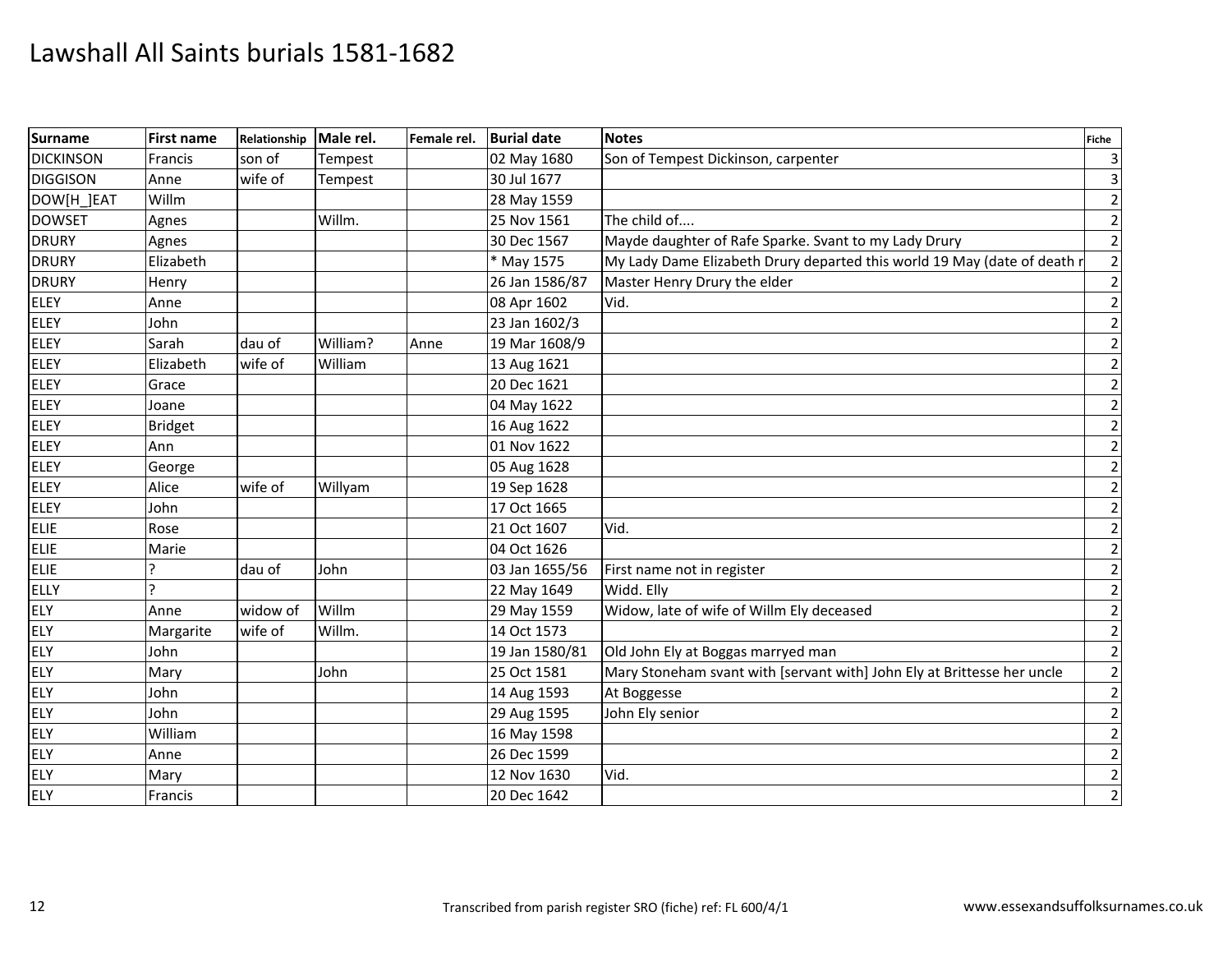| <b>Surname</b>  | <b>First name</b> | Relationship Male rel. |        | Female rel. | <b>Burial date</b>     | <b>Notes</b>                                                                | <b>Fiche</b>   |
|-----------------|-------------------|------------------------|--------|-------------|------------------------|-----------------------------------------------------------------------------|----------------|
| ERIE            | Mary              | dau of                 | Edward | Mary        | 23 Mar 1665/66         |                                                                             |                |
| <b>EVANS</b>    | John              |                        |        |             | 24 Apr 1633            |                                                                             |                |
| <b>EVANS</b>    |                   |                        |        |             | 20 Jan 1650/51         | Widd. Evans                                                                 |                |
| <b>EVANS</b>    | An                | dau of                 | Thomas |             | 29 Jul 1664            |                                                                             |                |
| <b>EVANS</b>    | Thomas            |                        |        |             | 04 Dec 1678            | Smyth                                                                       |                |
| <b>EVANS</b>    | George            |                        |        |             | 30 Jan 1678/79         | Black-smyth                                                                 |                |
| <b>EVANS</b>    | Susan             |                        |        |             | 15 Jan 1681/82         | Wid.                                                                        |                |
| <b>EVERED</b>   | Agnies            |                        |        |             | 19 Aug 1621            |                                                                             |                |
| <b>FINELASS</b> | Alice             | wife of                | John   |             | 23 Aug 1679            |                                                                             |                |
| <b>FIRMIN</b>   |                   |                        |        |             | 04 Sep 1627            | Mother Firmin                                                               |                |
| <b>FLOWER</b>   | John              | son of                 | Robt.  |             | 02 Jan 1569/70         |                                                                             |                |
| <b>FLOWER</b>   | Robt.             |                        |        |             | 07 Sep 1574            | Marrydman                                                                   |                |
| <b>FLOWER</b>   | Gyles             | son of                 | Gyles  |             | 16 May 1585            |                                                                             |                |
| <b>FLOWER</b>   | Henry             | son of                 | John   |             | 01 Dec 1587            |                                                                             |                |
| <b>FLOWER</b>   | John              |                        |        |             | 07 Apr 1607            |                                                                             |                |
| <b>FLOWER</b>   | Susan             |                        |        |             | 21 Sep 1625            |                                                                             |                |
| <b>FLOWER</b>   | Willm.            |                        |        |             | 21 Nov 1641            |                                                                             |                |
| <b>FLOWER</b>   | Prudence          | dau of                 | Georg  |             | 15 Feb 1666/67         |                                                                             |                |
| <b>FLOWER</b>   |                   |                        |        |             | 04 Dec 1669            | <b>Widow Flower</b>                                                         |                |
| <b>FLOWER</b>   | Elizabeth         | wife of                | George |             | 29 Jan 1675/76         |                                                                             |                |
| FOORD           | Mary              | dau of                 | Will.  |             | 16 Feb 1669/70         | Bapt. 15 feb.                                                               |                |
| FORD            | John              |                        |        |             | 15 Apr 1595            |                                                                             |                |
| <b>FORD</b>     | Grace             |                        |        |             | 14 Oct 1626            |                                                                             |                |
| FORD            | Susan             | dau of                 | Will.  |             | 21 Jul 1673            | Someone has crossed out "of" and a note beside the entry says "not of" - is |                |
| <b>FORDE</b>    | Thomas            |                        |        |             | 26 Aug 1608            |                                                                             |                |
| <b>FORDE</b>    | Mary              |                        |        |             | 09 Oct 1624            |                                                                             |                |
| <b>FROST</b>    | Johan             |                        | George |             | 07 Jun 1572            | The child of                                                                |                |
| FROST           | John              |                        | Willm. |             | 28 Sep 1572            | The child of                                                                |                |
| <b>FROST</b>    | Agnes             | wife of                | Thomas |             | 02 Jul 1587            |                                                                             |                |
| <b>FROST</b>    | Thomas            |                        |        |             | $\overline{**}$ 1591/2 | No date other than year.                                                    |                |
| <b>FROST</b>    | Christian         |                        |        |             | 10 Jan 1621/22         |                                                                             |                |
| <b>FROST</b>    | Elizabeth         | dau of                 | Henry  |             | 19 May 1631            |                                                                             | $\overline{2}$ |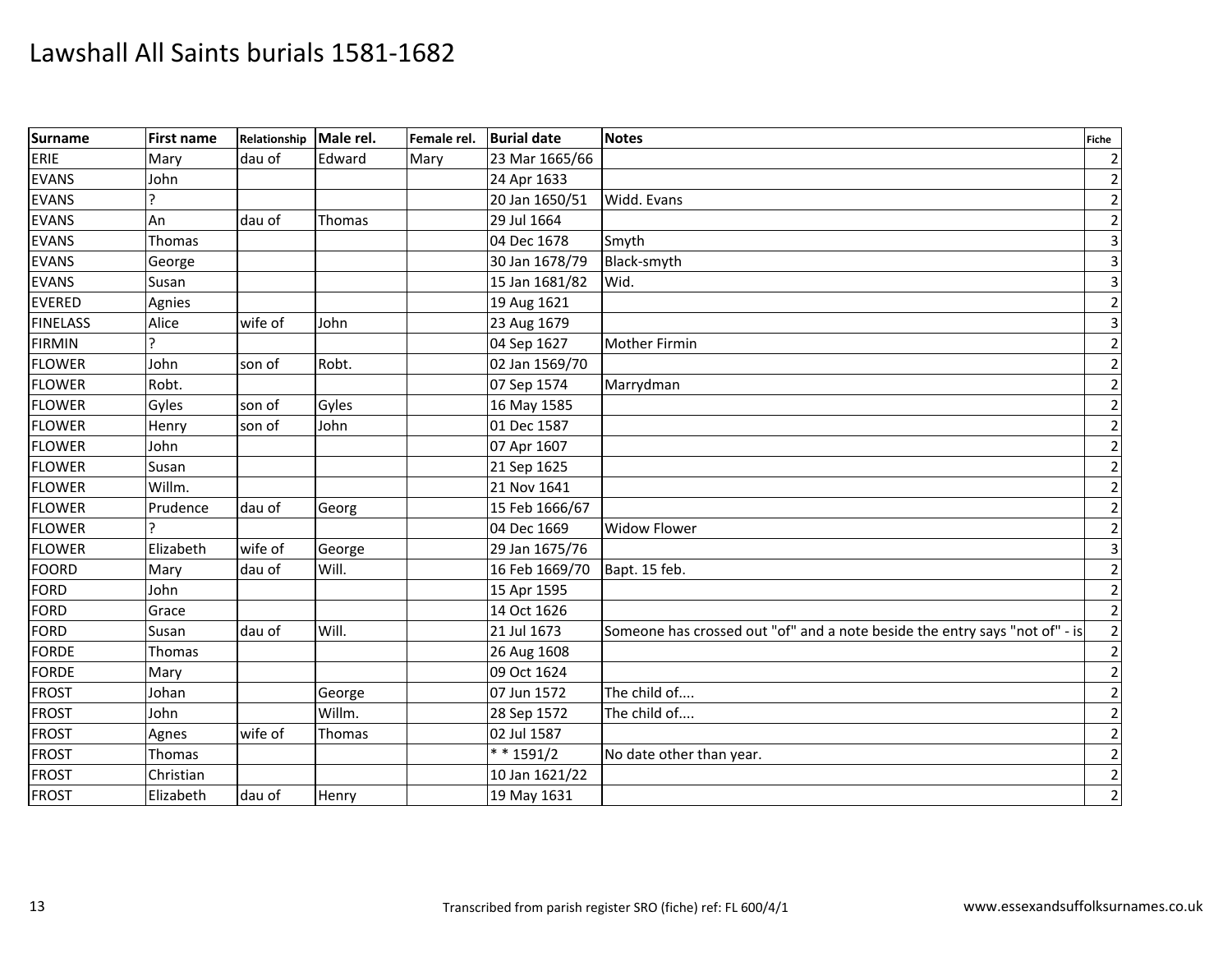| <b>Surname</b>   | First name    | Relationship | Male rel. | Female rel. | <b>Burial date</b> | <b>Notes</b>                                         | <b>Fiche</b>            |
|------------------|---------------|--------------|-----------|-------------|--------------------|------------------------------------------------------|-------------------------|
| <b>FROST</b>     | Henry         |              |           |             | 08 Feb 1643/44     |                                                      | $\overline{2}$          |
| <b>FROST</b>     |               |              |           |             | 26 Nov 1645        | Widd. Frost                                          | $\overline{2}$          |
| <b>FROST</b>     | Lettice       |              |           |             | 19 Dec 1656        | Baptised on 9th Dec. Parents' names not in register. | $\mathbf 2$             |
| <b>FROST</b>     | Abraham       | son of       | Abraham   |             | 07 Jul 1665        |                                                      | $\overline{2}$          |
| <b>FROST</b>     | Elizabeth     | dau of       | Abram     |             | 06 Feb 1675/76     |                                                      | $\mathbf{3}$            |
| <b>FULLER</b>    | <b>Thomas</b> |              |           |             | 08 Jan 1605/6      |                                                      | $\overline{2}$          |
| <b>FULLER</b>    | Elizabeth     | dau of       | John      |             | 28 May 1616        |                                                      | $\mathbf 2$             |
| <b>FULLER</b>    | John          |              |           |             | 11 Jun 1646        |                                                      | $\overline{2}$          |
| <b>FULLER</b>    |               | wife of      | John      |             | 21 Feb 1646/47     | First name not in register                           | $\mathbf 2$             |
| <b>FULLER</b>    | John          |              |           |             | 30 Jan 1659/60     |                                                      | $\mathbf 2$             |
| <b>FURMAN</b>    | Robt.         |              |           |             | 04 Mar 1680/81     | Labourer                                             | $\overline{\mathbf{3}}$ |
| <b>FYRMIN</b>    | ς             | wife of      | Robert    |             | 07 Dec 1662        | First name not in register                           | $\mathbf 2$             |
| <b>GARDINER</b>  | John          |              |           |             | 16 Nov 1650        |                                                      | $\mathbf 2$             |
| <b>GARDINER</b>  |               |              |           |             | 25 Nov 1650        | Widd. Gardiner                                       | $\overline{2}$          |
| <b>GARDNER</b>   | Gyles         | son of       | Richard   |             | 11 Oct 1573        |                                                      | $\overline{2}$          |
| <b>GARDNER</b>   | Richard       |              |           |             | 29 Jan 1607/8      |                                                      | $\mathbf 2$             |
| <b>GARDNER</b>   | Richard       |              |           |             | 18 Sep 1611        |                                                      | $\mathbf 2$             |
| <b>GARDNER</b>   | Alice         |              |           |             | 18 Jan 1614/15     |                                                      | $\overline{2}$          |
| <b>GARRARD</b>   | Martha        | dau of       | Simon     |             | 23 Dec 1675        |                                                      | 3                       |
| <b>GARRARD</b>   | William       |              |           |             | 18 Jan 1675/76     |                                                      | $\overline{\mathbf{3}}$ |
| <b>GARRARD</b>   | *mon          |              |           |             | 05 Nov 1680        | Carpenter. Page torn.                                | $\overline{\mathbf{3}}$ |
| <b>GENTRY</b>    | Frances       |              |           |             | 14 Sep 1587        | Frances Gentry als Blomfield, singlewoman            | $\overline{2}$          |
| <b>GERONE</b>    | Tobyas        |              |           |             | 15 Apr 1672        |                                                      | $\overline{2}$          |
| <b>GERWYS</b>    | <b>Bryget</b> |              |           |             | 29 Mar 1584        | Mistresse Bryget Gerwys                              | $\overline{2}$          |
| <b>GIBLINSON</b> | Stephen       |              |           |             | 18 Nov 1654        |                                                      | $\mathbf{2}$            |
| <b>GODARD</b>    |               | wife of      | Tho.      |             | 03 Apr 1650        | First name not in register                           | $\overline{2}$          |
| <b>GODDART</b>   | Zachary       |              |           |             | 16 Dec 1658        |                                                      | $\overline{2}$          |
| <b>GOLDING</b>   | John          |              |           |             | 04 Apr 1559        | Old John Golding, labourer                           | $\overline{2}$          |
| GOOD             | Ewing         |              |           |             | 21 Nov 1678        |                                                      | $\overline{\mathbf{3}}$ |
| <b>GOODCHILD</b> | John          |              | Willm     |             | 24 Mar 1578/79     | John Goodchild, the Apprentise of Willm Sparke       | $\mathbf 2$             |
| <b>GOODDWIN</b>  | Johan         | wife of      | Ewiny?    |             | 02 Oct 1668        | In Latin                                             | $\overline{2}$          |
| <b>GOSACKE</b>   | Urslie        |              |           |             | 12 Jul 1670        |                                                      | $\overline{2}$          |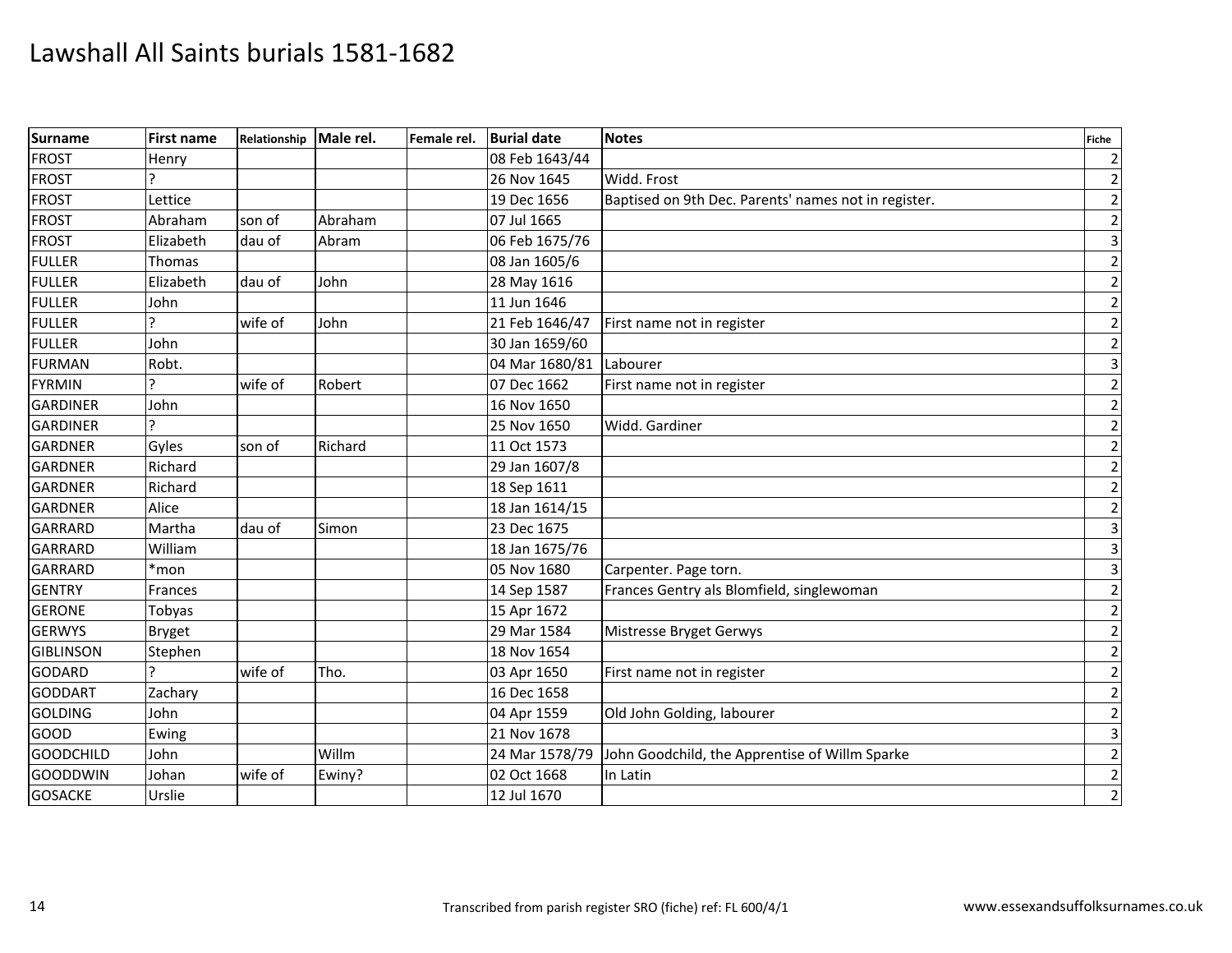| <b>Surname</b>   | <b>First name</b> | Relationship | Male rel. | Female rel. | <b>Burial date</b> | <b>Notes</b>                                            | <b>Fiche</b>            |
|------------------|-------------------|--------------|-----------|-------------|--------------------|---------------------------------------------------------|-------------------------|
| <b>GOSHAUKE</b>  | Johan             |              |           |             | 28 Jul 1603        |                                                         | $\overline{2}$          |
| <b>GOSHAUKE</b>  | John              |              |           |             | 03 Jan 1605/6      |                                                         | $\overline{2}$          |
| <b>GOSHAUKE</b>  | John              |              |           |             | 17 Apr 1613        |                                                         | $\overline{2}$          |
| <b>GOSHAUKE</b>  | Thomas            | son of       | Thomas    |             | 05 Aug 1613        |                                                         | $\mathbf{2}$            |
| <b>GOSHAUKE</b>  | Sara              | dau of       | Thomas    | Alice       | 24 Aug 1621        |                                                         | $\overline{2}$          |
| <b>GOSHAUKE</b>  | Mary              | dau of       | John      |             | 24 Jun 1637        |                                                         | $\overline{2}$          |
| <b>GOSHAUKE</b>  | John              | son of       | John      |             | 24 Jun 1637        |                                                         | $\overline{2}$          |
| <b>GOSHAUKE</b>  | Cicilia           | dau of       | John      |             | 08 Jul 1637        |                                                         | $\mathbf 2$             |
| <b>GOSHAUKE</b>  | Alce              | wife of      | Thomas    |             | 22 Oct 1641        |                                                         | $\overline{2}$          |
| <b>GOSHAWKE</b>  |                   |              | John      |             | 26 Mar 1656        | First name not in register. Child of                    | $\mathbf{2}$            |
| <b>GOSHAWKE</b>  | John              |              |           |             | 03 Oct 1660        |                                                         | $\mathbf 2$             |
| <b>GOSSHACKE</b> | Thomas            |              |           |             | 19 Apr 1645        |                                                         | $\overline{2}$          |
| <b>GOSSHAUKE</b> | Ann               | wife of      | Jo.       |             | 07 Nov 1645        |                                                         | $\overline{2}$          |
| GOULDEN?         | Margarett         |              |           |             | 09 Dec 1600        |                                                         | $\overline{2}$          |
| GR[A_]VE         | Katherine         | wife of      | John      |             | 15 Mar 1566/67     |                                                         | $\mathbf 2$             |
| <b>GREEN</b>     | Elizabeth         | dau of       | John      |             | 23 Feb 1678/79     |                                                         | $\overline{\mathbf{3}}$ |
| <b>GREEN</b>     | Sarah             | dau of       | Toby      |             | 15 Feb 1679/80     |                                                         | $\overline{3}$          |
| <b>GREEN</b>     | Phylipe           | son of       | John      |             | 19 Jun 1681        |                                                         | $\overline{3}$          |
| <b>GREENE</b>    | Christopher       |              | John      |             | 14 Sep 1581        | Christopher Green svant wth [servant with] John Steward | $\overline{2}$          |
| <b>GREENE</b>    | Jane              | wife of      | Tobiah    |             | 03 Jul 1655        |                                                         | $\mathbf 2$             |
| <b>GREENE</b>    | Margret           | dau of       | John      |             | 10 Oct 1680        | Daughter of John Greene, labourer                       | $\overline{3}$          |
| <b>GRIME</b>     |                   |              |           |             | 17 Nov 1680        | A Scotchman. First name missing on torn page.           | $\overline{3}$          |
| <b>GYLBERD</b>   | Thomas            |              |           |             | 01 May 1574        | Paup                                                    | $\overline{2}$          |
| <b>HALL</b>      | Martha            |              | J.        |             | 05 Jun 1632        | Martha Stokes, servant to Mr. Hall                      | $\overline{2}$          |
| HAM[S_]T         | Bennet            |              |           |             | 13 Apr 1652        |                                                         | $\overline{2}$          |
| <b>HAMLIN</b>    | William           | son of       | George    |             | 28 Feb 1665/66     |                                                         | $\overline{2}$          |
| <b>HAMLIN</b>    | John              |              |           |             | 28 May 1669        |                                                         | $\overline{2}$          |
| <b>HAMLING</b>   | Mary              |              |           |             | 27 Aug 1671        |                                                         | $\mathbf 2$             |
| <b>HAMMANDE</b>  | Thomas            |              |           |             | 23 Aug 1624        | Of Rorenye?                                             | $\mathbf 2$             |
| <b>HAMMOND</b>   | John              |              |           |             | 28 Feb 1599/00     | At Heatches                                             | $\mathbf{2}$            |
| <b>HAMMOND</b>   | Anne              |              |           |             | 02 Oct 1601        |                                                         | $\mathbf 2$             |
| <b>HAMMOND</b>   | Johan             | wife of      | Philip    |             | 29 Nov 1602        |                                                         | $\overline{2}$          |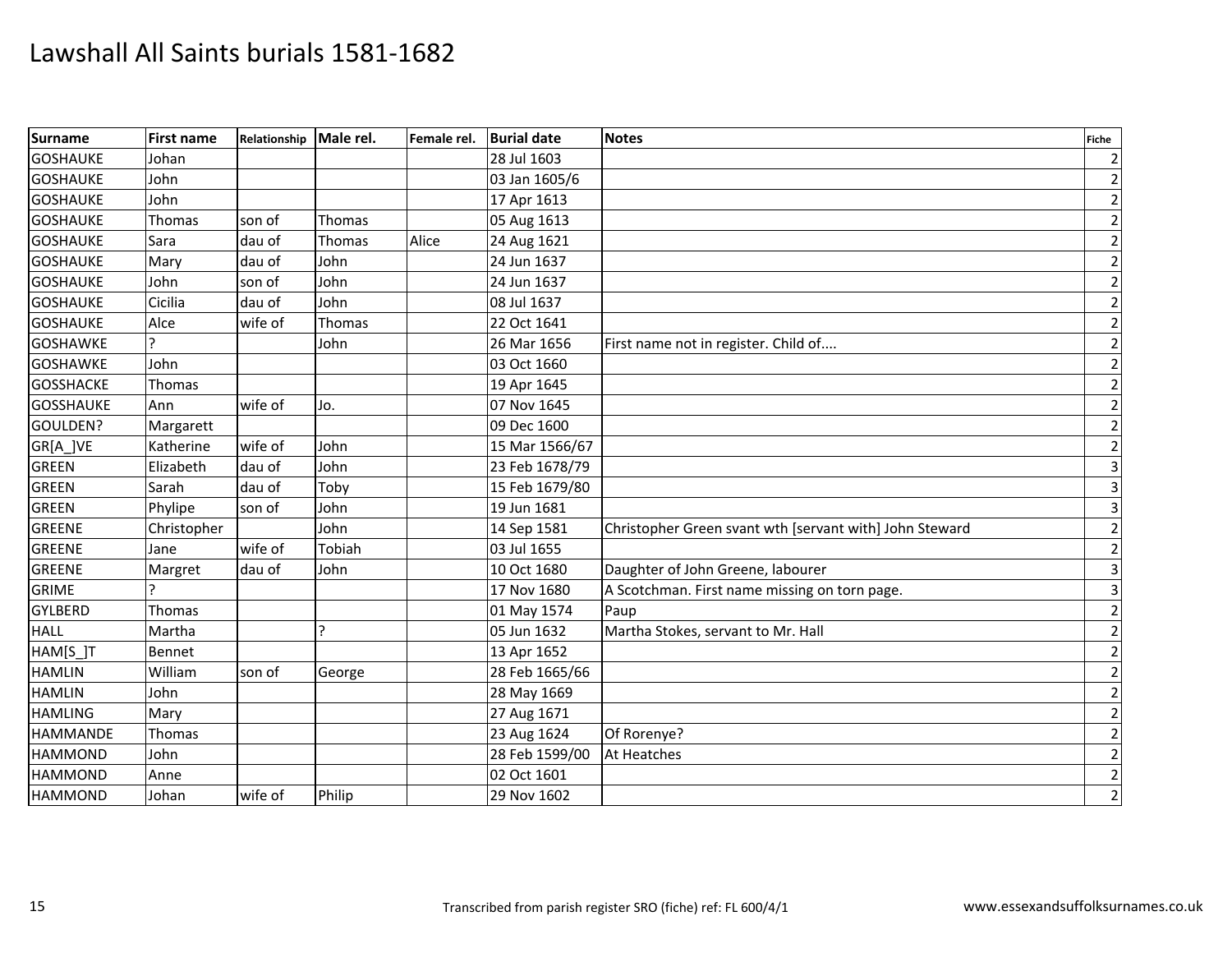| <b>Surname</b>  | <b>First name</b> | Relationship | Male rel. | Female rel. | <b>Burial date</b> | <b>Notes</b>         | <b>Fiche</b>   |
|-----------------|-------------------|--------------|-----------|-------------|--------------------|----------------------|----------------|
| <b>HAMMOND</b>  | Marget            | dau of       | Roberte   |             | 24 Feb 1612/13     |                      | $\overline{2}$ |
| <b>HAMMOND</b>  | <b>Brigid</b>     |              |           |             | 19 Jun 1627        |                      | $\overline{2}$ |
| <b>HAMMOND</b>  | Anne              | dau of       | Thomas    | Anne        | 16 Apr 1629        |                      | $\mathbf 2$    |
| <b>HAMMOND</b>  | Robert            |              |           |             | 24 Jan 1654/55     |                      | $\overline{2}$ |
| <b>HAMMOND</b>  | Philip            | son of       | Philip    |             | 26 Mar 1679        |                      | $\mathbf{3}$   |
| <b>HAMMOND</b>  | Diana             |              |           |             | 12 Oct 1681        | Wid.                 | 3              |
| <b>HAMMONDE</b> | Elizabeth         |              |           |             | 28 Aug 1612        |                      | $\overline{2}$ |
| <b>HAMON</b>    | Sarah             | wife of      | Joseph    |             | 11 Oct 1673        |                      | $\mathbf 2$    |
| <b>HAMOND</b>   | Thomas            |              | Willm.    |             | 16 Feb 1561/62     | The child of         | $\mathbf 2$    |
| <b>HAMOND</b>   | William           |              |           |             | 31 Mar 1562        | Maryed man           | $\mathbf 2$    |
| <b>HAMOND</b>   | Thomas            |              |           |             | 21 Jul 1566        | Wid.                 | $\mathbf 2$    |
| <b>HAMOND</b>   | Elizabeth         |              |           |             | 11 May 1571        | Vid.                 | $\overline{c}$ |
| <b>HAMOND</b>   | Willm             | son of       | John      |             | 02 Aug 1578        | Of Salthouse         | $\mathbf 2$    |
| <b>HAMOND</b>   | Dorothy           |              | Robt.     |             | 30 Jun 1581        | The child of         | $\mathbf 2$    |
| <b>HAMOND</b>   | Robert            |              |           |             | 04 Nov 1581        | Marryed man          | $\overline{2}$ |
| <b>HAMOND</b>   | Mary              |              | John      |             | 01 Dec 1585        | The child of         | $\overline{c}$ |
| <b>HAMOND</b>   | Mary              | son of       | John      |             | 31 Dec 1587        |                      | $\mathbf 2$    |
| <b>HAMOND</b>   | Thomas            |              |           |             | 08 Nov 1588        | Abode: Ravney        | $\mathbf 2$    |
| <b>HAMOND</b>   | John              |              |           |             | 13 Mar 1588/89     | The elder at Salters | $\overline{2}$ |
| <b>HAMOND</b>   | Agnes             |              |           |             | 17 Jun 1591        | Vid                  | $\overline{c}$ |
| <b>HAMOND</b>   | Thomas            | son of       | Phillip   |             | 16 Jun 1597        |                      | $\overline{2}$ |
| <b>HAMOND</b>   | Philipe           |              |           |             | 27 May 1610        |                      | $\overline{2}$ |
| <b>HAMOND</b>   | William           |              |           |             | 13 Sep 1615        |                      | $\overline{2}$ |
| <b>HAMOND</b>   | Phillipe          | son of       | Thomas    |             | 16 Jul 1616        |                      | $\overline{2}$ |
| <b>HAMOND</b>   | Judith            | wife of      | Robart    |             | 21 Dec 1620        |                      | $\overline{2}$ |
| <b>HAMOND</b>   | Elisabeth         | wife of      | Robert    |             | 01 May 1624        |                      | $\mathbf 2$    |
| <b>HAMOND</b>   | Elizabeth         | dau of       | Robt.     |             | 25 May 1630        | <b>At Barkers</b>    | $\overline{2}$ |
| <b>HAMOND</b>   | Brigett           |              |           |             | 06 Sep 1630        |                      | $\mathbf 2$    |
| <b>HAMOND</b>   | Rose              | wife of      | Abraham   |             | 11 Jul 1631        | Abode: Stanningfield | $\overline{2}$ |
| <b>HAMOND</b>   | Margery           | wife of      | Phillip   |             | 12 Jan 1632/33     | Abode: Cockfeild     | $\mathbf{2}$   |
| <b>HAMOND</b>   | <b>Bridges</b>    |              |           |             | 18 Aug 1637        | Widowe               | $\mathbf 2$    |
| <b>HAMOND</b>   | Margaret          |              |           |             | 14 Jun 1648        |                      | $\overline{2}$ |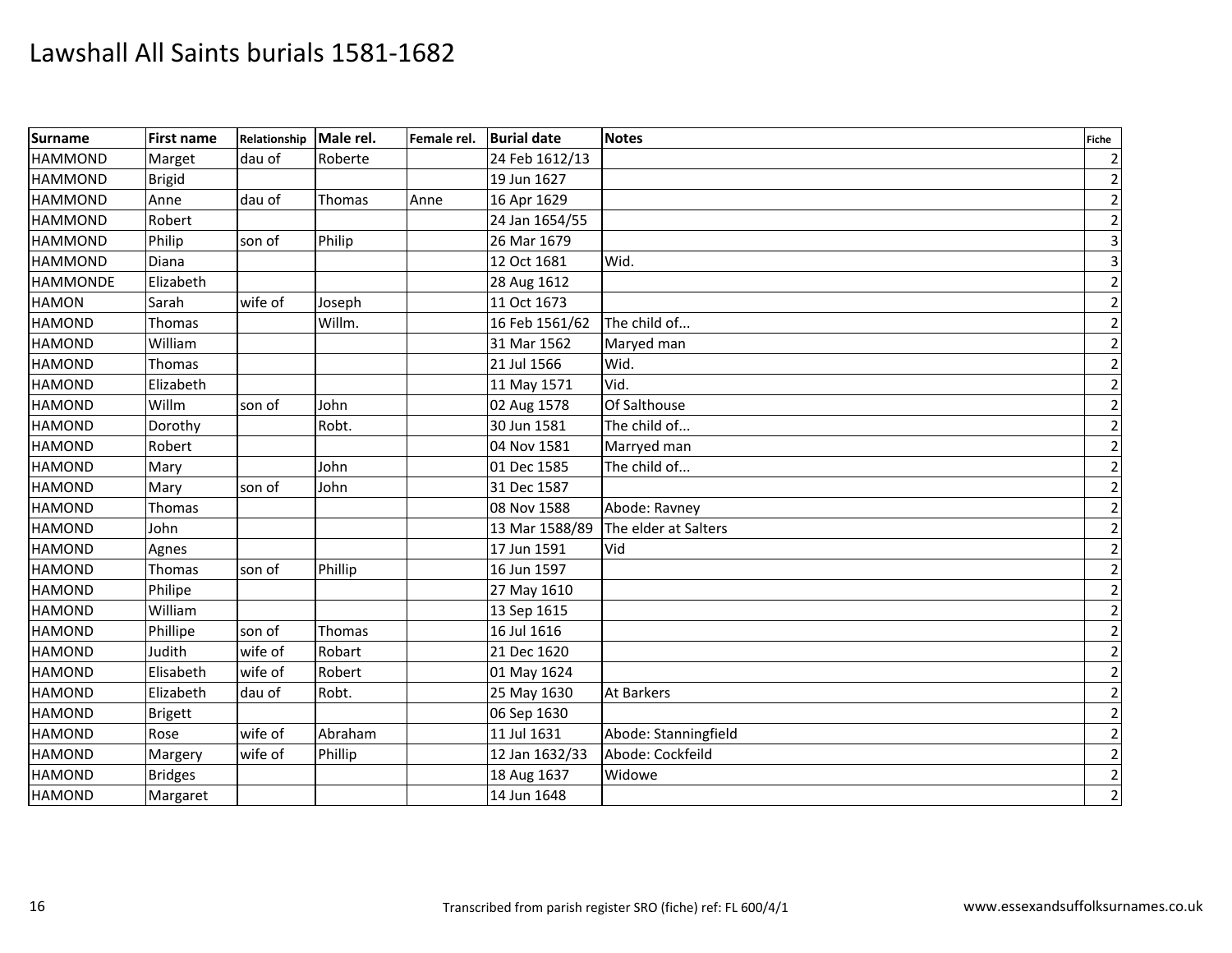| <b>Surname</b>  | First name      | Relationship | Male rel. | Female rel. | <b>Burial date</b>        | <b>Notes</b>                           | <b>Fiche</b>            |
|-----------------|-----------------|--------------|-----------|-------------|---------------------------|----------------------------------------|-------------------------|
| <b>HAMOND</b>   | Abraham         |              |           |             | 27 Jan 1648/49            |                                        | $\overline{2}$          |
| <b>HAMOND</b>   | Willm.          |              |           |             | 09 Oct 1649               |                                        | $\overline{2}$          |
| <b>HAMOND</b>   | Robert          |              |           |             | 13 Mar 1651/52 At Salters |                                        | $\mathbf 2$             |
| <b>HAMOND</b>   | Ann             |              |           |             | 25 Oct 1652               |                                        | $\mathbf{2}$            |
| <b>HAMOND</b>   | Peter           |              |           |             | 10 Dec 1663               |                                        | $\overline{2}$          |
| <b>HAMOND</b>   | <b>Bridgett</b> |              |           |             | 01 Feb 1663/64            | Wid.                                   | $\overline{2}$          |
| <b>HAMOND</b>   | Thomas          |              |           |             | 21 Aug 1664               |                                        | $\mathbf 2$             |
| <b>HAMONS</b>   | Robert          |              |           |             | 07 Nov 1643               |                                        | $\mathbf 2$             |
| <b>HAROLD</b>   | Sarah           | dau of       | John      |             | 16 Mar 1678/79            |                                        | $\overline{3}$          |
| <b>HARRISON</b> | Christopher     |              | Robt.     |             | 06 Mar 1566/67            | The child of                           | $\overline{2}$          |
| <b>HARROLD</b>  | Mary            | dau of       | John      | Ethildrid   | 19 Mar 1665/66            |                                        | $\mathbf 2$             |
| <b>HARROLD</b>  | Etheldred       | wife of      | John      |             | 16 Oct 1679               |                                        | $\overline{\mathbf{3}}$ |
| <b>HARVEY</b>   | Willm.          |              |           | Agnes       | 30 Jan 1563/64            | The child of                           | $\mathbf 2$             |
| <b>HARVEY</b>   | Margarite       | dau of       |           | Agnes       | 30 Jan 1563/64            |                                        | $\mathbf{2}$            |
| <b>HARVEY</b>   | Henry           |              |           |             | 21 Aug 1665               |                                        | $\mathbf 2$             |
| <b>HAWARD</b>   | Henry           | son of       | Samuell   |             | 19 Feb 1672/73            |                                        | $\mathbf 2$             |
| <b>HAWARD</b>   | Hanna           | wife of      | Will.     |             | 19 Apr 1673               |                                        | $\overline{2}$          |
| <b>HAWARD</b>   | Elizabeth       | dau of       | George    |             | 18 May 1680               | Daughter of George Haward, wheelwright | $\overline{\mathbf{3}}$ |
| <b>HAYWARD</b>  | Andrew          |              |           |             | 24 Dec 1559               |                                        | $\overline{2}$          |
| <b>HAYWARD</b>  | Dorothy         |              | Willm.    |             | 29 Oct 1575               | The child of                           | $\overline{2}$          |
| <b>HAYWARD</b>  | Anne            | dau of       | Richard   |             | 17 Jun 1591               |                                        | $\overline{2}$          |
| <b>HAYWARD</b>  | Susan           | dau of       | Willm     |             | 18 Nov 1596               | Daughter of Willm Hayward jnr          | $\overline{2}$          |
| <b>HAYWARD</b>  | Willm           |              |           |             | 13 Jan 1597/98            | Willm Hayward jnr.                     | $\overline{2}$          |
| <b>HAYWARD</b>  | Johan           | dau of       | Willm     |             | 17 Oct 1598               | Daughter of Willm Hayward jnr deceased | $\overline{2}$          |
| <b>HAYWARD</b>  | Susan           |              |           |             | 20 Feb 1619/20            |                                        | $\overline{2}$          |
| <b>HAYWARD</b>  | William         |              |           |             | 29 Dec 1620               |                                        | $\overline{2}$          |
| <b>HAYWARD</b>  | Phillip         |              |           |             | 03 Feb 1620/21            |                                        | $\overline{2}$          |
| <b>HAYWARD</b>  | William         | son of       | John      | Catherin    | 24 Mar 1620/21            |                                        | $\mathbf 2$             |
| <b>HAYWARD</b>  | Elizabeth       | wife of      | Richard   |             | 18 Sep 1628               |                                        | $\mathbf 2$             |
| <b>HAYWARD</b>  |                 |              |           |             | 30 Jan 1628/29            | Widdow Hayward                         | $\mathbf{2}$            |
| <b>HAYWARD</b>  | Alce            |              |           |             | 07 Sep 1630               | Vid.                                   | $\overline{2}$          |
| <b>HAYWARD</b>  | John            | son of       | John      | Kathrine    | 08 Apr 1631               |                                        | $\overline{2}$          |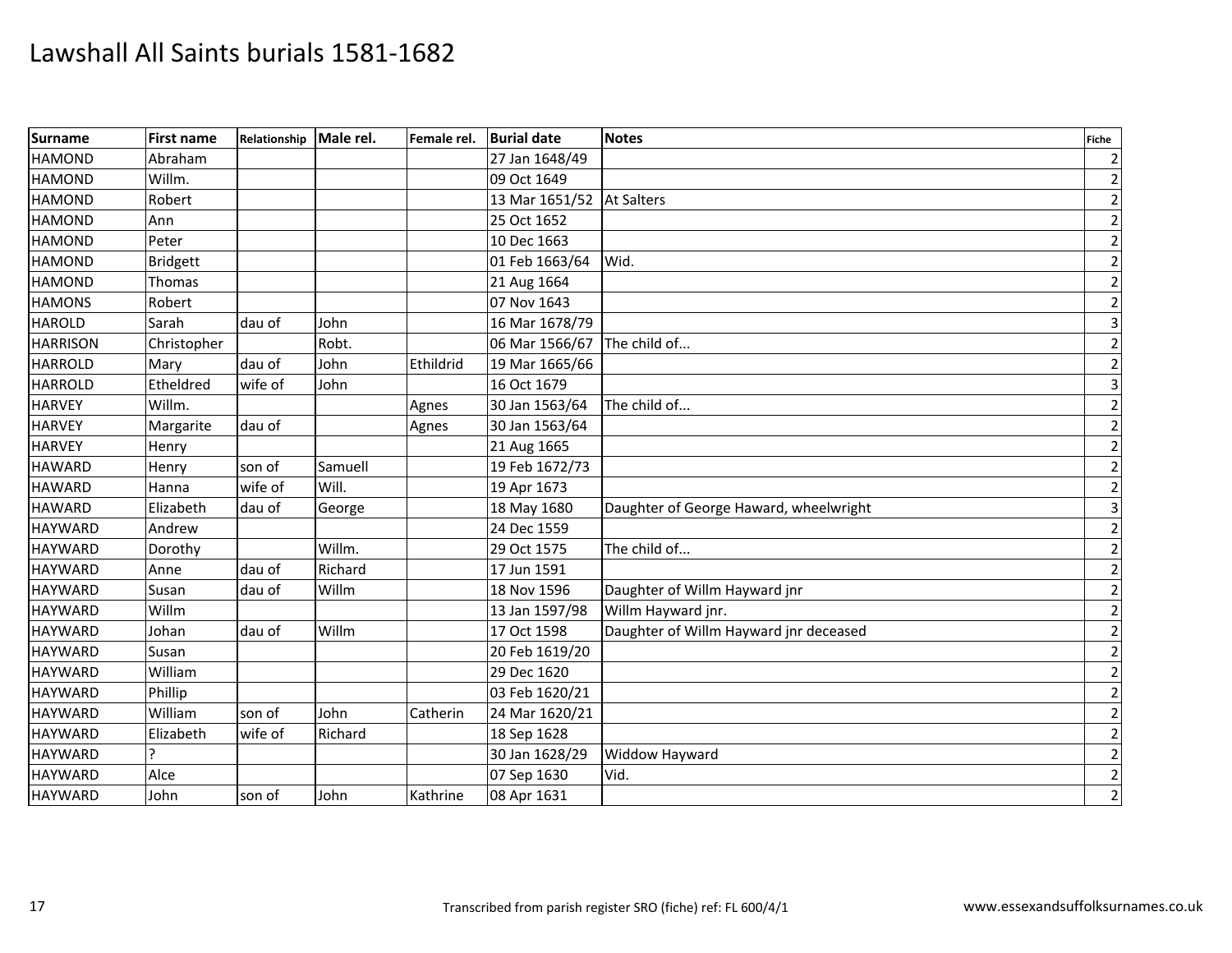| <b>Surname</b>  | First name     | Relationship Male rel. |         | Female rel. | <b>Burial date</b> | <b>Notes</b>                                                                       | <b>Fiche</b>            |
|-----------------|----------------|------------------------|---------|-------------|--------------------|------------------------------------------------------------------------------------|-------------------------|
| <b>HAYWARD</b>  | Richard        |                        |         |             | 03 Aug 1631        | The elder                                                                          | $\overline{2}$          |
| <b>HAYWARD</b>  | Margret        |                        |         |             | 20 Oct 1633        |                                                                                    | $\overline{2}$          |
| <b>HAYWARD</b>  | Phillip        | son of                 | John    |             | 01 May 1643        |                                                                                    | $\mathbf 2$             |
| <b>HAYWARD</b>  | Mary           |                        |         |             | 19 Jul 1647        |                                                                                    | $\overline{2}$          |
| <b>HAYWARD</b>  | Rychard        |                        |         |             | 22 Jul 1647        |                                                                                    | $\overline{2}$          |
| <b>HAYWARD</b>  |                | wife of                | John    |             | 09 Aug 1647        | First name not in register                                                         | $\overline{2}$          |
| <b>HAYWARD</b>  | John           |                        |         |             | 21 Aug 1647        |                                                                                    | $\overline{2}$          |
| <b>HAYWARD</b>  | Robert         |                        |         |             | 23 Aug 1647        |                                                                                    | $\mathbf 2$             |
| <b>HAYWARD</b>  | Richard        |                        |         |             | 06 Jan 1654/55     |                                                                                    | $\mathbf 2$             |
| <b>HAYWARD</b>  | Elizabeth      |                        |         |             | 27 Jun 1667        |                                                                                    | $\mathbf 2$             |
| <b>HAYWARD</b>  | Andrew         | son of                 | Andrew  |             | 18 Nov 1675        |                                                                                    | $\overline{\mathbf{3}}$ |
| <b>HAYWARD</b>  | John           | son of                 | Samll.  | Sarah       | 04 Feb 1676/77     |                                                                                    | $\overline{\mathbf{3}}$ |
| <b>HAYWARD</b>  | Samll.         | son of                 | George  | Mary        | 12 Mar 1676/77     |                                                                                    | 3                       |
| <b>HAYWARD</b>  | <b>Bridgit</b> | wife of                | Tho.    |             | 19 May 1681        |                                                                                    | $\overline{\mathbf{3}}$ |
| <b>HAYWARD</b>  | Sarah          | wife of                | Thomas  |             | 26 Mar 1682        |                                                                                    | $\overline{\mathbf{3}}$ |
| <b>HAYWARDE</b> | William        |                        |         |             | 26 Feb 1600/1      |                                                                                    | $\mathbf 2$             |
| <b>HEAD</b>     | Mary           |                        |         |             | 29 Dec 1589        | Singlewoman                                                                        | $\mathbf{2}$            |
| <b>HEAD</b>     | John           |                        |         |             | 21 Jan 1596/97     |                                                                                    | $\mathbf 2$             |
| <b>HEAD</b>     | Alyce          |                        |         |             | 10 Jan 1605/6      |                                                                                    | $\overline{2}$          |
| <b>HEAD</b>     | Henry          |                        |         |             | 02 Apr 1606        |                                                                                    | $\overline{c}$          |
| <b>HEAD</b>     | Elisabethe     |                        |         |             | 28 Nov 1624        |                                                                                    | $\overline{2}$          |
| <b>HEAD</b>     | Anne           | wife of                | John    |             | 23 Jun 1626        |                                                                                    | $\mathbf 2$             |
| <b>HEAD</b>     | John           |                        |         |             |                    | 05 Mar 1637/38 Next entry is An Head, his daughter. Buried on same day.            | $\overline{2}$          |
| <b>HEAD</b>     | An             | dau of                 | John    |             |                    | 05 Mar 1637/38 Burial of John Head, then An Head "his daughter". Both on same day. | $\overline{2}$          |
| <b>HEAD</b>     | An             | dau of                 | John    |             | 10 Jan 1639/40     |                                                                                    | $\overline{2}$          |
| <b>HEAD</b>     | っ              | wife of                | Giles   |             | 29 May 1660        | First name not in register                                                         | $\mathbf 2$             |
| <b>HEAD</b>     | Giles          |                        |         |             | 23 Dec 1677        | Abode: Shimpling                                                                   | 3                       |
| <b>HEAD</b>     | John           |                        |         |             | 04 Feb 1678/79     | Abode: Shimpling                                                                   | 3                       |
| <b>HEADE</b>    |                |                        |         |             | 16 Jul 1615        | <b>Mother Heade</b>                                                                | $\overline{2}$          |
| <b>HED</b>      | Abegall        |                        |         |             | 21 Nov 1671        | Surname unclear: Either Sted or Hed                                                | $\mathbf{2}$            |
| <b>HEDGEMAN</b> |                |                        |         |             | 01 May 1643        | Old wid. Hedgeman                                                                  | $\mathbf 2$             |
| <b>HEYWARD</b>  | Anne           | wife of                | Richard |             | 18 Jun 1583        |                                                                                    | $\overline{2}$          |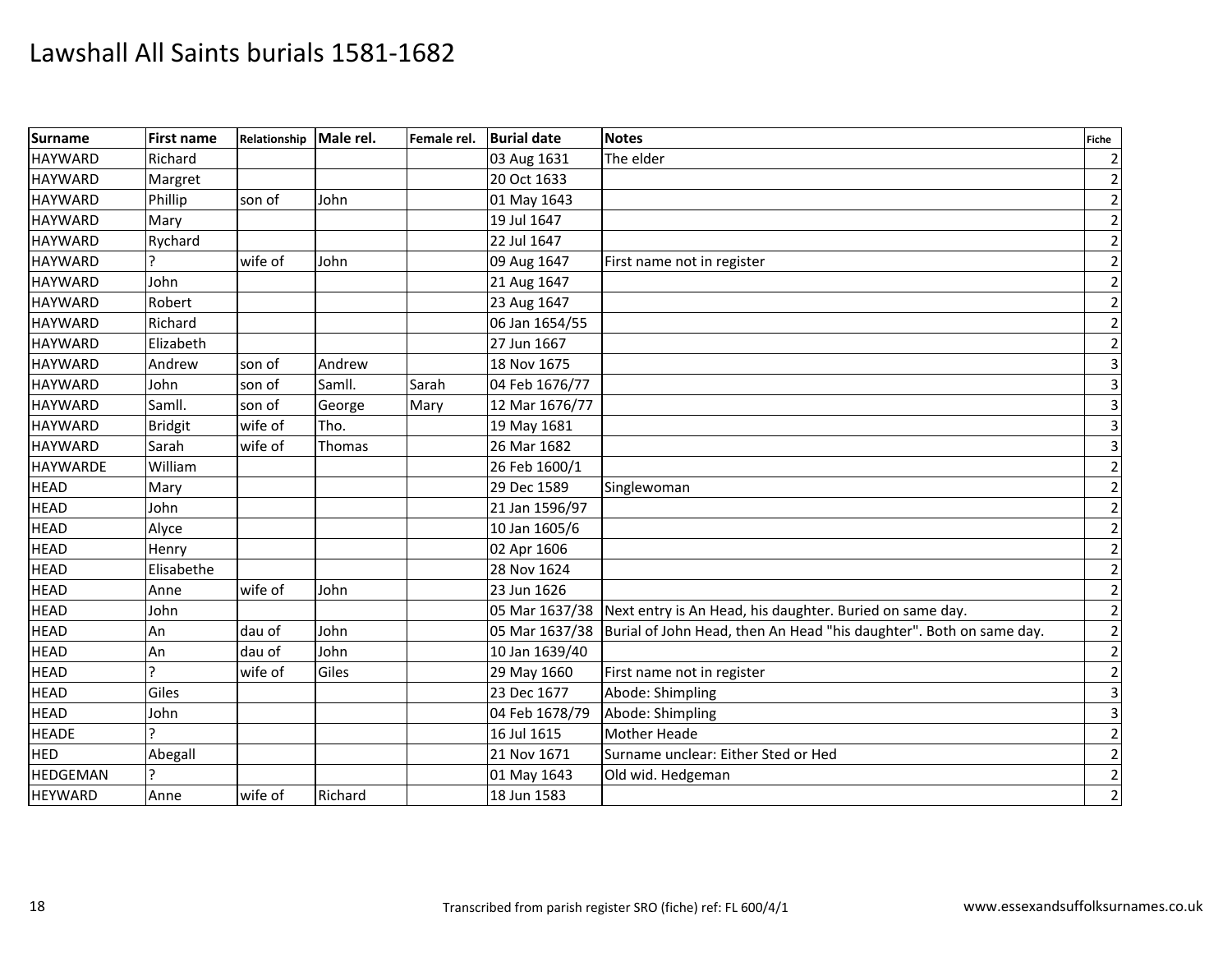| <b>Surname</b>   | <b>First name</b> | Relationship Male rel. |                 | Female rel. | <b>Burial date</b> | <b>Notes</b>                                                                 | <b>Fiche</b> |
|------------------|-------------------|------------------------|-----------------|-------------|--------------------|------------------------------------------------------------------------------|--------------|
| <b>HIBBLE</b>    | George            |                        |                 |             | 13 Nov 1674        |                                                                              |              |
| <b>HIBLE</b>     |                   |                        | George          |             | 28 Nov 1654        | Child of (first name not in register)                                        |              |
| <b>HILL</b>      | Agnes             |                        |                 |             | 08 Feb 1563/64     | Wid.                                                                         |              |
| HILL             | John              |                        |                 |             | 22 Sep 1584        | Marrydman paup                                                               |              |
| HILL             | Robert?           | son of                 | Abraham         |             | 05 Jun 1599        | Entry hard to read. Seems to say: Robert? Hill a nursing? Child son of Abrah |              |
| HILL             | $Ma[r_$ ]ill      |                        |                 |             | 20 Jul 1600        | Widowe                                                                       |              |
| <b>HILL</b>      | Agnes             |                        |                 |             | 30 Mar 1633        |                                                                              |              |
| HILL             | Elizabeth         | wife of                | Oliver          |             | 04 May 1663        |                                                                              |              |
| HILL             | Oliver            |                        |                 |             | 02 Jan 1663/64     |                                                                              |              |
| <b>HILL</b>      | Walter            | son of                 | Oliver          |             | 07 Mar 1665/66     |                                                                              |              |
| <b>HILLES</b>    |                   | wife of                |                 |             | 28 Aug 1647        | First name not in register                                                   |              |
| <b>HILLS</b>     | Edward            |                        |                 |             | 21 Nov 1621        |                                                                              |              |
| <b>HILLS</b>     | Alice             |                        |                 |             | 29 Feb 1667/68     | Entry reads "Alice Hills, the" - but nothing more is written.                |              |
| <b>HILLS</b>     | Oliver            |                        |                 |             | 10 Mar 1674/75     |                                                                              |              |
| <b>HOIE</b>      | Dorothie          |                        |                 |             | 20 May 1610        |                                                                              |              |
| <b>HOLLAND</b>   | Robert            |                        |                 |             | 23 Feb 1681/82     | Widower                                                                      |              |
| <b>HOLLANDS</b>  |                   | wife of                | Robert          |             | 28 Feb 1646/47     | First name not in register                                                   |              |
| <b>HOWARD</b>    | Jonathan          | son of                 | John            | Judah       | * May 1668         | Entered between 1667 and 1668 marriages. 1.                                  |              |
| <b>HOWE</b>      |                   |                        |                 |             | 25 Jun 1653        | <b>Widdow Howe</b>                                                           |              |
| <b>HOYE</b>      | Alyce             |                        |                 |             | 17 Oct 1604        |                                                                              |              |
| <b>HUBBARD</b>   | Elline            | dau of                 | John            |             | 26 Jun 1619        |                                                                              |              |
| <b>HUBBERD</b>   | Elsabeth          |                        | Henry           |             | 20 Aug 1585        | Mistresse Elsabeth Hubberd the child of Mr. Henry Hubbard                    |              |
| <b>HUNT</b>      | Benedict          |                        |                 |             | 14 Mar 1629/30     |                                                                              |              |
| <b>HUNT</b>      | Benedict          | son of                 | <b>Benedict</b> | Sarah       | 20 May 1639        |                                                                              |              |
| <b>JACKSON</b>   | John              | son of                 | John            |             | 25 Jan 1628/29     |                                                                              |              |
| <b>JAMES</b>     | Agnes             | widow of               | Thomas          |             | 17 Dec 1558        | Widdow, late wife of old Thomas James                                        |              |
| <b>JAMES</b>     | William           |                        |                 |             | 18 Dec 1558        |                                                                              |              |
| <b>JAMES</b>     | Edward            |                        | Thomas          |             | 21 Nov 1584        | Edward James child Thomas James (which is child and which is father?)        | 2            |
| <b>JAMES</b>     | Richard           |                        |                 |             | 25 Aug 1585        | Marryedman                                                                   |              |
| <b>JAMES</b>     | Daniell           | son of                 | Thomas          |             | 01 Mar 1615/16     |                                                                              |              |
| <b>JOHNSON</b>   | Thomas            |                        |                 |             | 30 Oct 1569        | Maryed man                                                                   |              |
| <b>JOHNSONNE</b> | Margerie          | wife of                | Thomas          |             | 07 Dec 1558        |                                                                              |              |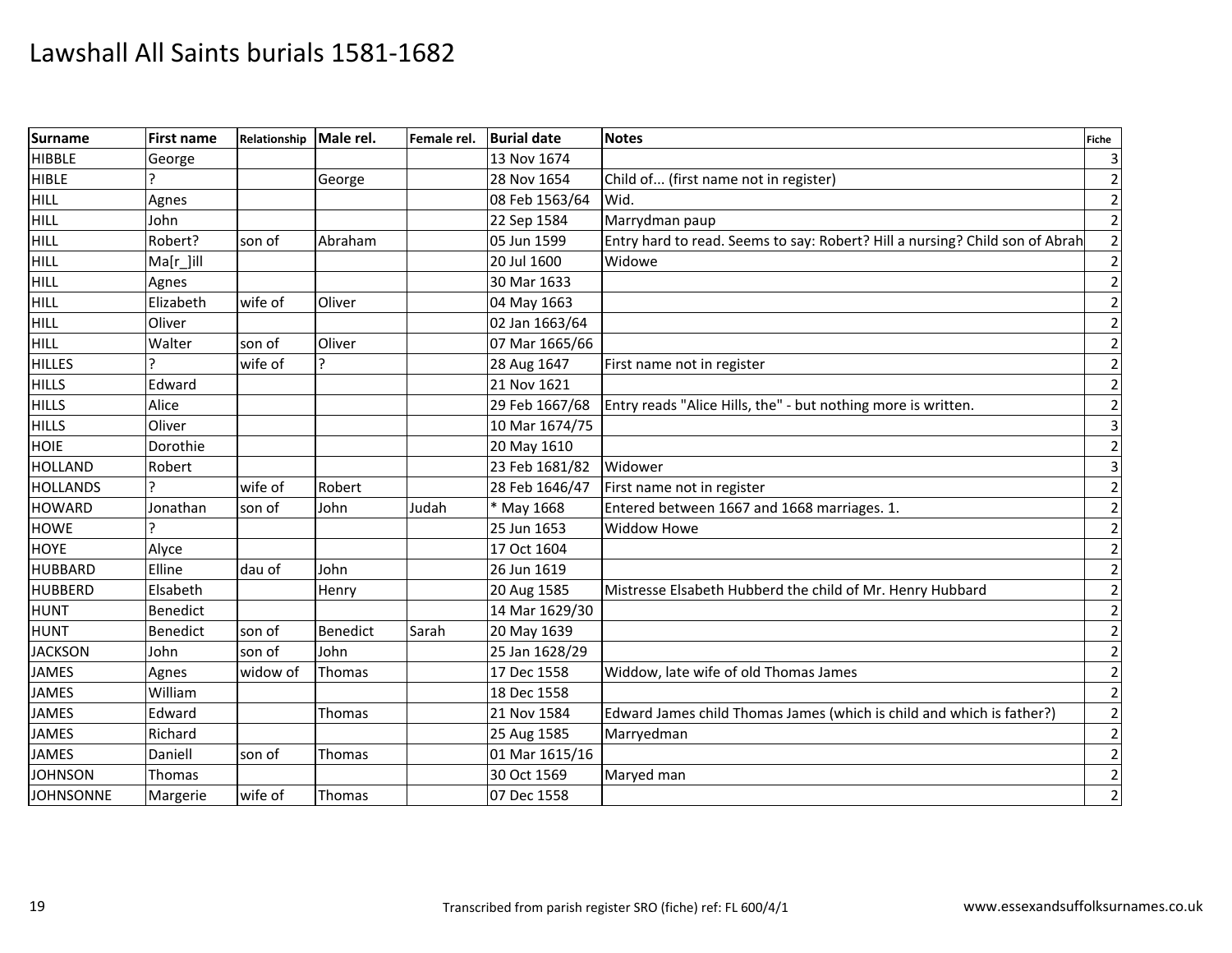| Surname        | <b>First name</b> | Relationship | Male rel. | Female rel. | <b>Burial date</b> | <b>Notes</b>                        | <b>Fiche</b>            |
|----------------|-------------------|--------------|-----------|-------------|--------------------|-------------------------------------|-------------------------|
| <b>KING</b>    | Philippe          | son of       | Henry     |             | 08 Dec 1596        |                                     | $\overline{2}$          |
| <b>KING</b>    |                   |              |           |             | 25 Jan 1639/40     | Old Widow King                      | $\overline{2}$          |
| <b>KING</b>    | Susan             |              |           |             | 23 Dec 1659        |                                     | $\overline{2}$          |
| <b>KING</b>    | Michaell          |              |           |             | 07 Jan 1668/69     | An ancient inhabitant of this prsh. | $\overline{2}$          |
| <b>KING</b>    | Mary              |              |           |             | 11 Mar 1675/76     | Widdow                              | $\overline{3}$          |
| <b>KINGE</b>   | Thomasin          | wife of      | Henry     |             | 19 Sep 1608        |                                     | $\overline{2}$          |
| <b>KINGE</b>   | Henry             |              |           |             | 24 Jun 1620        |                                     | $\overline{2}$          |
| <b>KINGE</b>   | Jo.               | son of       | John      |             | 18 Sep 1681        |                                     | $\overline{\mathbf{3}}$ |
| LAMB           | Faith             |              |           |             | 30 May 1636        |                                     | $\mathbf 2$             |
| LAMBE          | George            |              |           |             | 02 Apr 1618        |                                     | $\mathbf{2}$            |
| LAMBE          | Henrye            |              |           |             | 22 May 1619        |                                     | $\overline{2}$          |
| LAMBE          | Susan             |              |           |             | 09 Jul 1624        |                                     | $\overline{2}$          |
| LAMBE          | Mary              |              |           |             | 23 Nov 1650        |                                     | $\mathbf{2}$            |
| LAMBE          | Willm.            |              |           |             | 14 Jan 1650/51     |                                     | $\mathbf{2}$            |
| <b>LAMBE</b>   | Susan             | dau of       | George    |             | 27 Feb 1667/68     |                                     | $\overline{2}$          |
| LANE           | Margaret          |              |           |             | 01 Jul 1569        | Vid.                                | $\overline{2}$          |
| LAWSON         | Anthony           |              |           |             | 08 Feb 1577/78     | Marryed man                         | $\mathbf 2$             |
| LAWSON         | Agnes             |              |           |             | 01 Nov 1588        | Vid.                                | $\mathbf{2}$            |
| LAWSTON?       | Charles           |              |           |             | 11 Apr 1644        |                                     | $\overline{2}$          |
| <b>LEVERS</b>  | Winnie            |              |           |             | 11 Aug 1670        |                                     | $\overline{2}$          |
| LILY           | John              |              | John      |             | 26 Jul 1630        | John Lily, servant to John Steward  | $\overline{2}$          |
| <b>LIMMER</b>  | Cornelius         | son of       | John      | Winnifred   | 13 Aug 1621        |                                     | $\mathbf 2$             |
| <b>LOCKE</b>   | Alcye             | wife of      | John      |             | 29 Jul 1562        |                                     | $\overline{2}$          |
| <b>LOCKE</b>   | John              | son of       | John      |             | 26 Feb 1617/18     |                                     | $\mathbf 2$             |
| <b>LOCKE</b>   | Barbary           | wife of      | Roger     |             | 30 Nov 1620        |                                     | $\mathbf 2$             |
| <b>LOCKE</b>   | John              |              |           |             | 28 Sep 1625        |                                     | $\overline{2}$          |
| <b>LOCKE</b>   | Margaret          |              |           |             | 11 Oct 1643        |                                     | $\mathbf 2$             |
| LOWDALL        | Roger             |              |           |             | 22 Mar 1600/1      |                                     | $\overline{2}$          |
| <b>LOWTH</b>   | Elizabeth         |              | John      |             | 30 Jul 1562        | The child of                        | $\mathbf 2$             |
| <b>LUMLY</b>   | Christian         |              |           |             | 16 Sep 1672        |                                     | $\mathbf{2}$            |
| <b>MACRO</b>   | John              |              |           |             | 16 Feb 1570/71     | Vid.                                | $\overline{2}$          |
| <b>MANNING</b> | Jo.               | son of       | Thomas    |             | 30 Sep 1645        |                                     | $\overline{2}$          |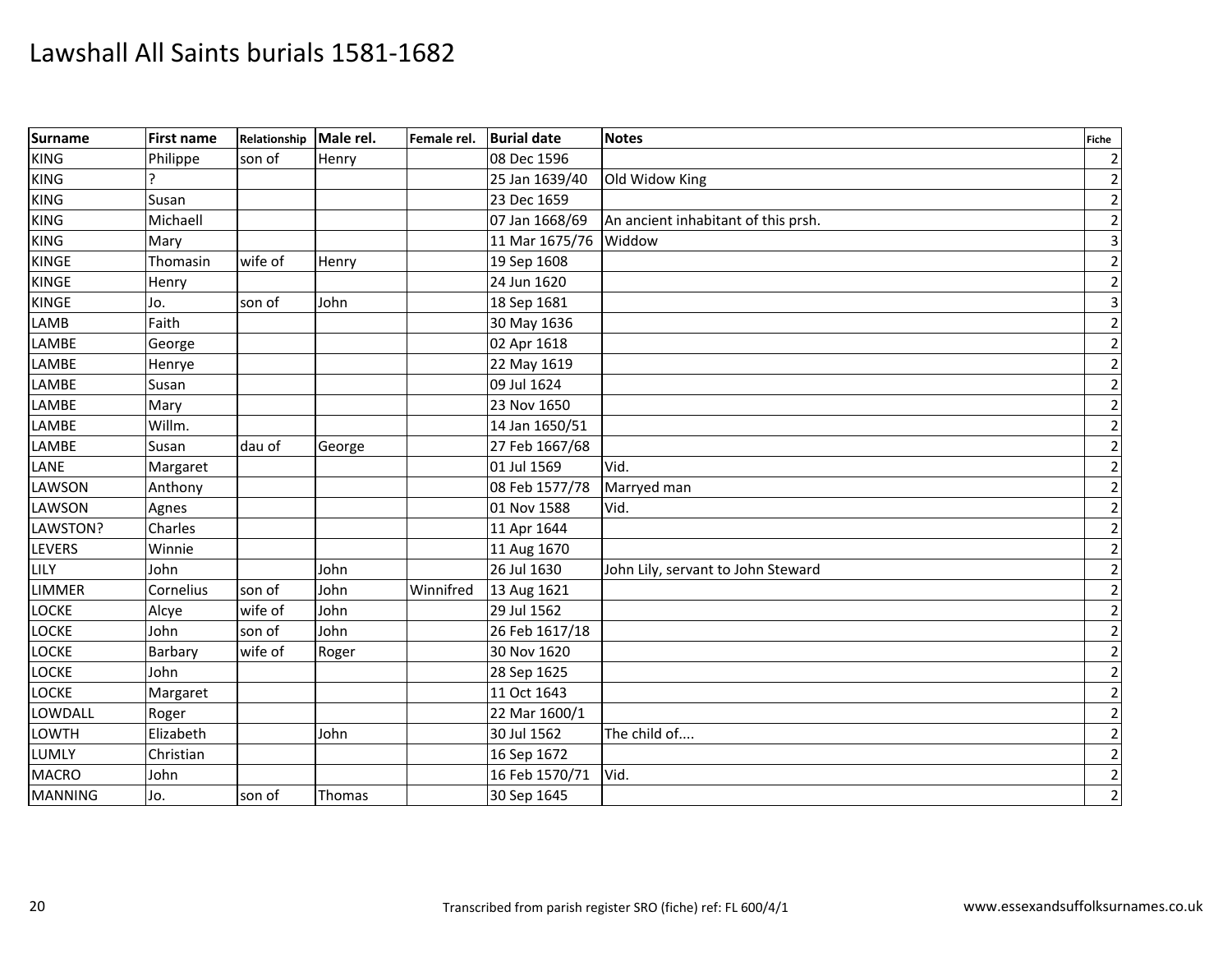| <b>Surname</b>  | First name | Relationship | Male rel. | Female rel. | <b>Burial date</b> | <b>Notes</b>                                                                    | Fiche          |
|-----------------|------------|--------------|-----------|-------------|--------------------|---------------------------------------------------------------------------------|----------------|
| <b>MANNING</b>  | Tho.       |              |           |             | 10 Jul 1660        |                                                                                 |                |
| <b>MANNING</b>  | Judeht     | dau of       | John      |             | 07 Mar 1665/66     |                                                                                 |                |
| <b>MANNING</b>  | John       |              |           |             | 17 Nov 1671        |                                                                                 |                |
| <b>MANNING</b>  | Eliz.      |              |           |             | 15 Nov 1679        | Wid.                                                                            |                |
| <b>MANNINGE</b> | Ellen      |              |           |             | 17 Feb 1604/5      |                                                                                 |                |
| <b>MANNINGE</b> | James      | son of       | Thomas    | Elisabeth   | 21 Mar 1622/23     |                                                                                 |                |
| <b>MANNINGE</b> | John       |              |           |             | 04 Jul 1625        |                                                                                 |                |
| <b>MASON</b>    | Richard    |              |           |             | 17 Apr 1589        | Son of Mr. Mason pson of Shimpling                                              |                |
| <b>MELLS</b>    | Alyce      |              |           |             | 06 May 1585        | Paup                                                                            |                |
| <b>MERRILLS</b> | John       |              |           |             | 16 Aug 1610        |                                                                                 |                |
| <b>MERRILLS</b> | Ellen      | wife of      | John      |             | 08 Dec 1667        |                                                                                 |                |
| <b>MERRYLLS</b> | Alce       | wife of      | John      |             | 03 Aug 1666        |                                                                                 |                |
| <b>MERRYLS</b>  | Richard    | son of       | John      | Helen       | 26 May 1666        |                                                                                 | $\mathcal{P}$  |
| MILLAN          | Charles    |              |           |             | 31 Aug 1636        |                                                                                 |                |
| <b>MILLER</b>   | John       |              |           |             | 01 Aug 1639        |                                                                                 |                |
| <b>MILLER</b>   | Thomas     |              |           |             | 07 May 1640        |                                                                                 |                |
| <b>MILLER</b>   | An         |              |           |             | 04 Jun 1643        |                                                                                 |                |
| <b>MILLER</b>   |            |              |           |             | 24 Jun 1657        | Mother Miller                                                                   |                |
| <b>MILLES</b>   |            |              |           |             | 21 Jun 1653        | <b>Widdow Milles</b>                                                            |                |
| <b>MILLION</b>  | Katherine  |              |           |             | 18 Mar 1613/14     |                                                                                 |                |
| <b>MILLS</b>    | Mary       |              |           |             | 07 Apr 1651        |                                                                                 |                |
| <b>MILTON</b>   | Eden       |              |           |             | 19 Feb 1558/59     | Late wife of Milton, deceased.                                                  |                |
| <b>MORE</b>     | Hellen     |              | Thomas    |             | 22 Dec 1580        | The child of                                                                    |                |
| <b>MORE</b>     | Anna       |              |           |             | 20 Jul 1627        | Note beside entry in Latin. "int*? Filia? Nata sepultit" (daughter of vicar - c |                |
| <b>MORE</b>     |            |              | Robt      |             | 05 Aug 1672        | First name not in register. Child of                                            |                |
| <b>MOTE</b>     | Frances    |              |           |             | 05 Dec 1672        |                                                                                 |                |
| <b>MOTT</b>     | Thomas     | son of       | Thomas    |             | 03 Jan 1642/43     |                                                                                 |                |
| <b>MOTT</b>     | John       | son of       | John      |             | 17 Feb 1662/63     |                                                                                 |                |
| <b>MOTT</b>     | Mary       | wife of      | John      |             | 05 May 1664        |                                                                                 |                |
| <b>MOTT</b>     | Anna       | dau of       | Thomas    |             | 29 Jun 1667        |                                                                                 |                |
| <b>MOTT</b>     | Marie      | dau of       | John      |             | 30 Aug 1667        |                                                                                 |                |
| MOTT?           | Peregrine  |              |           |             |                    | 11 Mar 1625/26 Surname almost impossible to read.                               | $\overline{2}$ |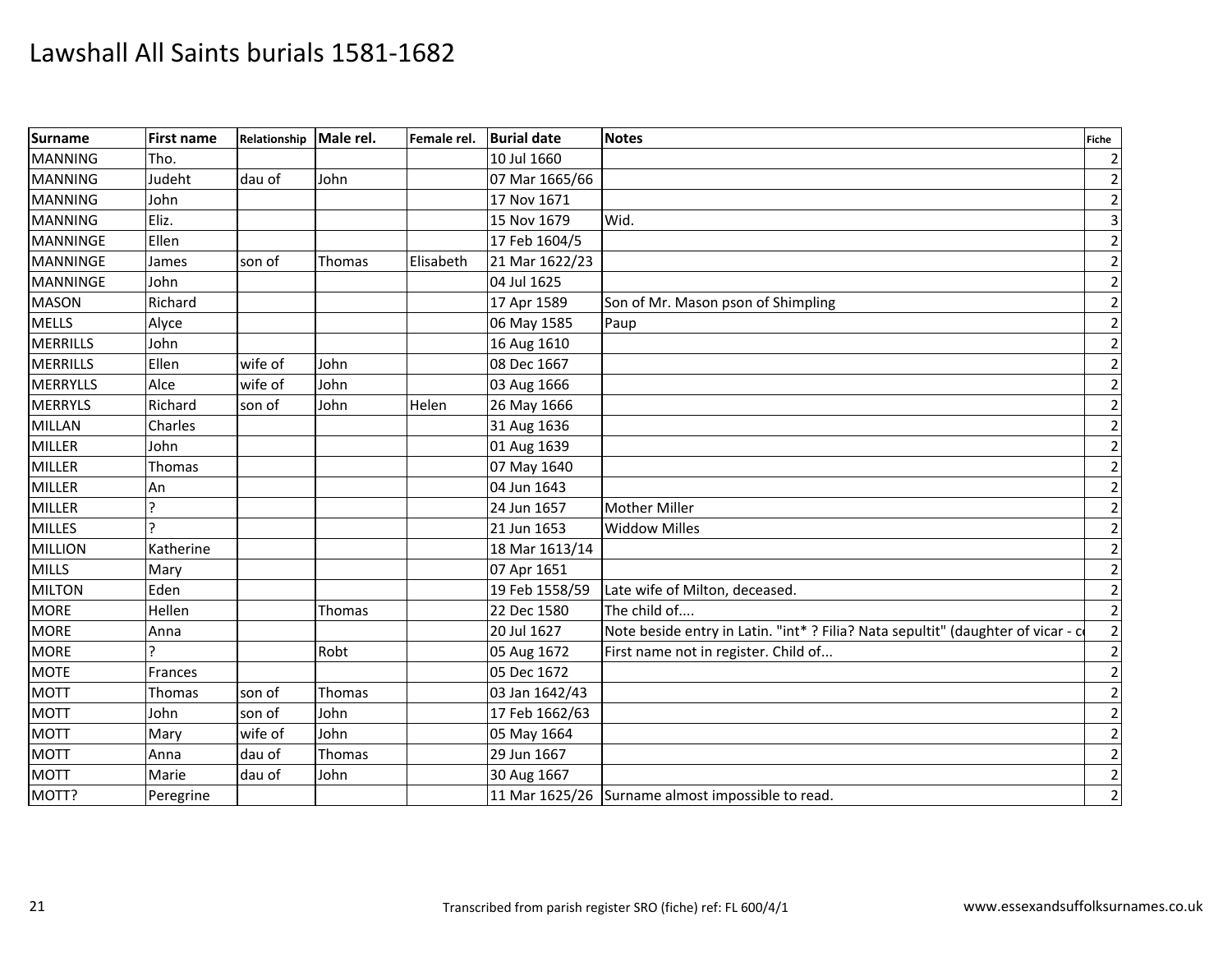| <b>Surname</b>  | First name | Relationship | Male rel. | Female rel. | <b>Burial date</b> | <b>Notes</b>                                                       | <b>Fiche</b>            |
|-----------------|------------|--------------|-----------|-------------|--------------------|--------------------------------------------------------------------|-------------------------|
| <b>MOTTE</b>    |            |              |           |             | 11 Aug 1649        | Widd. Motte                                                        | $\overline{2}$          |
| <b>MOUER</b>    | ς          |              |           |             | 02 Oct 1671        | The Weddow Mouer                                                   | $\overline{2}$          |
| <b>MOWER</b>    | Henry      | son of       | Peter     |             | 04 Nov 1596        |                                                                    | $\mathbf 2$             |
| <b>MOWER</b>    | Peter      | son of       | Peter     | Alyce       | 15 May 1608        |                                                                    | $\mathbf 2$             |
| <b>MOWER</b>    | Peter      |              |           |             | 02 Oct 1626        |                                                                    | $\overline{2}$          |
| <b>MOWER</b>    |            |              |           |             | 22 Sep 1633        | Old Widow Mower                                                    | $\mathbf 2$             |
| <b>MOWER</b>    | Peeter     |              |           |             | 08 Jul 1656        |                                                                    | $\overline{2}$          |
| <b>MOWER</b>    | Elizabeth  | dau of       | Robert    |             | 03 Feb 1661/62     |                                                                    | $\overline{2}$          |
| <b>MOWER</b>    | Grace      |              |           |             | 03 Dec 1666        |                                                                    | $\mathbf 2$             |
| <b>MOWER</b>    | Michaell   |              |           |             | 04 Feb 1668/69     |                                                                    | $\mathbf 2$             |
| <b>MOWER</b>    | Petter     |              |           |             | 19 Dec 1670        |                                                                    | $\mathbf 2$             |
| <b>MOWER</b>    | Abigall    | wife of      | Robt.     |             | 17 Aug 1679        |                                                                    | $\overline{\mathbf{3}}$ |
| <b>MOWER</b>    | Robert     |              |           |             | 15 Oct 1681        | Wid.                                                               | $\overline{\mathbf{3}}$ |
| <b>MULLEY</b>   |            |              | Tho.      |             | 24 Nov 1680        | Of Tho. Mulley, milliner. Name and relationship lost on torn page. | $\overline{\mathbf{3}}$ |
| <b>MUMFORD</b>  |            | wife of      | Edward    |             | 09 Aug 1671        | First name not in register                                         | $\overline{2}$          |
| <b>MUNFORD</b>  | Thomas     | son of       | Edward    |             | 04 Mar 1672/73     |                                                                    | $\overline{2}$          |
| <b>MUNFORD</b>  | Edward     |              |           |             | 17 Jul 1673        |                                                                    | $\overline{2}$          |
| <b>MUNNALL</b>  | Mary       | dau of       | John      |             | 12 Mar 1681/82     |                                                                    | $\overline{\mathbf{3}}$ |
| <b>MURRIELL</b> | John       |              |           |             | 20 Apr 1680        | Yeoman                                                             | $\overline{3}$          |
| <b>NEALE</b>    | Will.      |              |           |             | 10 Oct 1638        |                                                                    | $\mathbf 2$             |
| <b>NELLSON</b>  | George     |              |           |             | 16 Sep 1648        |                                                                    | $\mathbf{2}$            |
| <b>NELSON</b>   | Elizabeth  |              |           |             | 01 Jun 1602        |                                                                    | $\overline{2}$          |
| <b>NELSON</b>   | Grace      | wife of      | George    |             | 12 Aug 1630        |                                                                    | $\overline{2}$          |
| <b>NELSON</b>   | Grace      | dau of       | Georg     |             | 09 May 1643        |                                                                    | $\mathbf 2$             |
| <b>NONN</b>     | Robert     |              |           |             | 30 Mar 1643        |                                                                    | $\mathbf 2$             |
| <b>NONNE</b>    |            | widow of     | William   |             | 06 Feb 1655/56     | First name not in register                                         | $\mathbf 2$             |
| <b>NONNE</b>    | Sarah      | wife of      | William   |             | 10 Jun 1663        |                                                                    | $\overline{2}$          |
| <b>NONNE</b>    | Mary       | dau of       | William   |             | 02 Jul 1663        |                                                                    | $\mathbf 2$             |
| <b>NONNE</b>    | Elizabeth  | dau of       | William   | Sarah       | 18 Feb 1664/65     |                                                                    | $\mathbf 2$             |
| <b>NORMAN</b>   |            |              | John      |             | 01 Jan 1661/62     | First name not in register. Child of                               | $\overline{2}$          |
| <b>NUN</b>      | Willm.     |              |           |             | 13 Apr 1589        |                                                                    | $\overline{2}$          |
| <b>NUN</b>      | Thomas     | son of       | Robert    |             | 22 Aug 1641        |                                                                    | $\overline{2}$          |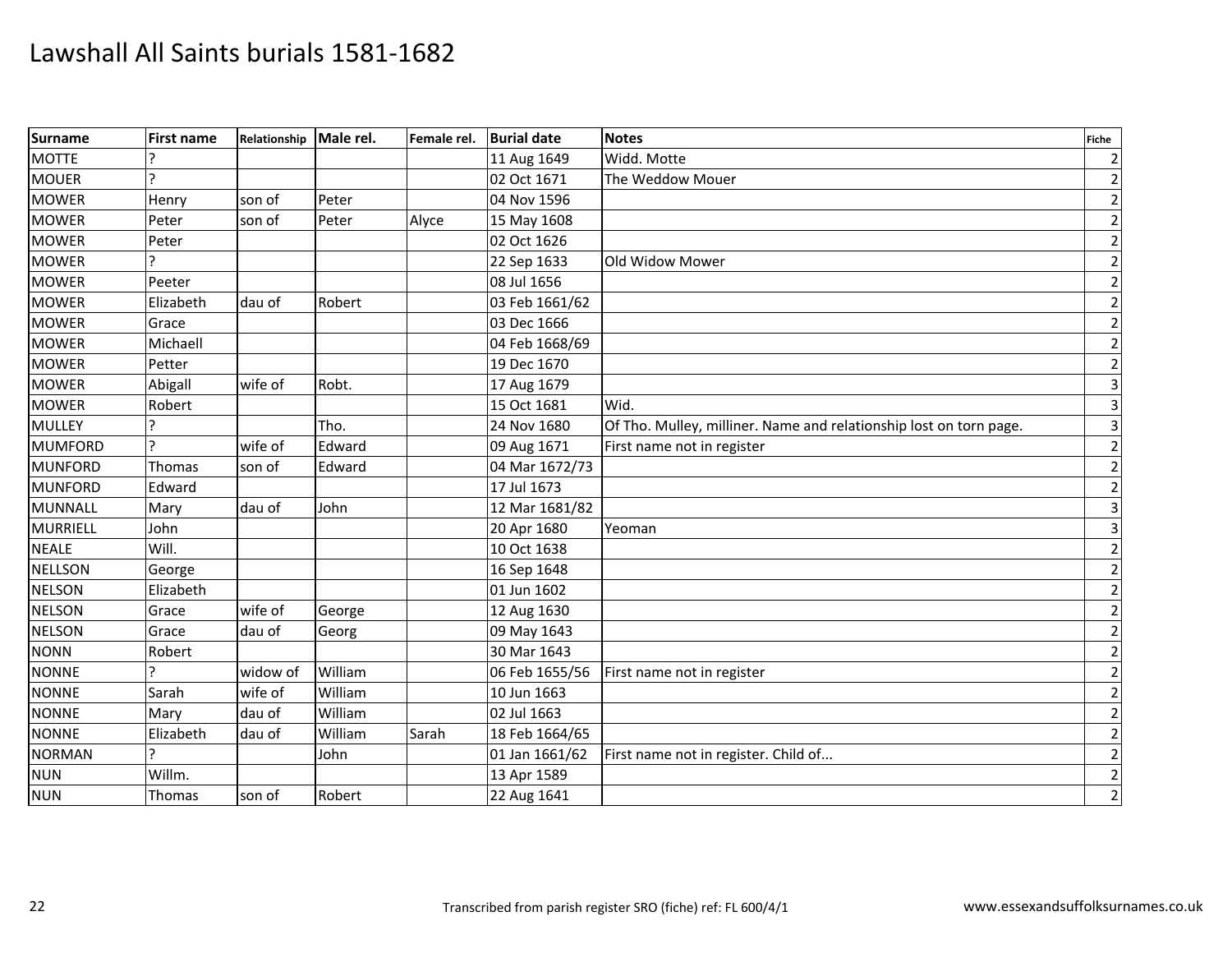| <b>Surname</b>  | First name | Relationship Male rel. |         | Female rel. | <b>Burial date</b> | <b>Notes</b>                                  | <b>Fiche</b>            |
|-----------------|------------|------------------------|---------|-------------|--------------------|-----------------------------------------------|-------------------------|
| <b>NUN</b>      |            |                        |         |             | 30 Dec 1658        | <b>Widow Nun</b>                              | $\overline{2}$          |
| <b>NUNN</b>     | Randale    |                        |         |             | 07 May 1624        |                                               | $\mathbf 2$             |
| <b>NUNNE</b>    | Nathan     |                        |         |             | 15 Mar 1560/61     |                                               | $\overline{2}$          |
| <b>NUNNE</b>    | Alyce      | wife of                | Willm.  |             | 12 Aug 1581        |                                               | $\overline{2}$          |
| <b>NUNNE</b>    | Robt.      | son of                 | Robt.   |             | 17 Sep 1582        |                                               | $\overline{2}$          |
| <b>NUNNE</b>    | Robert     |                        |         |             | 30 Jun 1609        |                                               | $\overline{2}$          |
| <b>NUNNE</b>    | John       |                        |         |             | 14 Mar 1609/10     |                                               | $\mathbf 2$             |
| <b>NUNNE</b>    | Marie      |                        |         |             | 08 Dec 1611        |                                               | $\mathbf 2$             |
| <b>NURSE</b>    | Rose       |                        |         |             | 22 Jan 1574/75     | Vid.                                          | $\overline{2}$          |
| <b>OLIVER</b>   | Elizabeth  |                        |         |             | 14 Jul 1616        |                                               | $\mathbf{2}$            |
| OLLEY           | Mary       | dau of                 | George  |             | 23 Jan 1678/79     |                                               | $\overline{3}$          |
| <b>OLLEY</b>    | Anne       | wife of                | George  |             |                    | 01 Mar 1680/81 Wife of George Olley, labourer | $\overline{\mathbf{3}}$ |
| OLLY            | Anne       | dau of                 | George  |             | 06 Jul 1679        |                                               | $\overline{3}$          |
| <b>ONGE</b>     | Marie      | wife of                | John    |             | 25 Aug 1667        |                                               | $\mathbf{2}$            |
| ONGE            | Ann        | wife of                | Thomas  |             | 19 Jul 1669        |                                               | $\overline{2}$          |
| <b>OSBORNE</b>  | Elizabeth  |                        | John    |             | 01 May 1579        | The child of                                  | $\overline{2}$          |
| <b>OSBORNE</b>  | Robert     | son of                 | Robert  |             | 03 Nov 1664        |                                               | $\mathbf 2$             |
| <b>OSBURNE</b>  | Jane       | wife of                | Robert  |             | 29 Mar 1676        |                                               | $\overline{3}$          |
| <b>OUERES</b>   |            | wife of                | John    |             | 14 Dec 1670        | First name not in register                    | $\overline{2}$          |
| <b>OUNGELLS</b> | Henry      |                        |         |             | 18 Dec 1645        |                                               | $\overline{2}$          |
| <b>OURS</b>     | C.         | wife of                | John    |             | 07 Oct 1639        | First name not in register.                   | $\mathbf 2$             |
| <b>OWERS</b>    | Robt.      |                        |         |             | 23 Aug 1650        |                                               | $\overline{2}$          |
| PAGE            | Judah      |                        |         |             | 04 Mar 1665/66     | Wid. & stranger                               | $\mathbf{2}$            |
| PAIN            | John       |                        |         |             | 29 May 1681        | Abode: Yaxham, Norfolke                       | $\overline{\mathbf{3}}$ |
| <b>PAINE</b>    | John       |                        |         |             | 19 Dec 1609        |                                               | $\overline{2}$          |
| <b>PAINE</b>    | Alice      |                        |         |             | 08 Apr 1616        |                                               | $\mathbf 2$             |
| <b>PAINE</b>    | John       |                        |         |             | 18 Sep 1652        |                                               | $\overline{2}$          |
| PAINE           | Mathew     |                        |         |             | 03 Nov 1652        |                                               | $\overline{2}$          |
| <b>PAINE</b>    | Grace      | wife of                | Thomas  |             | 03 Jun 1659        |                                               | $\overline{2}$          |
| <b>PAINE</b>    | Richard    |                        |         |             | 15 Oct 1674        |                                               | $\overline{3}$          |
| <b>PAINE</b>    | John       |                        |         |             | 14 Nov 1675        |                                               | $\overline{3}$          |
| PALFEY          | Margaret   | widow of               | William |             | 01 May 1661        |                                               | $\overline{2}$          |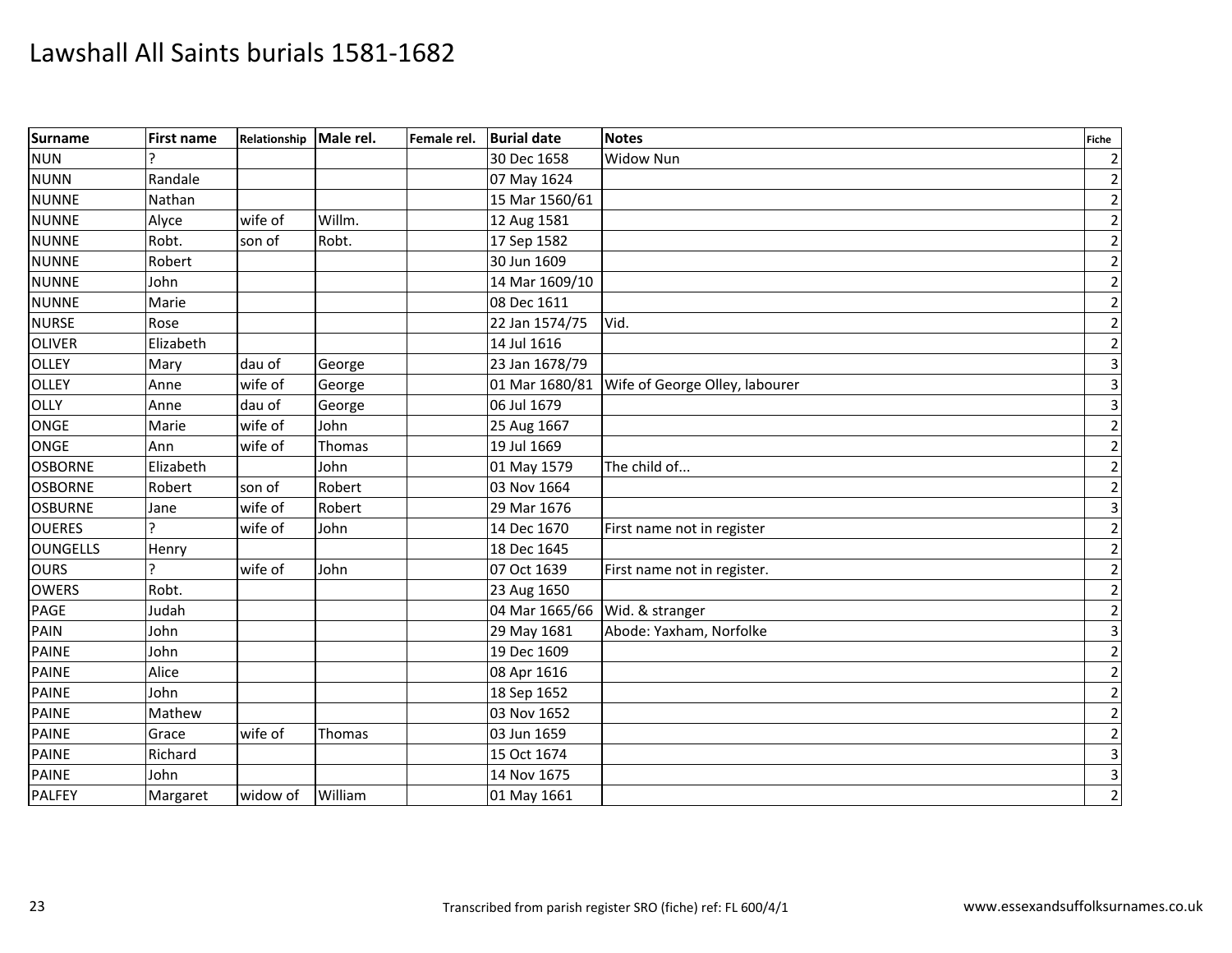| <b>Surname</b>  | <b>First name</b> | Relationship | Male rel. | Female rel. | <b>Burial date</b>    | <b>Notes</b>                          | <b>Fiche</b>            |
|-----------------|-------------------|--------------|-----------|-------------|-----------------------|---------------------------------------|-------------------------|
| <b>PALFYE</b>   | Mary              | wife of      | William   |             | 09 Jan 1631/32        |                                       | $\overline{2}$          |
| <b>PAMENT</b>   | Willm             |              |           |             | 05 Jul 1595           | Abode: Freckenham, Cambridgeshire     | $\overline{2}$          |
| <b>PARKER</b>   | Gabriel           | son of       | ŗ         |             | 11 Feb 1666/67        | First name not in register            | $\overline{2}$          |
| <b>PARKER</b>   |                   |              |           |             | 18 Jul 1669           | Wid. Parker                           | $\overline{2}$          |
| <b>PARKER</b>   | John              |              |           |             | 24 Feb 1679/80        | Yeoman                                | $\mathsf 3$             |
| <b>PARNEPHE</b> | John              |              |           |             | 13 May 1673           |                                       | $\overline{2}$          |
| <b>PATTLE</b>   | John              | son of       | John      |             | 23 Feb 1642/43        |                                       | $\overline{2}$          |
| <b>PAUFY</b>    | William           |              |           |             | 27 Nov 1664           | Widower                               | $\overline{2}$          |
| <b>PAUSON</b>   |                   | dau of       | Willm.    |             | 28 Jun 1653           | First name not in register            | $\overline{2}$          |
| PAXMAN          | Thomas            |              |           |             | 30 Jun 1605           |                                       | $\mathbf{2}$            |
| <b>PAYN</b>     | Thomas            | son of       | Thomas    |             | 19 Nov 1679           |                                       | $\overline{\mathbf{3}}$ |
| PAYNE           | An                |              |           |             | 11 Jun 1632           | Widow                                 | $\overline{2}$          |
| <b>PAYNE</b>    | Prudence          | wife of      | John      |             | 10 Dec 1638           |                                       | $\mathbf{2}$            |
| <b>PAYNE</b>    | John              |              |           |             | 18 Apr 1646           | John Payne senr.                      | $\overline{2}$          |
| <b>PAYNE</b>    | Robert            |              |           |             | 20 May 1646           |                                       | $\mathbf 2$             |
| <b>PAYNE</b>    |                   |              | Mathew    |             | 07 Nov 1651           | Child of (first name not in register) | $\overline{2}$          |
| <b>PAYNE</b>    | $\overline{ }$    | dau of       | Thomas    |             | 05 May 1662           | First name not in register            | $\overline{2}$          |
| <b>PAYNE</b>    | Martha            | dau of       | Matth.    |             | 25 Apr 1663           |                                       | $\overline{2}$          |
| <b>PAYNE</b>    |                   | wife of      | Matthy    |             | 28 Apr 1664           | First name not in register            | $\overline{2}$          |
| <b>PAYNE</b>    | Jane              | dau of       | Matthy    |             | 04 Jun 1664           |                                       | $\mathbf 2$             |
| <b>PAYNE</b>    | Elizabeth         | dau of       | Matthy    |             | 20 Jun 1664           |                                       | $\overline{2}$          |
| <b>PAYNE</b>    | Matthew           |              |           |             | 03 Mar 1664/65        |                                       | $\mathbf{2}$            |
| <b>PAYNE</b>    | Priscilla         |              |           |             | 02 Apr 1665           | Widow                                 | $\overline{2}$          |
| PEACH           | John              |              |           |             | 02 Jun 1559           |                                       | $\overline{2}$          |
| <b>PEACH</b>    | John              | son of       | Richard   |             | 17 Apr 1589           |                                       | $\overline{2}$          |
| PEACH           | Richard           |              |           |             | 06 * 1593             | No month given in register.           | $\overline{2}$          |
| PEACH           | Alexander         |              |           |             | 04 Jul 1597           |                                       | $\overline{2}$          |
| PEACH           | John              | son of       | Richard   |             | 07 Aug 1619           |                                       | $\mathbf 2$             |
| PEACH           | Roger             |              |           |             | 22 Apr 1624           |                                       | $\overline{2}$          |
| PEACH           | Edmund            |              |           |             | 29 Dec 1624           |                                       | $\mathbf{2}$            |
| PEACH           | Mary              |              |           |             | 20 Feb 1635/36        |                                       | $\overline{2}$          |
| PEACH           | Alce              |              |           |             | 23 Mar 1636/37 Widowe |                                       | $\overline{2}$          |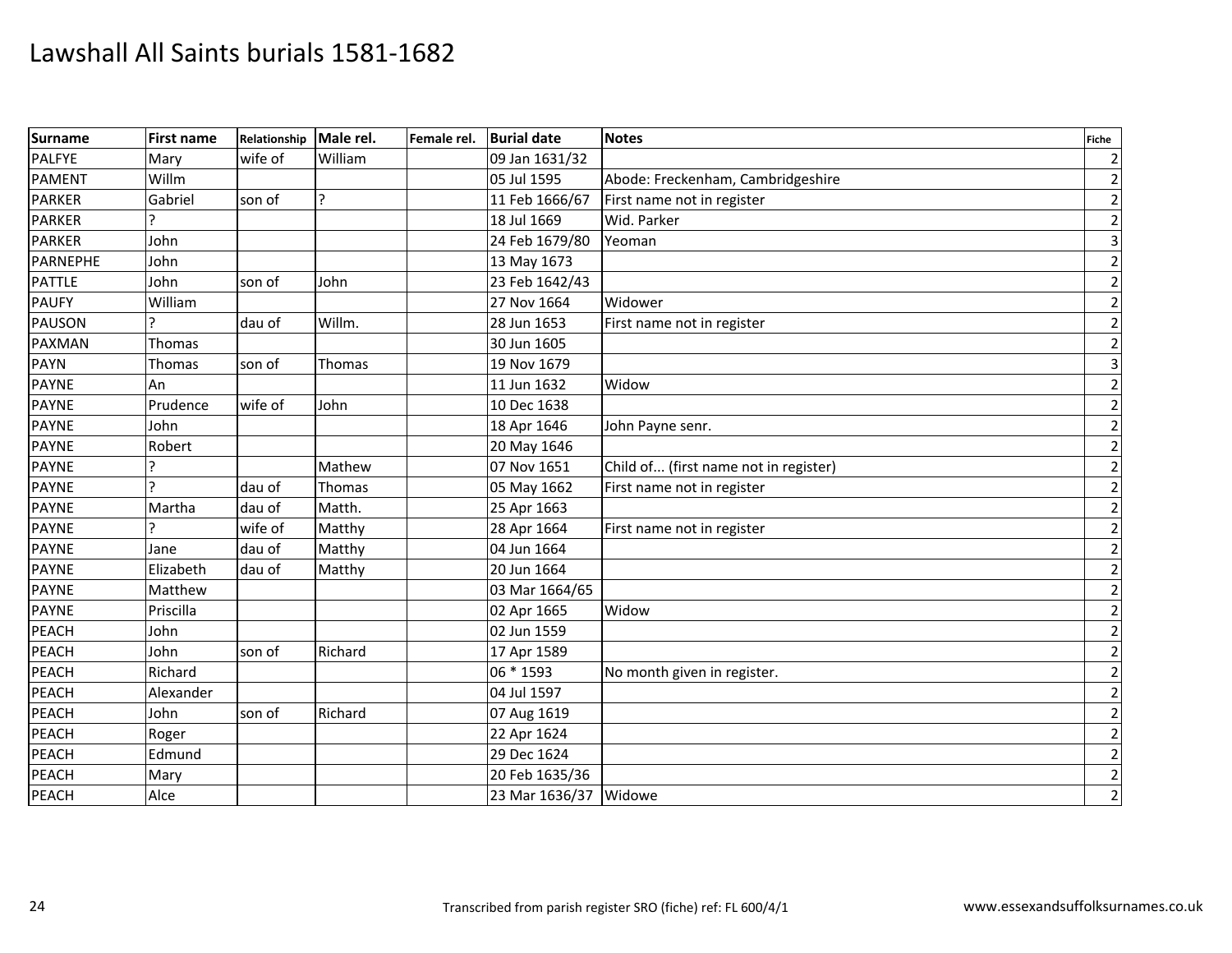| <b>Surname</b>  | <b>First name</b> | Relationship Male rel. |         | Female rel. | <b>Burial date</b> | <b>Notes</b>                                                | <b>Fiche</b>            |
|-----------------|-------------------|------------------------|---------|-------------|--------------------|-------------------------------------------------------------|-------------------------|
| PEACH           | Robert            |                        |         |             | 30 Mar 1649        |                                                             | $\overline{2}$          |
| PEACH           | Henry             | son of                 | Henry   |             | 19 Jan 1666/67     |                                                             | $\overline{2}$          |
| <b>PEACH</b>    | Henry             |                        |         |             | 19 Apr 1671        |                                                             | $\overline{2}$          |
| <b>PEACH</b>    | Joan              |                        |         |             | 06 Feb 1672/73     |                                                             | $\mathbf 2$             |
| PEACH           | C                 |                        |         |             | 30 Oct 1673        | <b>Widdow Peach</b>                                         | $\overline{2}$          |
| PEACH           | Dorithy           |                        |         |             | 23 Sep 1679        |                                                             | $\overline{\mathbf{3}}$ |
| PEACHE          | Anne              |                        |         |             | 03 Jul 1560        | Wid.                                                        | $\mathbf 2$             |
| <b>PECHE</b>    | Mary              |                        |         |             | 17 Apr 1680        |                                                             | $\overline{\mathbf{3}}$ |
| <b>PERIMOTT</b> |                   | wife of                | Thomas  |             | 25 Sep 1661        | First name not in register                                  | $\mathbf 2$             |
| PERIMOTT        | Elizabeth         | dau of                 | John    |             | 29 Jan 1661/62     |                                                             | $\overline{2}$          |
| <b>PERISSON</b> | James             |                        |         |             | 05 May 1560        |                                                             | $\mathbf 2$             |
| PHILIP          | Thomas            |                        |         |             | 13 Jan 1607/8      |                                                             | $\mathbf 2$             |
| <b>PHILIPS</b>  | Crescel           |                        |         |             | 13 May 1627        |                                                             | $\overline{2}$          |
| <b>PHILIPS</b>  | Willyam           |                        |         |             | 15 Jun 1629        | Senr                                                        | $\overline{2}$          |
| PHILLIPS        | Elizabeth         | dau of                 | Tho.    |             | 28 Jul 1633        | Elizabeth and Jone, daughters of                            | $\mathbf 2$             |
| <b>PHILLIPS</b> | Jone              | dau of                 | Tho.    |             | 28 Jul 1633        | Elizabeth and Jone, daughters of                            | $\overline{2}$          |
| PHILLIPS        | William           |                        |         |             | 20 Aug 1676        |                                                             | $\overline{\mathbf{3}}$ |
| PHILLIPSON      | Thomas            |                        | Edmond  |             | 14 Jul 1566        | The child of                                                | $\overline{2}$          |
| PHILLIPSON      | Aba[gy]e          | dau of                 | Willm   |             | 05 Jul 1591        |                                                             | $\mathbf 2$             |
| PHILLIPSON      | 2                 | wife of                | Willm.  |             | 29 May 1646        | First name not in register                                  | $\mathbf 2$             |
| PHILLIPSON      | William           |                        |         |             | 26 Oct 1653        |                                                             | $\overline{2}$          |
| PHILLIPSON      | Thomas            |                        |         |             | 01 Dec 1670        | Ex. Thomas Phillipson wit. (not sure what ex and wit mean). | $\overline{2}$          |
| PHILLIPSON      |                   |                        |         |             | 23 Jul 1673        | Goodman Phillipson                                          | $\mathbf 2$             |
| PILBOROUGH      | $\overline{a}$    | wife of                | Michael |             | 24 Jul 1641        | First name not in register.                                 | $\mathbf 2$             |
| <b>PILBROW</b>  | Michael           |                        |         |             | 10 Jan 1643/44     |                                                             | $\mathbf 2$             |
| PLEASANTS       | Esther            | dau of                 | William |             | 04 Oct 1664        |                                                             | $\mathbf{2}$            |
| PLEASANTS       |                   | wife of                | William |             | 14 Aug 1671        | First name not in register                                  | $\mathbf 2$             |
| <b>PLESANTS</b> | William           | son of                 | William |             | 11 May 1676        |                                                             | $\overline{\mathbf{3}}$ |
| <b>POOLE</b>    | <b>Barbara</b>    |                        |         |             | 06 Jun 1625        |                                                             | $\mathbf 2$             |
| <b>POOLE</b>    | Peach             |                        |         |             | 06 Sep 1626        |                                                             | $\mathbf{2}$            |
| <b>POTTER</b>   | Willm             |                        |         |             | 19 Jul 1573        | Willm. Wright als Potter, widd.                             | $\overline{2}$          |
| <b>POTTER</b>   | Alyce             |                        | Thomas  |             | 19 Dec 1595        | Alyce Wright als Potter, svant to Thomas Cawston            | $\overline{2}$          |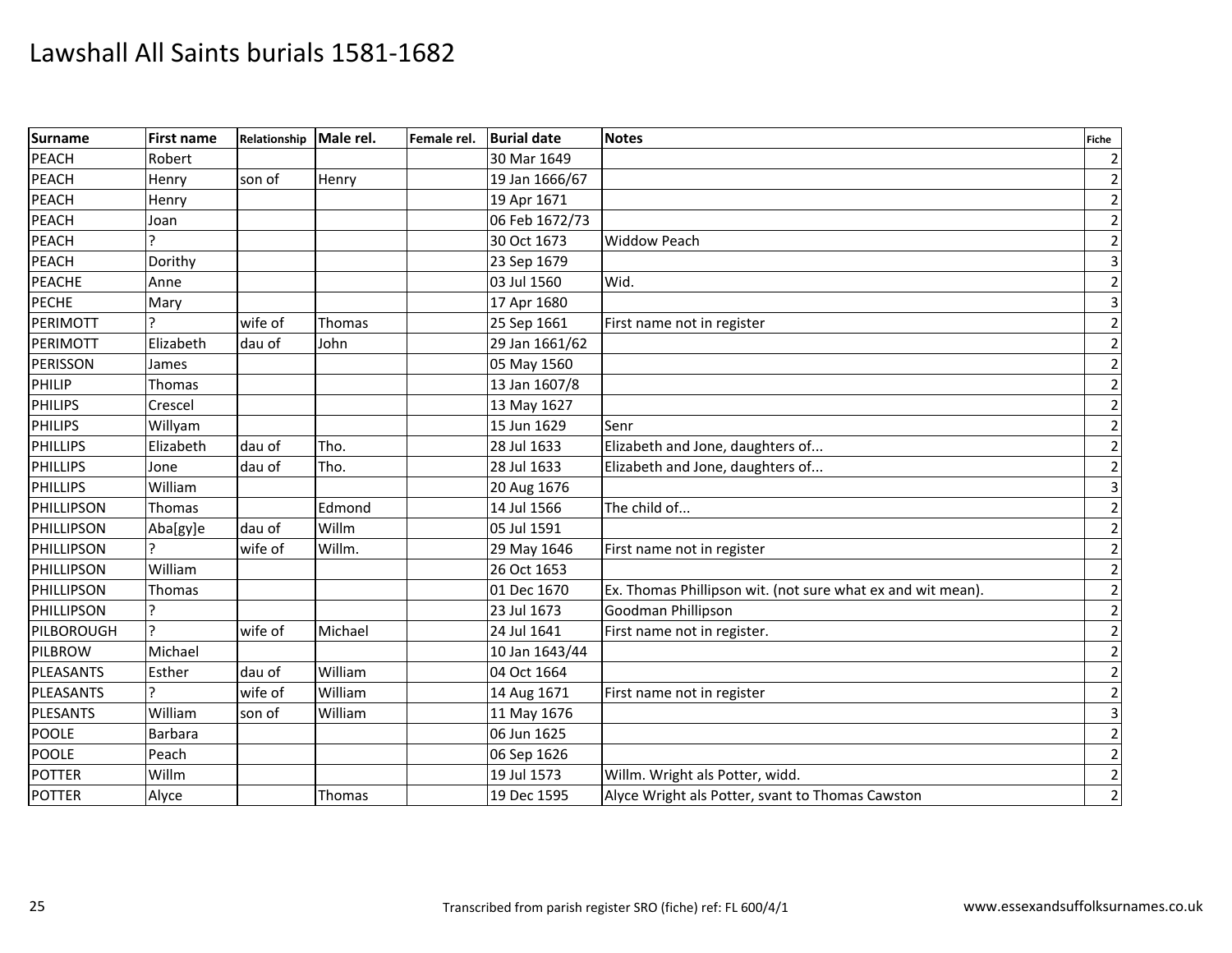| <b>Surname</b>  | <b>First name</b> | Relationship | Male rel. | Female rel. | <b>Burial date</b> | <b>Notes</b>                                           | <b>Fiche</b>            |
|-----------------|-------------------|--------------|-----------|-------------|--------------------|--------------------------------------------------------|-------------------------|
| <b>POTTER</b>   | Willm             |              |           |             | 09 Apr 1599        |                                                        | $\overline{2}$          |
| <b>POTTER</b>   |                   |              |           |             | 23 Oct 1630        | <b>Widow Potter</b>                                    | $\overline{2}$          |
| POUCH           | Richard           |              |           |             | 15 Jan 1657/58     |                                                        | $\overline{2}$          |
| <b>POWELL</b>   |                   |              | Mychaell  |             | 25 Mar 1647        | Sister of Mychaell Powell (first name not in register) | $\mathbf 2$             |
| <b>POWELL</b>   | Michaell          |              |           |             | 18 Apr 1650        |                                                        | $\mathbf{2}$            |
| <b>PRICKE</b>   | Johan             | wife of      | Robt.     |             | 23 Aug 1559        |                                                        | $\overline{2}$          |
| <b>PRICKE</b>   | Robt.             |              |           |             | 12 Feb 1566/67     |                                                        | $\overline{2}$          |
| <b>PUNGE</b>    | Symond            |              |           |             | 26 Aug 1616        |                                                        | $\mathbf 2$             |
| PUNGE           | Anne              |              |           |             | 13 Jun 1644        | Widow                                                  | $\mathbf{2}$            |
| <b>PURDE</b>    | John              |              |           |             | 20 Apr 1656        |                                                        | $\overline{2}$          |
| <b>RAULINGE</b> | Anthonye          |              |           |             | 08 Feb 1617/18     |                                                        | $\overline{2}$          |
| RAULINGSONE     | Andrewe           | son of       | Andrewe   |             | 19 Jan 1615/16     |                                                        | $\mathbf 2$             |
| <b>RAVEN</b>    | Thomas            |              |           |             | 01 May 1606        |                                                        | $\overline{2}$          |
| RAWLIN          | Roger             |              |           |             | 28 Jun 1632        |                                                        | $\mathbf 2$             |
| <b>RAWLING</b>  | Dorothy           | wife of      | Anthony   |             | 16 Dec 1597        |                                                        | $\overline{2}$          |
| <b>RAWLING</b>  | John              | son of       | Anthony   |             | 01 Jan 1597/98     |                                                        | $\overline{c}$          |
| <b>RAWLING</b>  | Thomas            | son of       | Roger     |             | 01 Mar 1630/31     |                                                        | $\overline{2}$          |
| <b>RAYNALS</b>  | John              |              |           |             | 13 Nov 1620        |                                                        | $\mathbf 2$             |
| RAYNOLD         | Elizabeth         | wife of      | Fran.     |             | 17 Feb 1641/42     |                                                        | $\overline{2}$          |
| <b>REDE</b>     | Andrewe           |              |           |             | 15 Aug 1563        | Wid.                                                   | $\mathbf 2$             |
| <b>REED</b>     | Anne              |              |           |             | 25 Feb 1559/60     |                                                        | $\overline{2}$          |
| <b>REEVE</b>    | Francis           |              |           |             | 19 Feb 1596/97     | Francis Bullock als Reeve senr                         | $\mathbf 2$             |
| <b>REEVE</b>    | Frannces          |              |           |             | 24 Oct 1605        |                                                        | $\overline{2}$          |
| <b>REEVE</b>    | Prudence          | dau of       | Austine   | Elisabeth   | 02 Oct 1623        |                                                        | $\mathbf 2$             |
| <b>REEVE</b>    | Josias            | dau of       | Austine   | Elisabeth   | 20 Oct 1623        |                                                        | $\overline{2}$          |
| <b>REEVE</b>    | Augustin          |              |           |             | 19 Oct 1628        |                                                        | $\mathbf 2$             |
| <b>REEVE</b>    | Francis           |              |           |             | 10 Apr 1642        |                                                        | $\overline{2}$          |
| <b>REEVE</b>    | Austin            |              |           |             | 18 Aug 1677        |                                                        | $\overline{\mathbf{3}}$ |
| REIGNOLD        | Joane             | dau of       | Henerye   |             | 08 Dec 1617        |                                                        | $\overline{2}$          |
| REIGNOLD        | Francis           | son of       | Francis   |             | 26 Oct 1632        |                                                        | $\mathbf 2$             |
| REIGNOLD        | William           | son of       | Francis   |             | 23 Aug 1633        |                                                        | $\overline{2}$          |
| <b>REIGNOLD</b> | Jone              |              |           |             | 03 Jan 1638/39     | Wid.                                                   | $\overline{2}$          |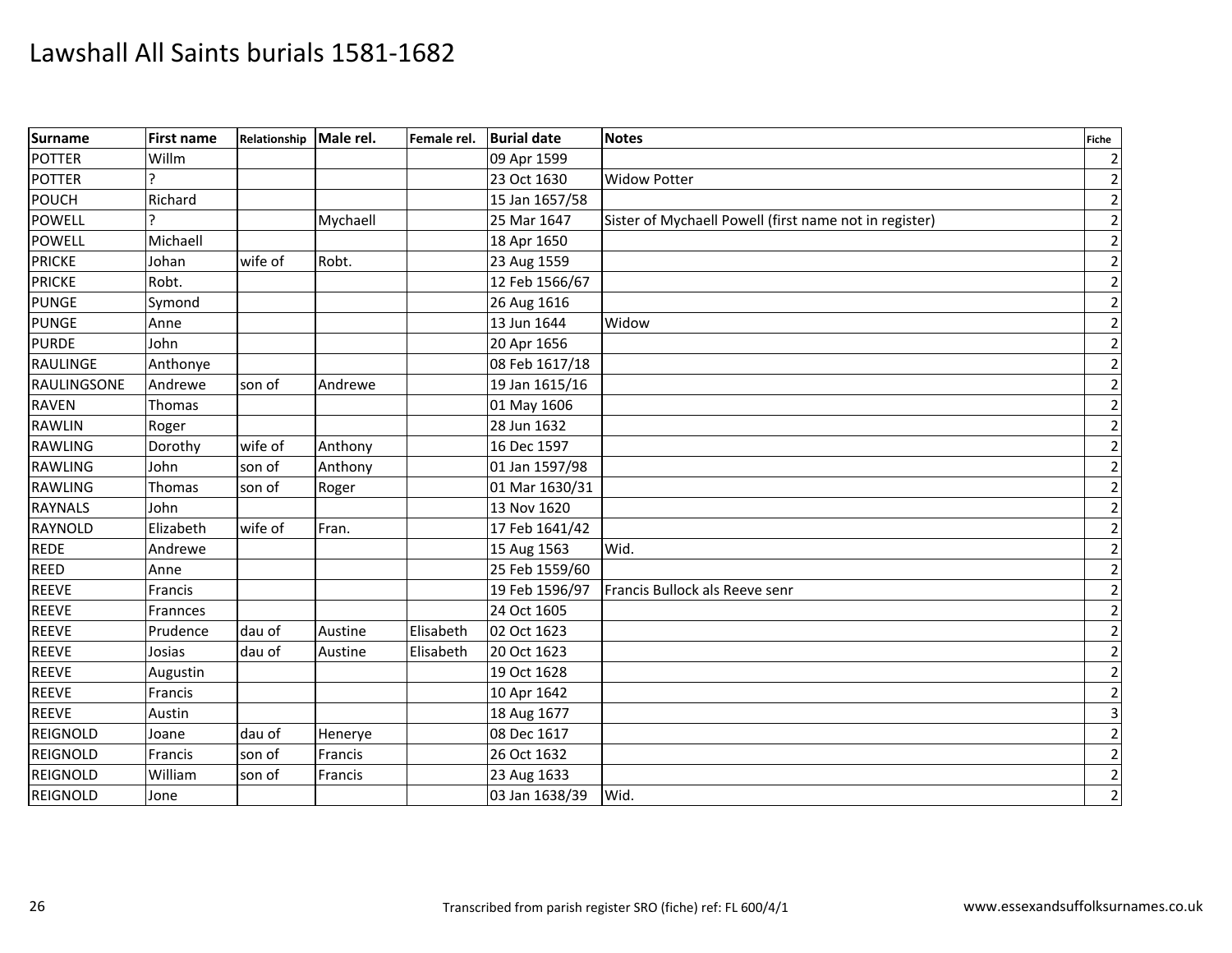| Surname           | <b>First name</b> | Relationship | Male rel. | Female rel. | <b>Burial date</b> | <b>Notes</b>                                             | <b>Fiche</b>            |
|-------------------|-------------------|--------------|-----------|-------------|--------------------|----------------------------------------------------------|-------------------------|
| REIGNOLD          | Henry             | son of       | Henry     |             | 07 Apr 1662        |                                                          | $\overline{2}$          |
| <b>REVE</b>       | John              |              |           |             | 30 Jun 1573        | Was drowned in Peches Pond                               | $\overline{2}$          |
| <b>REVE</b>       | Agnes             | wife of      | Edwarde   |             | 26 May 1609        |                                                          | $\mathbf 2$             |
| <b>REVE</b>       | Edward            |              |           |             | 15 Aug 1616        |                                                          | $\mathbf 2$             |
| <b>REYNALDS</b>   | Henry             |              |           |             | 22 Apr 1674        |                                                          | $\overline{3}$          |
| <b>REYNOLD</b>    | Elias             |              | John      |             | 12 Jan 1589/90     | The child of                                             | $\overline{2}$          |
| REYNOLD           | Francis           |              |           |             | 23 Aug 1664        |                                                          | $\overline{2}$          |
| <b>REYNOLDES</b>  | John              |              |           |             | 05 Dec 1626        |                                                          | $\overline{2}$          |
| <b>RISBIE</b>     | Willyam           |              |           |             | 04 Jul 1625        |                                                          | $\overline{2}$          |
| <b>RISING</b>     | Judah             | dau of       | Samuel    |             | 23 Oct 1633        |                                                          | $\mathbf{2}$            |
| <b>RISING</b>     | Jone              | dau of       | Samuel    |             | 04 Oct 1635        |                                                          | $\overline{2}$          |
| <b>RISING</b>     | Samuell           | son of       | Samuel    |             | 30 Nov 1639        |                                                          | $\mathbf 2$             |
| <b>RISING</b>     | Mary              | dau of       | Sam.      |             | 21 Mar 1641/42     |                                                          | $\overline{2}$          |
| <b>RISING</b>     | John              |              |           |             | 31 Jan 1664/65     |                                                          | $\overline{2}$          |
| <b>RISON</b>      |                   | wife of      | John      |             | 23 Oct 1652        | First name not in register                               | $\overline{2}$          |
| <b>RISSON</b>     |                   | wife of      | Samuell   |             | 12 May 1644        | First name not in register                               | $\overline{2}$          |
| <b>ROFFE</b>      | Thomas            |              |           |             | 27 Jul 1593        |                                                          | $\overline{2}$          |
| <b>ROLFE</b>      | George            |              |           |             | 01 Nov 1634        |                                                          | $\overline{2}$          |
| <b>ROLFE</b>      |                   |              |           |             | 19 Jan 1638/39     | Vid. Rolfe                                               | $\overline{2}$          |
| <b>ROLFE</b>      | Sarah             | dau of       | Georg     | Eliz.       | 27 Jun 1667        |                                                          | $\mathbf 2$             |
| <b>ROLPH</b>      | Georg             |              |           |             | 06 Apr 1676        | A butcher                                                | $\overline{\mathbf{3}}$ |
| <b>ROLPH</b>      | Thomas            | son of       | George    |             | 13 Jul 1679        |                                                          | $\overline{\mathbf{3}}$ |
| <b>ROLPH</b>      |                   | son of       | George    |             | 20 Nov 1680        | First name missing on torn page                          | $\overline{3}$          |
| <b>ROOTE</b>      | Elizabeth         | dau of       | Richard   |             | 17 Oct 1612        |                                                          | $\mathbf 2$             |
| <b>ROOTE</b>      | John              |              |           |             | 20 Jan 1638/39     |                                                          | $\mathbf 2$             |
| <b>ROOTE</b>      | William           |              |           |             | 22 Dec 1641        |                                                          | $\overline{2}$          |
| <b>ROOTE</b>      |                   | son of       | Richard   |             | 29 Oct 1643        |                                                          | $\overline{2}$          |
| <b>ROSSE</b>      | Anne              |              |           |             | 24 Nov 1562        | Wid.                                                     | $\mathbf 2$             |
| <b>ROSSE</b>      | Thomas            |              |           |             | 22 Oct 1574        | Marrydman                                                | $\mathbf 2$             |
| <b>ROWLINGSON</b> | $\overline{ }$    | wife of      | Andrew    |             | 09 Nov 1646        | First name not in register                               | $\overline{2}$          |
| <b>ROWLINGSON</b> | Andrew            |              |           |             | 06 Mar 1648/49     |                                                          | $\overline{2}$          |
| <b>RUCKWOOD</b>   | Cordall           | dau of       | Robt.     |             | 26 Dec 1569        | Mistress Cordall Ruckwood daughter of Mr. Robt. Ruckwood | $\overline{2}$          |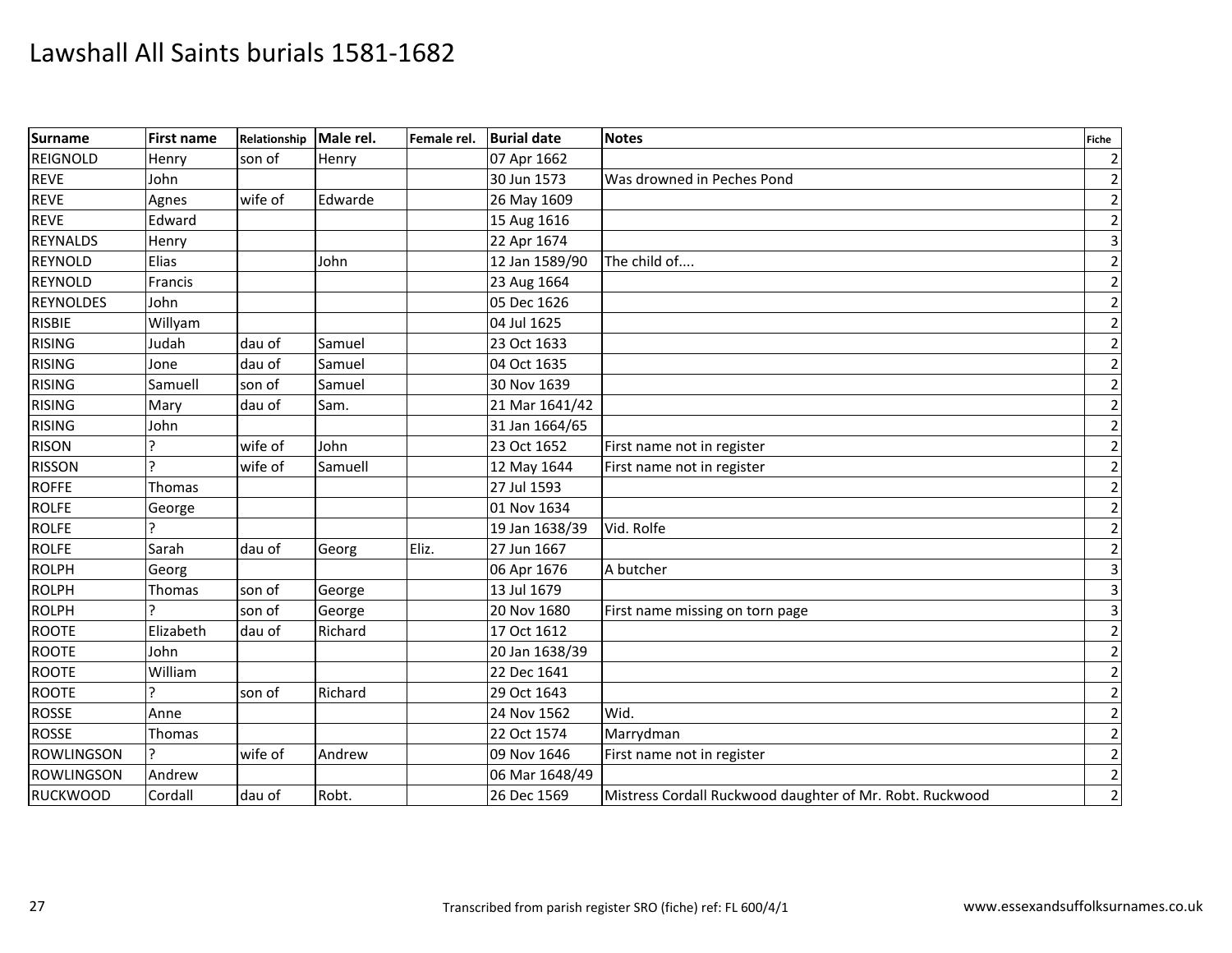| <b>Surname</b>    | <b>First name</b> | Relationship | Male rel. | Female rel. | <b>Burial date</b> | <b>Notes</b>                                       | <b>Fiche</b>            |
|-------------------|-------------------|--------------|-----------|-------------|--------------------|----------------------------------------------------|-------------------------|
| <b>RUSSELLS</b>   | Luce              |              |           |             | 02 Jun 1598        |                                                    | $\overline{2}$          |
| SA[W_]A[I_][L_    | <sub>?</sub>      |              |           |             | 22 Nov 1669        | Hard to read. "The ? Sawail?"                      | $\overline{2}$          |
| <b>SALSBURY</b>   | Thomas            | son of       | Thomas    | Elisabeth   | 09 Nov 1622        |                                                    | $\overline{2}$          |
| <b>SAUNDERS</b>   | William           |              |           |             | 08 Sep 1663        |                                                    | $\mathbf{2}$            |
| <b>SCOTT</b>      | Henry             |              |           |             | 04 Feb 1601/2      |                                                    | $\overline{2}$          |
| SCOTT             | Robert            | son of       |           | Damaris     | 06 Dec 1664        |                                                    | $\overline{2}$          |
| SERGEANT          | Johan             |              |           |             | 04 Jul 1559        | Old Johan Sergeant, wid.                           | $\overline{2}$          |
| <b>SERGEANT</b>   | Johan             |              | John      |             | 21 Jul 1576        | Johan Sergeant maid ye svant of John Corder        | $\mathbf 2$             |
| <b>SHARPE</b>     | Henry             |              |           |             | 08 May 1645        |                                                    | $\overline{2}$          |
| <b>SHARPE</b>     | James             |              |           |             | 16 May 1664        |                                                    | $\overline{2}$          |
| <b>SHARPE</b>     | Martha            |              |           |             | 17 Jan 1666/67     | Wid.                                               | $\mathbf 2$             |
| SHAUGH            | Susan             | wife of      | Humphrie  |             | 25 May 1629        |                                                    | $\mathbf 2$             |
| SHOME?            | John              |              |           |             | 22 Mar 1627/28     |                                                    | $\overline{2}$          |
| <b>SHUCKFIELD</b> | John              |              | Thomas    |             | 22 Jul 1571        | The child of                                       | $\overline{2}$          |
| <b>SIBBORN</b>    | Nathaniell        |              |           |             | 15 Sep 1679        | Yeoman                                             | $\overline{\mathbf{3}}$ |
| <b>SIMPSON</b>    | Elizabeth         | wife of      | William   |             | 08 Dec 1664        |                                                    | $\mathbf{2}$            |
| <b>SIMPSON</b>    | Willm.            |              |           |             | 26 Aug 1668        |                                                    | $\overline{2}$          |
| <b>SIMPSON</b>    | Roger             | son of       | George    |             | 14 Oct 1679        | Son of George Simpson, smyth                       | $\overline{3}$          |
| <b>SIMPSON</b>    | George            | son of       | George    |             | 02 Feb 1679/80     |                                                    | $\overline{\mathbf{3}}$ |
| <b>SMEETH</b>     |                   |              |           |             | 23 Nov 1652        | <b>Widdow Smeeth</b>                               | $\mathbf 2$             |
| <b>SMITH</b>      | Alyce             | wife of      | John      |             | 10 Oct 1575        | Paup                                               | $\overline{2}$          |
| <b>SMITH</b>      | Agnes             | wife of      | George    |             | 09 Dec 1581        | Paup                                               | $\overline{2}$          |
| <b>SMITH</b>      | Rose              | dau of       | Edward    |             | 06 Jan 1599/00     |                                                    | $\overline{2}$          |
| <b>SMITH</b>      | John              | son of       | Edward    |             | 09 Jan 1599/00     |                                                    | $\mathbf 2$             |
| SMITH             | Mary              | wife of      | Edward    |             | 06 Jan 1599/00     |                                                    | $\mathbf 2$             |
| SMITH             | George            |              |           |             | 16 Jan 1602/3      |                                                    | $\mathbf{2}$            |
| <b>SMITH</b>      | Dousabell         |              |           |             | 17 Aug 1610        |                                                    | $\overline{2}$          |
| <b>SMITH</b>      | Edward            |              |           |             | 24 Sep 1615        |                                                    | $\mathbf 2$             |
| <b>SMITH</b>      | George            |              |           |             | 16 Mar 1622/23     |                                                    | $\mathbf 2$             |
| <b>SMITH</b>      | Easter            |              |           |             | 25 Mar 1624        |                                                    | $\mathbf{2}$            |
| <b>SMITH</b>      | John              |              |           |             | 25 Aug 1629        |                                                    | $\overline{2}$          |
| <b>SMITH</b>      | ς                 |              | Edmund    |             | 02 May 1630        | First name not in register. Infant of Edmund Smith | $\overline{2}$          |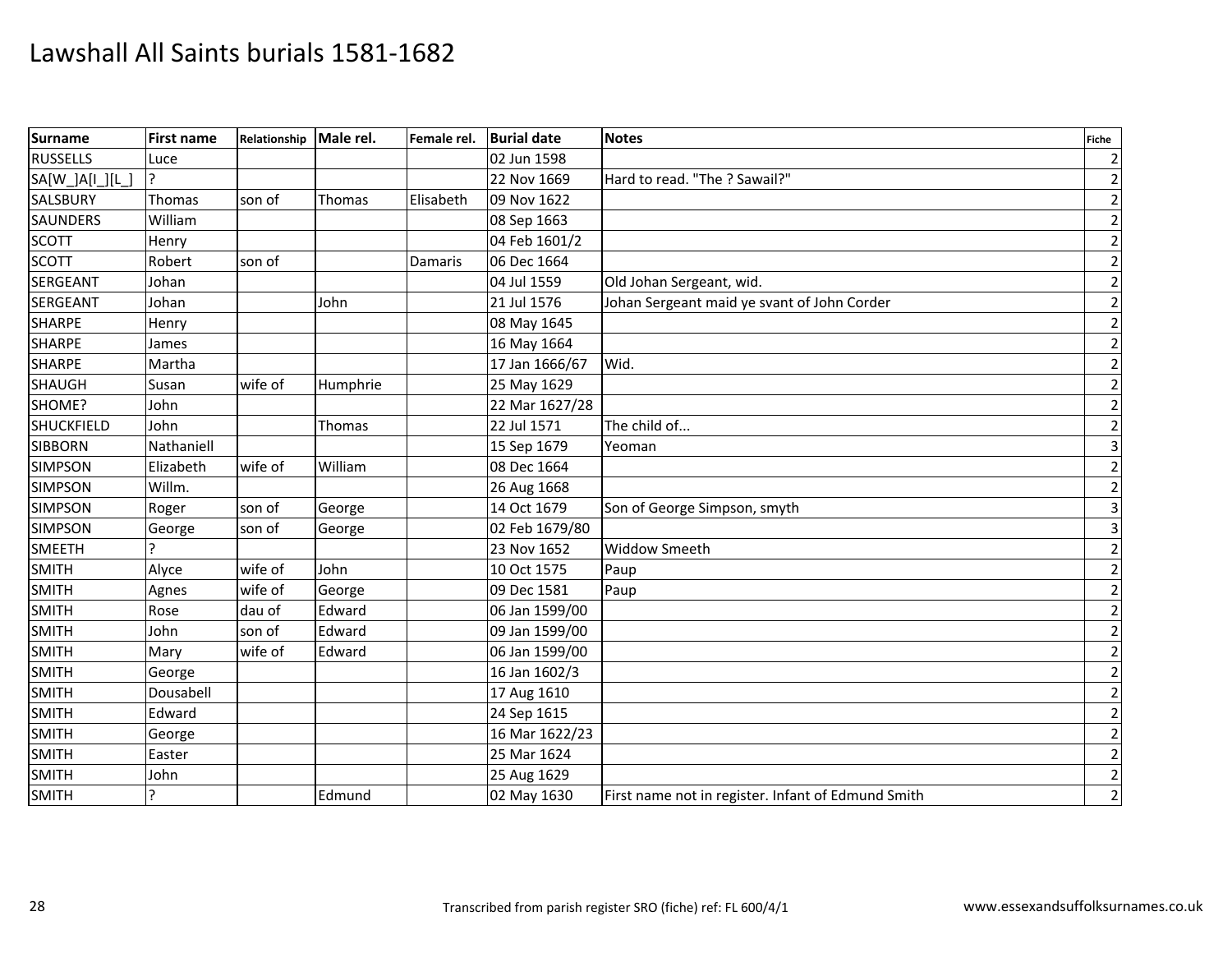| Surname       | <b>First name</b> | Relationship | Male rel.     | Female rel. | <b>Burial date</b> | <b>Notes</b>                  | <b>Fiche</b>            |
|---------------|-------------------|--------------|---------------|-------------|--------------------|-------------------------------|-------------------------|
| <b>SMITH</b>  | Edmund            | son of       | Edmund        |             | 08 Mar 1631/32     |                               | $\overline{2}$          |
| SMITH         | Else              | wife of      | Edmund        |             | 03 Nov 1634        |                               | $\overline{2}$          |
| <b>SMITH</b>  | John              |              |               |             | 03 Jul 1634        |                               | $\mathbf 2$             |
| <b>SMITH</b>  | ς                 |              |               |             | 22 Oct 1635        | Old Wid Smith at ye Greene    | $\mathbf 2$             |
| <b>SMITH</b>  | Robert            | son of       | William       |             | 24 Apr 1637        |                               | $\overline{2}$          |
| <b>SMITH</b>  | Cicilia           | wife of      | Edmund        |             | 08 Jun 1637        |                               | $\overline{2}$          |
| <b>SMITH</b>  | Mary              | dau of       | Edmund        |             | 06 Jun 1637        |                               | $\mathbf 2$             |
| <b>SMITH</b>  | Marye             |              |               |             | 07 Jan 1637/38     | Widow                         | $\overline{2}$          |
| <b>SMITH</b>  | John              |              |               |             | 23 Nov 1639        |                               | $\overline{2}$          |
| <b>SMITH</b>  | Thomas?           |              |               |             | 07 Feb 1640/41     | Very faded                    | $\mathbf{2}$            |
| <b>SMITH</b>  |                   | wife of      | Franncys      |             | 31 Oct 1646        | First name not in register    | $\mathbf 2$             |
| <b>SMITH</b>  | John              |              |               |             | 25 Dec 1652        |                               | $\overline{2}$          |
| <b>SMITH</b>  | Luke              |              |               |             | 15 Jun 1653        |                               | $\mathbf{2}$            |
| <b>SMITH</b>  | Robert            |              |               |             | 19 Mar 1655/56     |                               | $\mathbf{2}$            |
| <b>SMITH</b>  |                   | wife of      | <b>Thomas</b> |             | 13 May 1660        | First name not in register    | $\overline{2}$          |
| <b>SMITH</b>  | Robert            |              |               |             | 09 Oct 1660        |                               | $\mathbf 2$             |
| <b>SMITH</b>  | William           | son of       | <b>Thomas</b> |             | 16 Jan 1661/62     |                               | $\overline{2}$          |
| <b>SMITH</b>  | George            |              |               |             | 08 May 1662        |                               | $\mathbf{2}$            |
| <b>SMITH</b>  |                   | wife of      | Henry         |             | 06 Nov 1662        | First name not in register    | $\overline{2}$          |
| <b>SMITH</b>  | Elizabeth         | dau of       |               | ς           | 26 Dec 1662        | Daughter of Mrs. Smith        | $\mathbf 2$             |
| <b>SMITH</b>  | Rose              | wife of      | Samuell       |             | 03 Jan 1664/65     |                               | $\mathbf 2$             |
| <b>SMITH</b>  | Samuell           | son of       | Samuell       |             | 11 Jan 1664/65     |                               | $\mathbf{2}$            |
| <b>SMITH</b>  | Thomas            | son of       | Thomas        |             | 08 Jun 1667        | Son of Thomas Smith, labourer | $\overline{2}$          |
| <b>SMITH</b>  | Thomas            |              |               |             | 19 Sep 1667        |                               | $\mathbf 2$             |
| <b>SMITH</b>  | Jane              |              |               |             | 05 Mar 1667/68     | Widdowe                       | $\mathbf 2$             |
| <b>SMITH</b>  | Sara              | wife of      | Francis       |             | 04 Sep 1669        |                               | $\overline{2}$          |
| <b>SMITH</b>  | Mary              | dau of       | Anthony       |             | 17 Aug 1677        |                               | $\overline{3}$          |
| <b>SMITH</b>  |                   | wife of      | Thomas        |             | 23 Dec 1677        | First name not in register    | $\overline{\mathbf{3}}$ |
| <b>SMITHE</b> | Agnes             |              |               |             | 25 Apr 1596        | Vid.                          | $\mathbf 2$             |
| <b>SMITHE</b> |                   | wife of      | Samuell       |             | 08 May 1655        | First name not in register    | $\mathbf{2}$            |
| <b>SMYTH</b>  | George            |              |               |             | 10 Mar 1627/28     |                               | $\overline{2}$          |
| <b>SMYTH</b>  |                   |              |               |             | 15 Jun 1629        | Old Widdow Smyth              | $\overline{2}$          |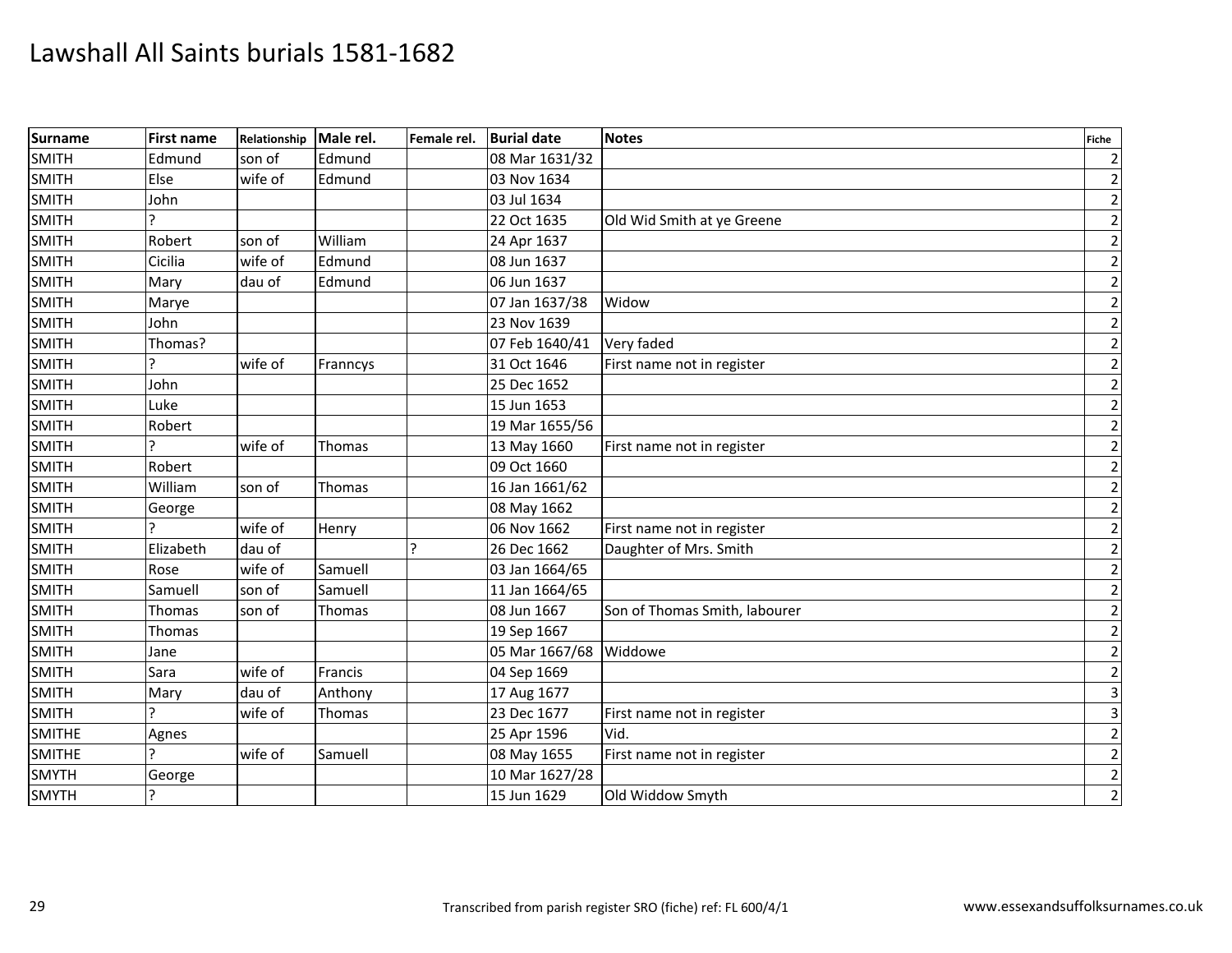| <b>Surname</b>  | <b>First name</b> | Relationship | Male rel. | Female rel. | <b>Burial date</b> | <b>Notes</b>                                                                  | <b>Fiche</b>            |
|-----------------|-------------------|--------------|-----------|-------------|--------------------|-------------------------------------------------------------------------------|-------------------------|
| SMYTH           |                   | wife of      | Rob.      |             | 06 Apr 1646        | First name not in register.                                                   |                         |
| <b>SMYTH</b>    | Willm.            |              |           |             | 25 Jul 1647        |                                                                               |                         |
| <b>SMYTH</b>    | Roger             |              |           |             | 29 May 1648        |                                                                               | $\overline{2}$          |
| <b>SMYTH</b>    | 2                 | widow of     | John      |             | 05 Nov 1649        | First name not in register                                                    | $\overline{2}$          |
| <b>SMYTH</b>    | Francis           |              |           |             | 21 Oct 1672        |                                                                               | $\overline{2}$          |
| SMYTH           | George            |              |           |             | 02 Mar 1673/74     |                                                                               | $\overline{2}$          |
| <b>SMYTH</b>    |                   |              | Anthony   |             | 20 Sep 1678        | Anthony Smyth's child dyed unbapt.                                            | 3                       |
| <b>SMYTH</b>    | Frances           | wife of      | Henry     |             | 26 Dec 1679        |                                                                               | $\overline{\mathbf{3}}$ |
| <b>SMYTH</b>    | Margret           | dau of       | Mark      |             | 19 Feb 1679/80     |                                                                               | 3                       |
| <b>SMYTH</b>    | <b>Bittres</b>    |              |           |             | 30 Mar 1681        | Widd                                                                          | $\overline{\mathbf{3}}$ |
| <b>SPARK</b>    | Grace             | dau of       | Will.     |             | 25 Jan 1673/74     |                                                                               | $\overline{2}$          |
| SPARKE          | John              | son of       | Willm.    |             | 22 Nov 1581        | Appears in the baptism register. The date of burial is entered beside his bap |                         |
| <b>SPARKE</b>   | Agnes             | dau of       | Rafe      |             | 30 Dec 1567        | Mayde daughter of Rafe Sparke. Svant to my Lady Drury                         | $\overline{2}$          |
| <b>SPARKE</b>   | John              |              | Willm     |             | 24 Mar 1578/79     | John Goodchild, the Apprentise of Willm Sparke                                | $\overline{2}$          |
| <b>SPARKE</b>   | Anne              |              |           |             | 22 Jan 1601/2      |                                                                               | $\overline{2}$          |
| <b>SPARKE</b>   | Richard           |              |           |             | 29 Jun 1625        |                                                                               | $\overline{2}$          |
| SPARKE          | Thomas            |              |           |             | 04 Dec 1627        |                                                                               | $\overline{2}$          |
| <b>SPARKE</b>   | Robert            |              |           |             | 12 Aug 1648        |                                                                               | $\overline{2}$          |
| <b>SPARKE</b>   |                   |              |           |             | 02 Jun 1652        | <b>Widdow Sparke</b>                                                          | $\overline{2}$          |
| <b>SPARKE</b>   | Thomas            |              |           |             | 15 Jul 1652        |                                                                               | $\overline{c}$          |
| SPARKE          | Ć                 |              | Joseph    |             | 03 Jan 1655/56     | First name not in register. Child of                                          | $\overline{2}$          |
| <b>SPARKE</b>   | Rose              |              |           |             | 03 Mar 1662/63     | Widow                                                                         | $\overline{2}$          |
| <b>SPARKE</b>   | Martha            | wife of      | William   |             | 11 Dec 1665        |                                                                               | $\overline{2}$          |
| <b>SPARKE</b>   | Francis           | son of       | John      | Mary        | 03 Oct 1677        |                                                                               | 3                       |
| SPARROW         | Samuel            | son of       | John      | An          | 03 Jul 1664        |                                                                               | $\overline{2}$          |
| <b>SPEER</b>    | Mary              | wife of      | John      |             | 26 Feb 1678/79     |                                                                               | 3                       |
| <b>SPEERE</b>   | Thomas            |              |           |             | * Nov 1619         | Day of month not in register.                                                 | $\overline{2}$          |
| <b>SPEERE</b>   | Henry             |              |           |             | 26 Apr 1665        |                                                                               | $\overline{2}$          |
| <b>SPEERE</b>   |                   |              |           |             | 03 Jun 1672        | Widd. Speere                                                                  | $\overline{2}$          |
| <b>STAFFE</b>   | Willm             |              |           |             | 19 Dec 1586        | Abode: Wivenhoe                                                               | $\overline{2}$          |
| <b>STAMMERS</b> | Robt.             |              |           |             | 15 Dec 1678        | Yeoman                                                                        | $\overline{\mathbf{3}}$ |
| <b>STED</b>     | Abegall           |              |           |             | 21 Nov 1671        | Surname unclear: Either Sted or Hed                                           | $\overline{2}$          |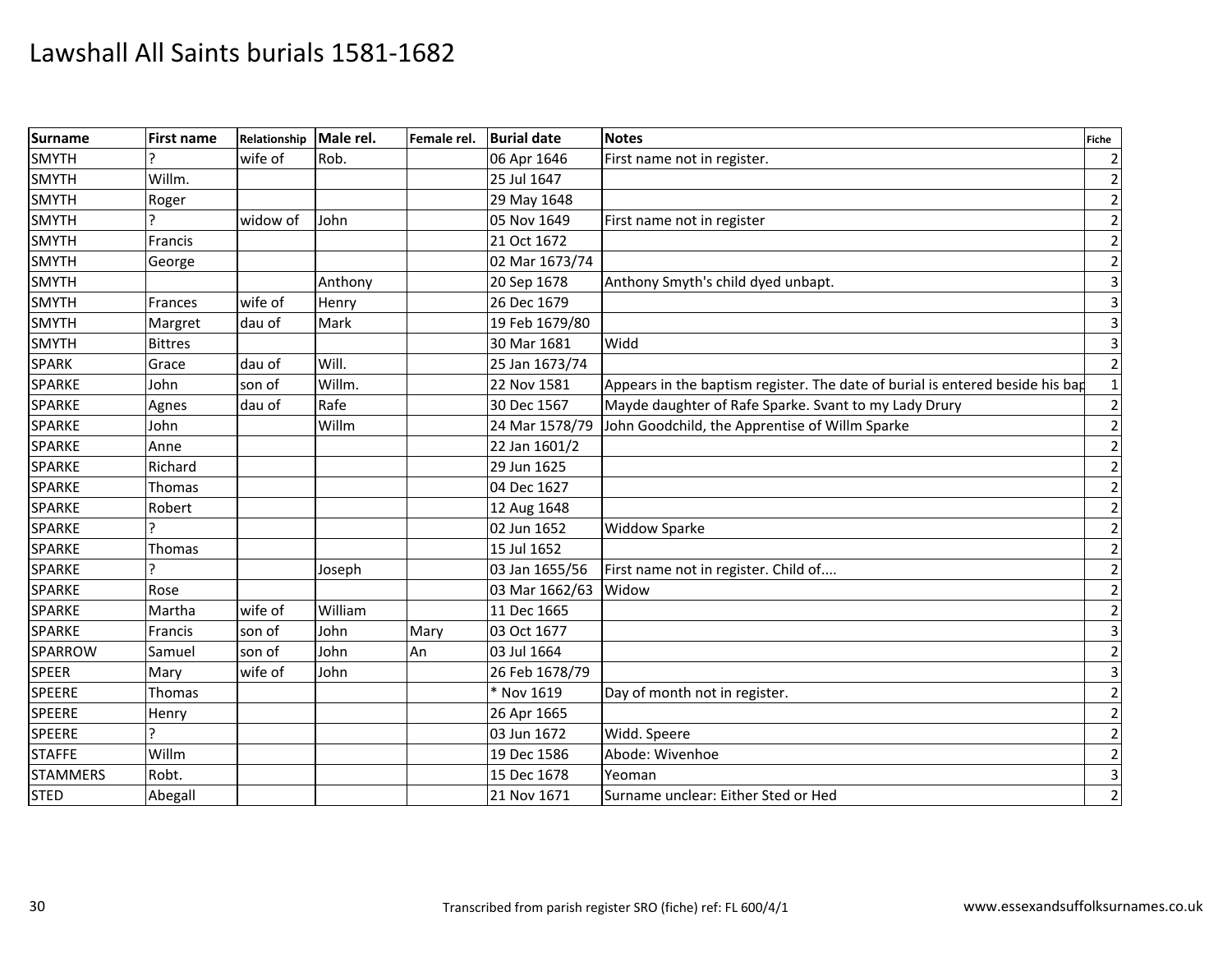| <b>Surname</b>  | <b>First name</b> | Relationship | Male rel. | Female rel. | <b>Burial date</b> | <b>Notes</b>                                                            | <b>Fiche</b>            |
|-----------------|-------------------|--------------|-----------|-------------|--------------------|-------------------------------------------------------------------------|-------------------------|
| <b>STEED</b>    | Francis           |              |           |             | 19 Oct 1669        | A servant maid                                                          | $\overline{2}$          |
| <b>STERNE</b>   |                   | wife of      | Charles   |             | 20 Feb 1662/63     | First name not in register                                              | $\overline{2}$          |
| <b>STERNE</b>   | John              | son of       | John      |             | 23 Jan 1663/64     |                                                                         | $\overline{2}$          |
| <b>STERNE</b>   | George            | son of       | Charles   |             | 11 Jun 1666        |                                                                         | $\overline{2}$          |
| <b>STERNE</b>   | John              |              |           |             | 20 Jan 1670/71     | Following name: Cribner? Child?                                         | $\mathbf{2}$            |
| <b>STEWARD</b>  | Agnes             |              |           |             | 26 Jan 1559/60     |                                                                         | $\overline{2}$          |
| <b>STEWARD</b>  | John              |              | John      |             | 10 Oct 1566        | The child of                                                            | $\overline{2}$          |
| <b>STEWARD</b>  | Christopher       |              | John      |             | 14 Sep 1581        | Christopher Green svant wth [servant with] John Steward                 | $\mathbf 2$             |
| <b>STEWARD</b>  | John              |              |           |             | 30 Sep 1599        |                                                                         | $\mathbf 2$             |
| <b>STEWARD</b>  | Eleanour          |              |           |             | 30 Dec 1626        |                                                                         | $\overline{2}$          |
| <b>STEWARD</b>  | Marie             |              |           |             | 24 Jul 1627        |                                                                         | $\mathbf 2$             |
| <b>STEWARD</b>  | John              |              | John      |             | 26 Jul 1630        | John Lily, servant to John Steward                                      | $\overline{2}$          |
| <b>STEWARD</b>  | John              |              |           |             | 28 Jul 1641        | In the road? Wood?                                                      | $\mathbf 2$             |
| <b>STEWARD</b>  |                   |              |           |             | 26 Mar 1643        | Widow Steward in the wood                                               | $\overline{2}$          |
| <b>STEWARD</b>  | Anthony?          |              |           |             | 20 Jan 1645/46     |                                                                         | $\overline{2}$          |
| <b>STEWARD</b>  |                   | wife of      | John      |             | 17 Dec 1647        | First name not in register                                              | $\mathbf 2$             |
| <b>STEWARD</b>  | Alse              | wife of      | John      |             | 23 Apr 1653        |                                                                         | $\overline{2}$          |
| <b>STEWARD</b>  | Mary              | dau of       | Robt.     | Frances     | 25 Dec 1664        |                                                                         | $\mathbf{2}$            |
| <b>STEWARD</b>  |                   | dau of       | John      | Judah       | 08 May 1668        | First name not in register                                              | $\mathbf{2}$            |
| <b>STEWARD</b>  | John              |              |           |             | 11 Oct 1675        |                                                                         | $\overline{3}$          |
| <b>STEWARD</b>  | Robert            |              |           |             | 24 Oct 1675        |                                                                         | $\overline{\mathbf{3}}$ |
| <b>STEWARD</b>  | John              |              |           |             | 09 Nov 1675        |                                                                         | $\overline{\mathbf{3}}$ |
| <b>STEWARD</b>  | Robert            |              |           |             | 12 Nov 1675        |                                                                         | $\overline{3}$          |
| <b>STEWARD</b>  |                   |              |           |             | 18 Nov 1675        | Widdow. First name not in register.                                     | $\mathbf{3}$            |
| <b>STEWARD</b>  | John              |              |           |             | 11 Dec 1675        | A child                                                                 | $\overline{\mathbf{3}}$ |
| <b>STEWARDE</b> | Agnis             |              |           |             | 16 May 1611        |                                                                         | $\overline{2}$          |
| <b>STOKES</b>   | Martha            |              | S.        |             | 05 Jun 1632        | Martha Stokes, servant to Mr. Hall                                      | $\overline{2}$          |
| <b>STONEHAM</b> | Rose              | wife of      | John      |             | 27 Jan 1558/59     |                                                                         | $\overline{2}$          |
| <b>STONEHAM</b> | Willm             | son of       | John      |             | 15 Sep 1573        |                                                                         | $\overline{2}$          |
| <b>STONEHAM</b> | Mary              |              | John      |             | 25 Oct 1581        | Mary Stoneham svant with [servant with] John Ely at Brittesse her uncle | $\overline{2}$          |
| <b>STONHAM</b>  | Margaret          |              |           |             | 10 Nov 1601        |                                                                         | $\mathbf 2$             |
| <b>STONHAM</b>  | John              |              |           |             | 22 Nov 1601        |                                                                         | $\overline{2}$          |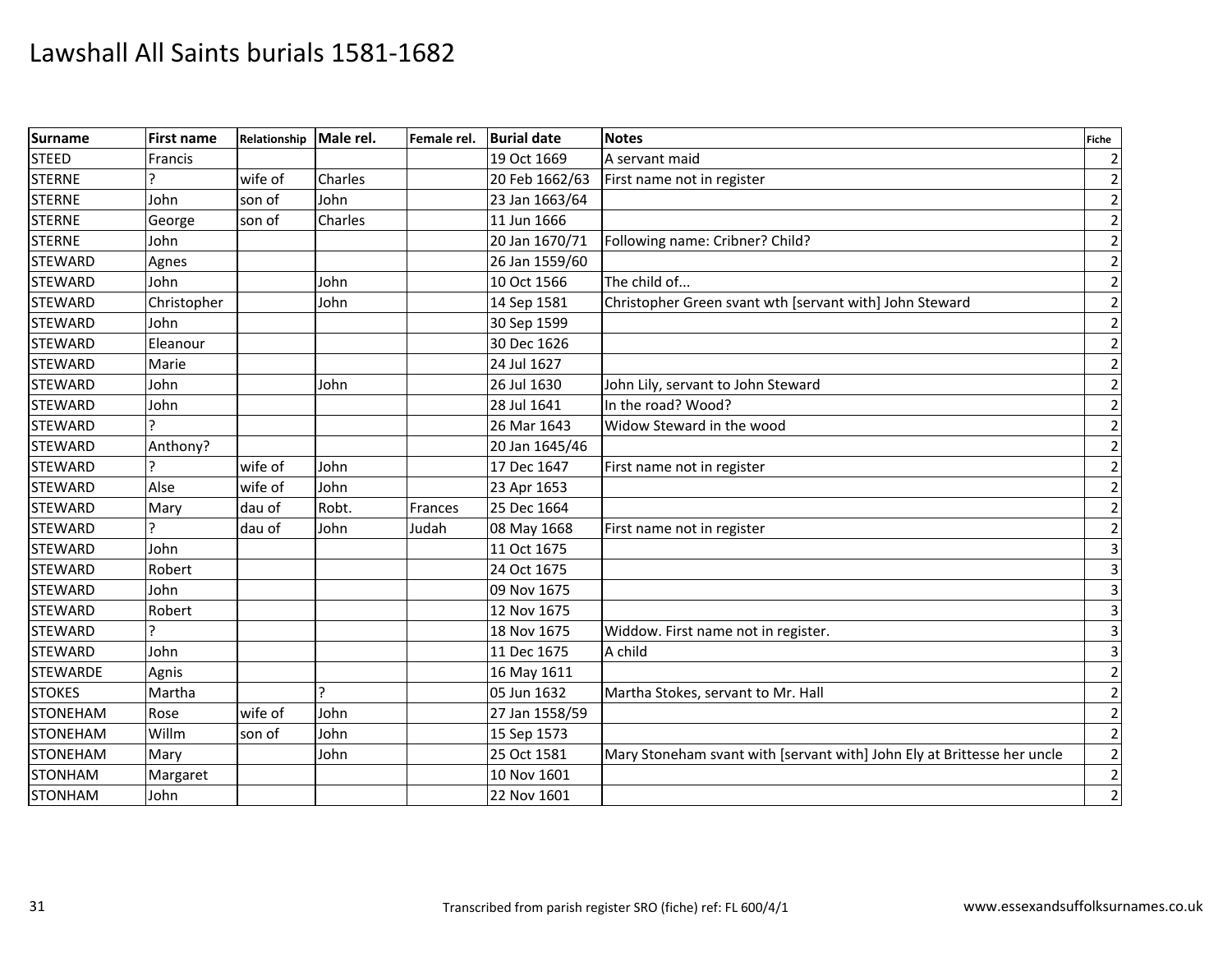| <b>Surname</b>  | <b>First name</b> | Relationship | Male rel. | Female rel. | <b>Burial date</b> | <b>Notes</b>                 | <b>Fiche</b>            |
|-----------------|-------------------|--------------|-----------|-------------|--------------------|------------------------------|-------------------------|
| <b>STONHAM</b>  | Joane             |              |           |             | 13 May 1613        | Widdowe                      | $\overline{2}$          |
| <b>STONHAM</b>  | Margret           |              |           |             | 25 Jul 1656        |                              | $\overline{2}$          |
| <b>STONNAM</b>  | Peter             |              |           |             | 07 Nov 1609        |                              | $\mathbf 2$             |
| <b>STORGES</b>  | Thomas            |              |           |             | 21 Sep 1614        |                              | $\mathbf 2$             |
| <b>STORGES</b>  | Roger             |              |           |             | 30 Oct 1618        |                              | $\mathbf 2$             |
| <b>STRUT</b>    | John              | son of       | James     |             | 18 Jul 1559        |                              | $\mathbf 2$             |
| <b>STUARD</b>   |                   | dau of       | Robt      |             | 08 Jun 1673        | First name not in register   | $\overline{2}$          |
| <b>STUART</b>   | John              |              |           |             | 09 Jan 1676/77     |                              | $\overline{\mathbf{3}}$ |
| <b>STURGEON</b> | Elizabeth         |              |           |             | 16 Apr 1569        | Maid                         | $\mathbf 2$             |
| <b>STURGEON</b> | John              | son of       | Roger     |             | 10 Aug 1572        |                              | $\mathbf 2$             |
| <b>STURGEON</b> | Roger             |              |           |             | 19 Jan 1605/6      |                              | $\mathbf 2$             |
| <b>STURGEON</b> | Anne              |              |           |             | 02 Feb 1607/8      | Vid.                         | $\overline{2}$          |
| <b>STURGEON</b> | John              |              |           | ?           | 14 Dec 1633        | Son of Wid. Sturgeon         | $\overline{2}$          |
| <b>STURGEON</b> | John              |              |           |             | 03 Oct 1643        |                              | $\mathbf 2$             |
| <b>STURGEON</b> |                   |              |           |             | 05 Sep 1652        | Widdow Sturgeon              | $\overline{2}$          |
| <b>STURGIN</b>  | John              |              |           |             | 01 Sep 1620        |                              | $\overline{c}$          |
| <b>STURGION</b> | Margaret          | wife of      | Roger     |             | 21 Aug 1621        |                              | $\mathbf 2$             |
| <b>STURGION</b> | Grace             | wife of      | John      |             | 16 Aug 1622        |                              | $\mathbf 2$             |
| <b>STURGION</b> | George            |              |           |             | 22 Jan 1650/51     |                              | $\overline{2}$          |
| <b>SUTTELL</b>  | James             |              |           |             | 18 May 1610        |                              | $\mathbf 2$             |
| <b>SWANE</b>    | Thomas            |              |           |             | 02 Jun 1623        |                              | $\mathbf{2}$            |
| SWANNE          | Thomas            |              |           |             | 20 Mar 1603/4      |                              | $\overline{c}$          |
| <b>SWANNE</b>   | Elizabeth         |              |           |             | 19 Jan 1617/18     |                              | $\overline{2}$          |
| <b>SYANE</b>    | Mary              | dau of       | Humphry   | Susan       | 02 Nov 1622        |                              | $\mathbf 2$             |
| <b>SYMON</b>    | John              | son of       | John      |             | 20 Oct 1567        |                              | $\mathbf 2$             |
| <b>SYMOND</b>   | John              |              | John      |             | 11 Jan 1570/71     | The child of                 | $\mathbf 2$             |
| SYMOND          | Elizabeth         | wife of      | John      |             | 24 Mar 1578/79     |                              | $\overline{2}$          |
| <b>SYMOND</b>   | Elizabeth         | wife of      | John      |             | 16 Nov 1597        |                              | $\mathbf 2$             |
| SYMOND          | John              |              |           |             | 19 Aug 1623        |                              | $\overline{c}$          |
| <b>SYMOND</b>   |                   |              |           |             | 02 Jun 1638        | Old Widow Symond             | $\overline{2}$          |
| <b>SYMONDS</b>  | Margarite         | wife of      | John      |             | 11 Jun 1570        |                              | $\overline{2}$          |
| <b>SYMPSON</b>  | Francis           | son of       | George    |             | 31 Aug 1680        | Son of George Sympson, smyth | $\overline{\mathbf{3}}$ |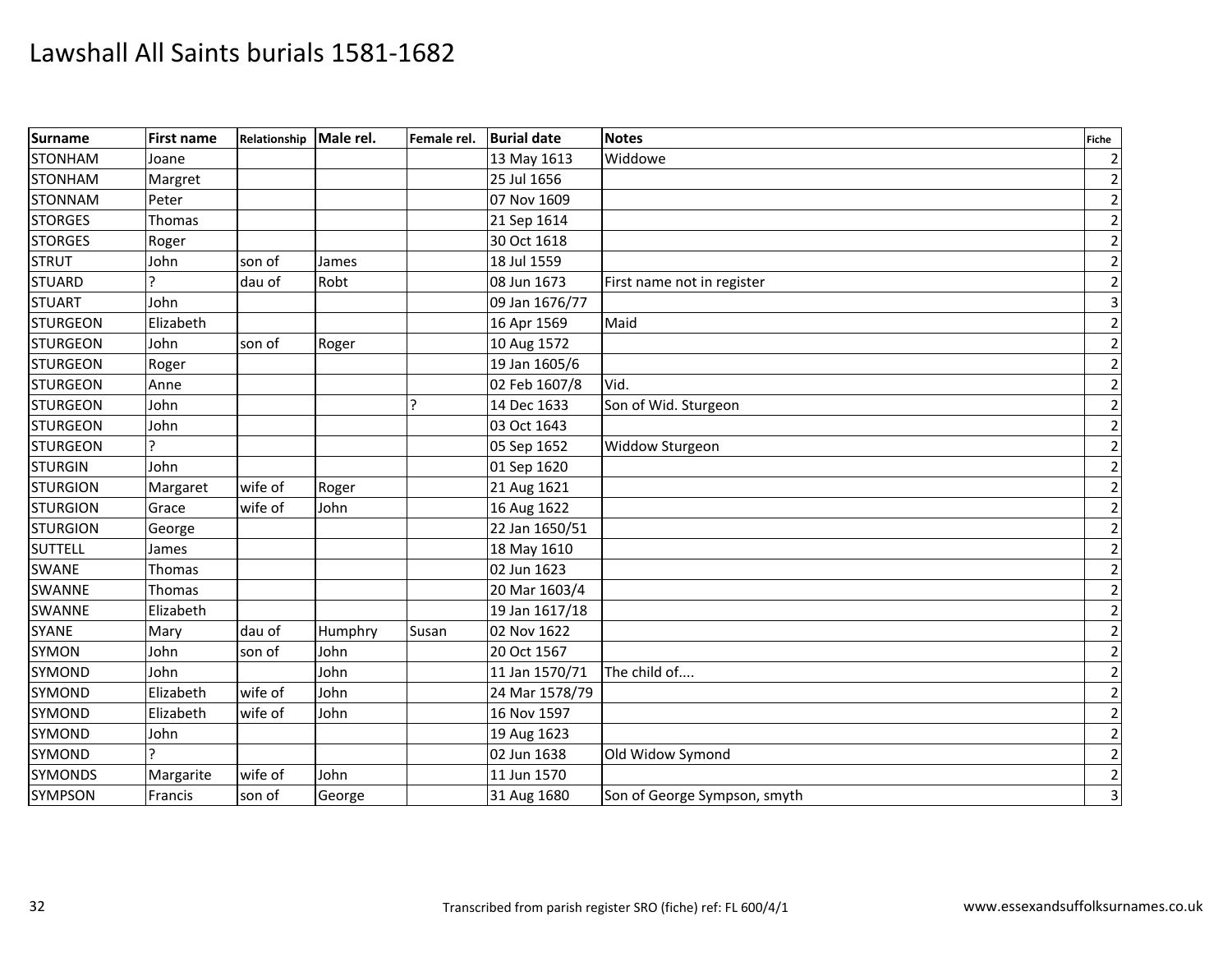| <b>Surname</b>  | <b>First name</b> | Relationship | Male rel. | Female rel.     | <b>Burial date</b> | <b>Notes</b>                          | <b>Fiche</b>            |
|-----------------|-------------------|--------------|-----------|-----------------|--------------------|---------------------------------------|-------------------------|
| SYMSON          | Elizabeth         |              | Robt      |                 | 09 May 1584        | The child of                          | $\overline{2}$          |
| <b>SYMSON</b>   | <b>Thomas</b>     | son of       | George    |                 | 17 Dec 1668        |                                       | $\overline{2}$          |
| <b>SYMSON</b>   | Allice            | wife of      | George    |                 | 27 Dec 1668        |                                       | $\overline{2}$          |
| <b>TEBBALL</b>  | Ja[n_]ne          |              |           |                 | 06 Oct 1652        |                                       | $\overline{2}$          |
| <b>THOMAS</b>   |                   |              |           |                 | 30 Apr 1659        | Mr. Thomas, minister of this parish   | $\mathbf{2}$            |
| <b>THOMAS</b>   | Sarah             | dau of       |           | $\mathbf{P}$    | 20 Sep 1659        | Daughter of Mrs. Thomas               | $\mathbf 2$             |
| <b>THORNTON</b> | Anne              |              | John      |                 | 27 Oct 1583        | The child of                          | $\overline{2}$          |
| <b>THORNTON</b> | John              |              |           |                 | 28 Mar 1591        |                                       | $\mathbf 2$             |
| <b>THORNTON</b> | Wynefrid          |              |           |                 | 25 May 1638        |                                       | $\mathbf{2}$            |
| <b>THORNTON</b> |                   | wife of      | Phillip   |                 | 13 Mar 1646/47     | First name not in register            | $\overline{2}$          |
| <b>THORNTON</b> | Phillip           |              |           |                 | 25 Jan 1648/49     |                                       | $\mathbf 2$             |
| <b>THORNTON</b> | Susan             |              |           |                 | 21 Dec 1662        |                                       | $\mathbf 2$             |
| <b>THURGOOD</b> | Anne              | wife of      | Roger     |                 | 26 Apr 1597        |                                       | $\mathbf{2}$            |
| <b>TOMPSONE</b> | Elizabeth         |              |           |                 | 13 Feb 1609/10     |                                       | $\mathbf 2$             |
| <b>TONGET</b>   | <b>Brichet</b>    | wife of      | George    |                 | 24 Mar 1669/70     |                                       | $\mathbf 2$             |
| <b>TOTTE</b>    | Mercy             | dau of       | Ambrose   |                 | 23 Feb 1676/77     |                                       | $\overline{3}$          |
| <b>TOTTE</b>    | John              | son of       | Ambrose   |                 | 01 Dec 1677        |                                       | $\overline{3}$          |
| <b>TOTTE</b>    | Ambrose           |              |           |                 | 01 Sep 1679        |                                       | $\overline{3}$          |
| <b>TOTTY</b>    | Thomas            |              |           |                 | 10 Dec 1649        |                                       | $\mathbf 2$             |
| <b>TOTTY</b>    | Henry             |              |           |                 | 25 Dec 1662        |                                       | $\mathbf 2$             |
| <b>TOUNGETT</b> | Georg             | son of       | George    | <b>Bridgett</b> | ** 1666            | Date unclear                          | $\overline{2}$          |
| TRIDD           | Mary              | dau of       | Ralfe     |                 | 22 May 1634        |                                       | $\mathbf 2$             |
| <b>TUNGAT</b>   | George            |              |           |                 | 09 Sep 1678        | <b>Butcher</b>                        | $\overline{\mathbf{3}}$ |
| <b>TURLE</b>    | John              |              | Willm     | Hellen          | 25 May 1564        | The child of                          | $\mathbf 2$             |
| <b>TURLE</b>    | Elizabeth         |              |           |                 | 13 Jun 1568        |                                       | $\mathbf 2$             |
| <b>TURLE</b>    | Margarite         |              |           |                 | 18 Jul 1572        | Singlewoman                           | $\overline{2}$          |
| <b>TURLL</b>    | Alyce             | dau of       | Thomas    |                 | 29 Mar 1559        |                                       | $\mathbf 2$             |
| <b>TURLLE</b>   | Thomas            |              |           |                 | 14 Feb 1558/59     | Labourer                              | $\mathbf 2$             |
| <b>TURNER</b>   |                   |              |           |                 | 27 Apr 1673        | Widd. Turner                          | $\overline{2}$          |
| <b>TURNER</b>   | Susannah          | wife of      | Philip    |                 | 11 Mar 1678/79     |                                       | $\overline{3}$          |
| <b>TURNER</b>   | Thomas            |              |           |                 | 23 Aug 1679        |                                       | $\overline{\mathbf{3}}$ |
| <b>TWICHETT</b> | ?                 |              | Tho.      |                 | 05 Apr 1650        | Child of (first name not in register) | $\overline{2}$          |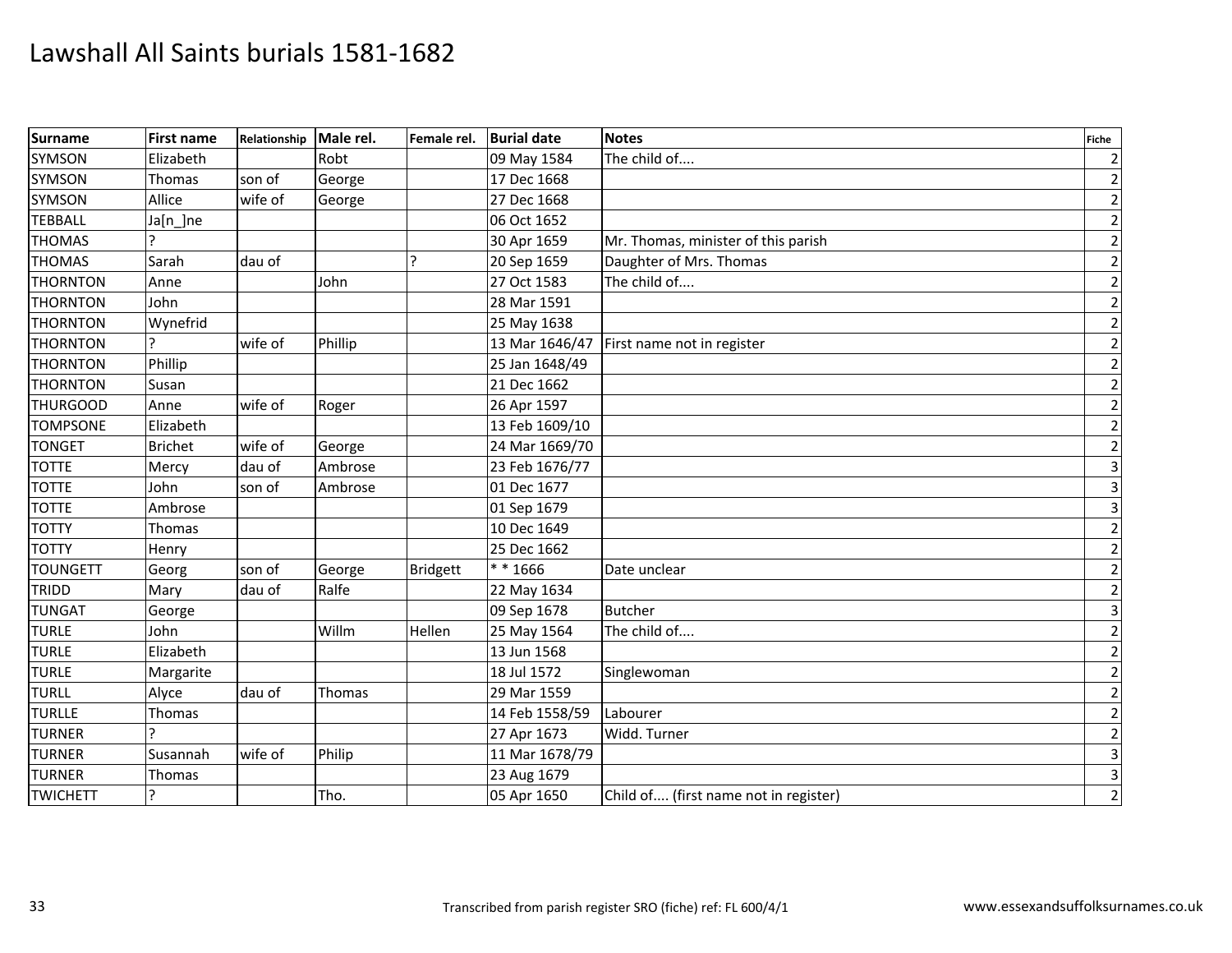| <b>Surname</b>   | <b>First name</b> | Relationship | Male rel. | Female rel. | <b>Burial date</b> | <b>Notes</b>                                                            | <b>Fiche</b> |
|------------------|-------------------|--------------|-----------|-------------|--------------------|-------------------------------------------------------------------------|--------------|
| <b>TWITCHED</b>  |                   |              | Thomas    |             | 07 Mar 1618/19     | Incomplete entry reads: (gap) to Thomas Twitched. Name and relationship |              |
| <b>TWITCHETT</b> |                   |              | Thomas    |             | 12 Feb 1655/56     | First name not in register. Child of                                    |              |
| <b>TYTTERELL</b> | Margaret          |              |           |             | 01 Dec 1621        |                                                                         |              |
| <b>UNDERWOOD</b> | Edmond            |              |           |             | 29 Aug 1588        |                                                                         |              |
| <b>UNDERWOOD</b> | Alyce             |              |           |             | 03 * 1592/93       | Month not in register.                                                  |              |
| <b>UNGLES</b>    | Elizabeth         | wife of      | Henrie    |             | 21 Oct 1628        |                                                                         |              |
| <b>UNGLES</b>    | Cicilee           | wife of      | Henry     |             | 20 Jul 1630        |                                                                         |              |
| <b>WALES</b>     | Thomas            |              |           |             | 24 Jan 1625/26     |                                                                         |              |
| <b>WALES</b>     | An                | wife of      | John      |             | 07 Mar 1632/33     |                                                                         |              |
| <b>WALES</b>     |                   |              |           |             | 29 Mar 1673        | Widd. Wales                                                             |              |
| <b>WALTON</b>    | Judah             |              |           |             | 03 Dec 1638        |                                                                         |              |
| <b>WARE</b>      | Mary              | dau of       | Richard   |             | 10 Mar 1662/63     |                                                                         |              |
| <b>WARE</b>      | Ledey             | dau of       |           |             | 07 Jan 1670/71     | Daughter of Widdow Ware                                                 |              |
| <b>WARE</b>      | Sarah             | dau of       |           |             | 08 Jun 1679        | Daughter of Widow Ware                                                  |              |
| <b>WAREN</b>     | Johanne           |              |           |             | 06 Dec 1607        | Vid.                                                                    |              |
| <b>WARNER</b>    | Gabriel           |              |           |             | 11 May 1587        |                                                                         |              |
| <b>WARNER</b>    | Johan             | wife of      | John      |             | 02 Apr 1597        |                                                                         |              |
| <b>WARNER</b>    | John              |              |           |             | 26 Jun 1597        |                                                                         |              |
| <b>WARNER</b>    | Valentine         |              |           |             | 28 Nov 1605        |                                                                         |              |
| <b>WARNER</b>    | Mary              |              |           |             | 30 Jan 1619/20     |                                                                         |              |
| <b>WARNER</b>    | Valentine         |              |           |             | 10 Jun 1627        |                                                                         |              |
| <b>WARNER</b>    |                   |              |           |             | 26 Jan 1628/29     | <b>Widdow Warner</b>                                                    |              |
| <b>WARNER</b>    | Alce              | dau of       | Gabriel   |             | 22 Dec 1632        |                                                                         |              |
| <b>WARNER</b>    | Thomas            | son of       | Gabriel   |             | 10 Jan 1632/33     |                                                                         |              |
| <b>WARNER</b>    | Thamasin          | wife of      | Gabriel   |             | 15 Oct 1634        |                                                                         |              |
| <b>WARNER</b>    | Gabriell          |              |           |             | 15 Nov 1635        |                                                                         |              |
| <b>WARNER</b>    | Elisabeth         | wife of      | Edward    |             | 21 Feb 1658/59     |                                                                         |              |
| <b>WARNER</b>    | An                | dau of       | Edward    |             | 01 Jun 1663        |                                                                         |              |
| <b>WARNER</b>    | Edward            |              |           |             | 22 Oct 1678        | Taylor                                                                  |              |
| WARNER?          | Elisabeth         |              |           |             | 25 Jan 1643/44     | Faded                                                                   |              |
| <b>WARREN</b>    | <b>Nicholas</b>   |              | Robt.     |             | 17 Nov 1587        | The child of                                                            |              |
| <b>WARREN</b>    | Susan             | dau of       | Gabriel   | Thomazin    | 15 Jul 1621        |                                                                         |              |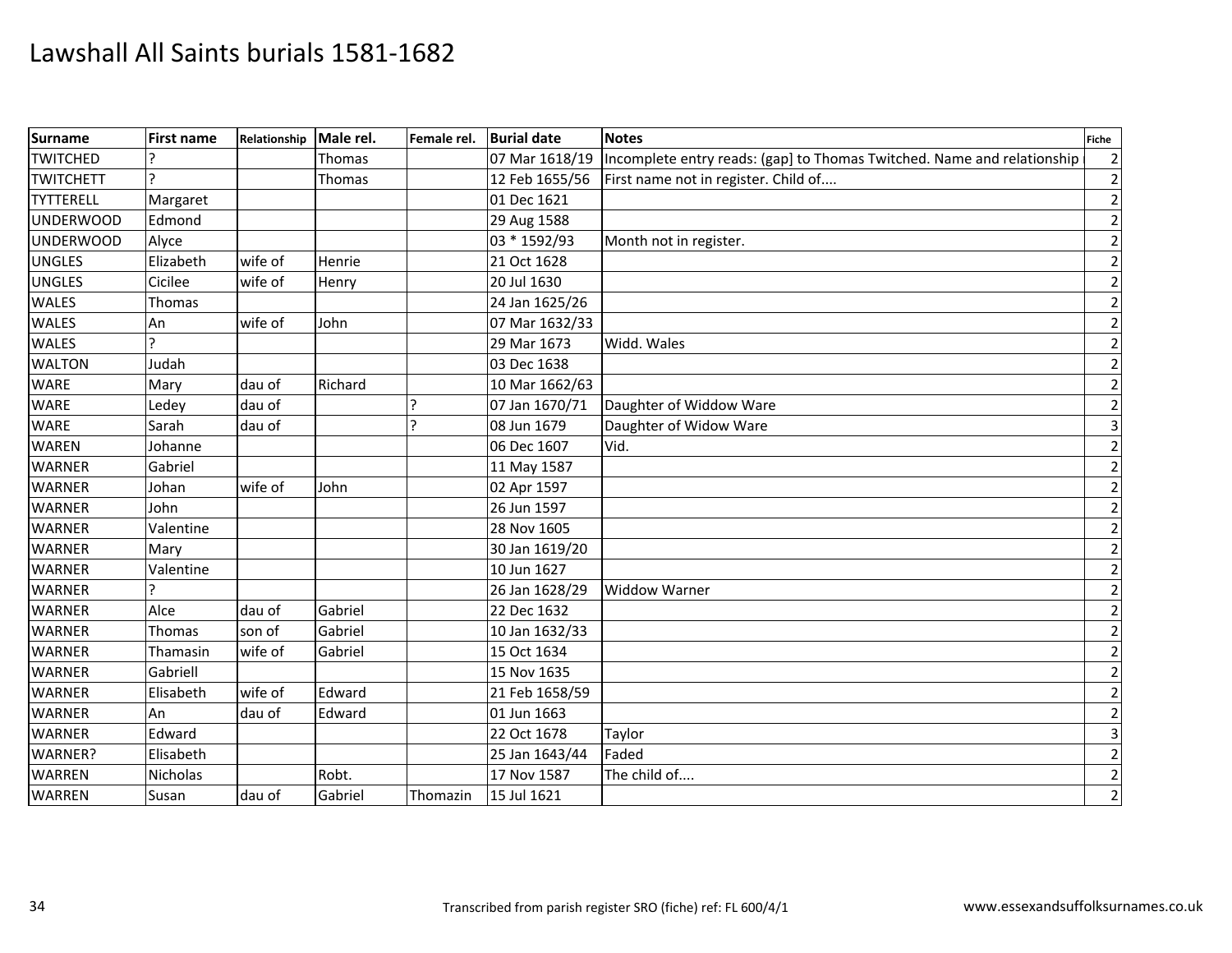| <b>Surname</b>    | <b>First name</b> | Relationship Male rel. |         | Female rel. | <b>Burial date</b> | <b>Notes</b>                                                                | <b>Fiche</b> |
|-------------------|-------------------|------------------------|---------|-------------|--------------------|-----------------------------------------------------------------------------|--------------|
| <b>WARREN</b>     | Agnis             | dau of                 | Gabriel | Thomazin    | 23 Jul 1621        |                                                                             |              |
| <b>WASBEE</b>     | John              |                        |         |             | 26 Mar 1665        |                                                                             |              |
| <b>WATTON</b>     | Robt.             |                        |         |             | 24 Sep 1585        | Sr. Robt. Watton, pson of Lawshall                                          |              |
| <b>WEARE</b>      | Richard           |                        |         |             | 17 Dec 1669        |                                                                             |              |
| <b>WEBB</b>       | Elizabeth         |                        |         |             | 21 Nov 1602        |                                                                             |              |
| <b>WELLES</b>     | James             |                        |         |             | 18 Mar 1593/94     | Comes under 1593 burials, but is it for the year before and entered in wron |              |
| <b>WIFFEN</b>     | Anne              | dau of                 | Symon   |             | 11 Jun 1580        | Mayd                                                                        |              |
| <b>WIFFEN</b>     | Mary              |                        |         |             | 24 Apr 1605        |                                                                             |              |
| <b>WIFFEN</b>     | Phillip           | son of                 | Phillip |             | 07 Oct 1672        |                                                                             |              |
| <b>WIFFIN</b>     | Margarie          |                        | Roger   |             | 02 Oct 1562        | The child of                                                                |              |
| <b>WIFFIN</b>     | John              |                        | Symon   |             | 03 Sep 1564        | The child of                                                                |              |
| <b>WIFFIN</b>     | Katherine         | wife of                | Thomas  |             | 22 Nov 1608        |                                                                             |              |
| <b>WIFFIN</b>     | Thomasin          |                        |         |             | 26 Apr 1624        |                                                                             |              |
| WILLIAMSON        | 12                | wife of                | Robert  |             |                    | 10 Mar 1664/65 First name not in register                                   |              |
| WILLIAMSON        | Ambrose           | son of                 | Ambrose | Francis     | 29 Jun 1667        |                                                                             |              |
| WILLIAMSON        | Francis           | dau of                 | Ambross |             | * Feb 1668/9       | Hard to read - might be a baptism but appears in burials.                   |              |
| WILLINGEM         | John              | son of                 | Thomas  |             | 05 Mar 1673/74     |                                                                             |              |
| WILLINGHAM        | John              | son of                 | Thomas  |             | 07 Mar 1664/65     |                                                                             |              |
| <b>WINMINGTON</b> | Elizabeth         |                        |         |             | 02 Jul 1606        |                                                                             |              |
| <b>WINSERE</b>    | Alyce             | wife of                | John    |             | 28 Dec 1577        |                                                                             |              |
| <b>WOLFE</b>      |                   |                        |         |             | 20 May 1660        | First name not in register                                                  |              |
| <b>WOOLFE</b>     | I٦                | wife of                | John    |             | 08 Jun 1649        | First name not in register                                                  |              |
| <b>WORDLEY</b>    | John              |                        |         |             | 21 Sep 1645        |                                                                             |              |
| <b>WORDLEY</b>    | l C               |                        |         |             | 28 Oct 1651        | Widd. Wordley                                                               |              |
| <b>WRIGHT</b>     | Edmond            |                        |         |             | 03 Dec 1558        | Labourer                                                                    |              |
| <b>WRIGHT</b>     | Rafe              |                        |         |             | 22 Jun 1559        |                                                                             |              |
| <b>WRIGHT</b>     | Anne              | dau of                 | John    |             | 08 Jul 1559        | Daughter of John Wright at Lath                                             |              |
| <b>WRIGHT</b>     | John              |                        |         |             | 16 Nov 1559        |                                                                             |              |
| <b>WRIGHT</b>     | Richard           |                        |         |             | 07 Nov 1561        | Maryed man                                                                  |              |
| <b>WRIGHT</b>     | Alyce             | dau of                 | John    |             | 04 May 1564        |                                                                             |              |
| <b>WRIGHT</b>     | Katherine         |                        | Andrew  |             | 18 Aug 1565        | The child of                                                                |              |
| <b>WRIGHT</b>     | John              |                        |         |             | 03 Nov 1565        | John Wright the middle of the parsonage otmealmaker                         |              |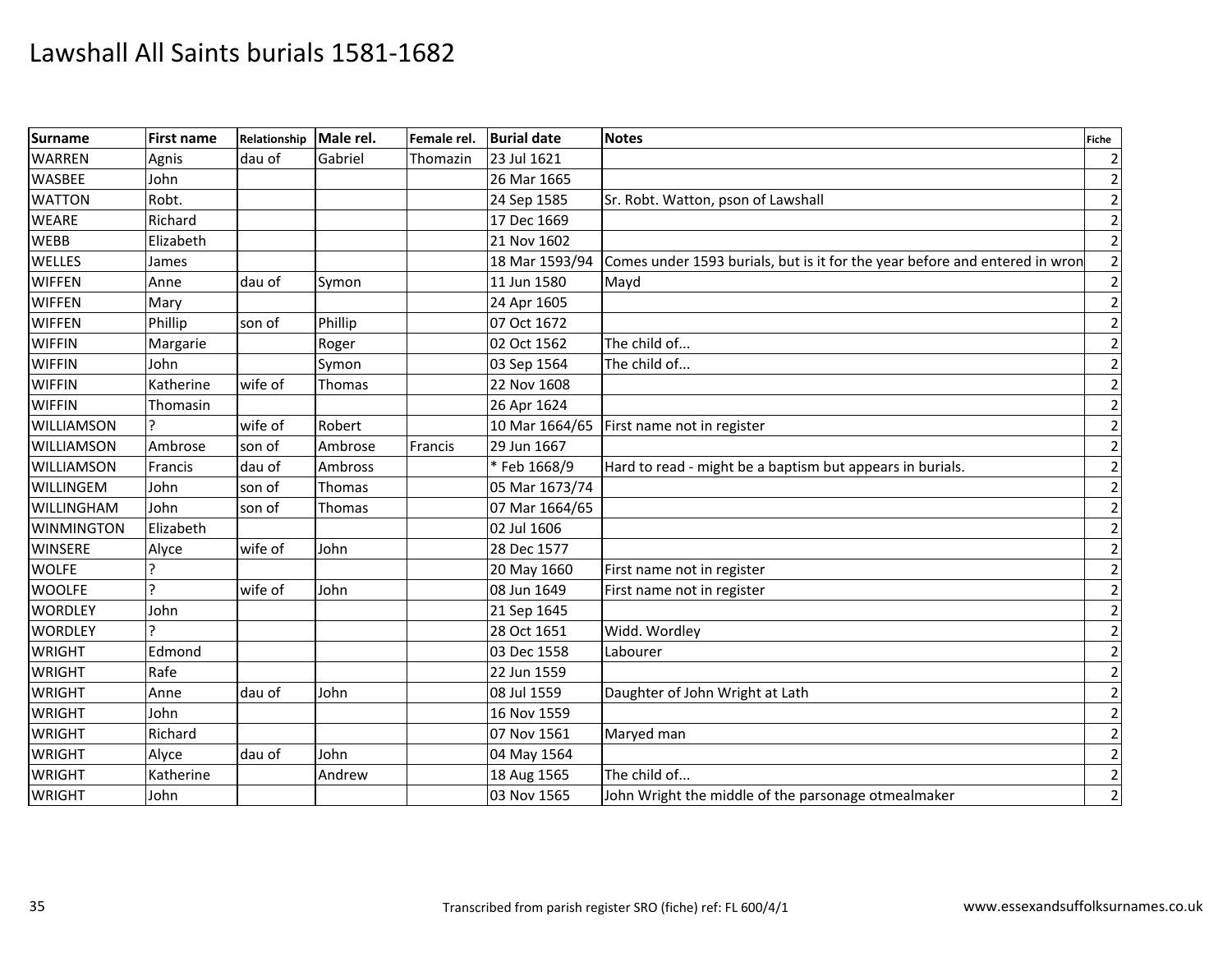| Surname       | <b>First name</b> | Relationship | Male rel. | Female rel. | <b>Burial date</b> | <b>Notes</b>                                     | <b>Fiche</b>   |
|---------------|-------------------|--------------|-----------|-------------|--------------------|--------------------------------------------------|----------------|
| <b>WRIGHT</b> | Maryan            |              | Rafe      |             | 24 Nov 1565        | The child of                                     | $\mathbf{2}$   |
| <b>WRIGHT</b> | Johan             |              | Symon     |             | 26 Jan 1565/66     | The child of                                     | $\mathbf 2$    |
| <b>WRIGHT</b> | Johan             |              |           |             | 18 May 1568        | Vid.                                             | $\mathbf 2$    |
| <b>WRIGHT</b> | John              | son of       | John      |             | 21 Dec 1569        | Son of Litle John Wright                         | $\overline{2}$ |
| <b>WRIGHT</b> | Katherine         | wife of      | John      |             | 03 Nov 1569        | Wife of Litle John Wright                        | $\overline{2}$ |
| <b>WRIGHT</b> | Willm             |              |           |             | 19 Jul 1573        | Willm. Wright als Potter, widd.                  | $\mathbf 2$    |
| <b>WRIGHT</b> | Johan             |              |           |             | 15 Jan 1574/75     | Maid                                             | $\overline{2}$ |
| <b>WRIGHT</b> | James             |              |           |             | 24 Apr 1575        | Singleman                                        | $\mathbf 2$    |
| <b>WRIGHT</b> | Andrewe           |              |           |             | 16 Mar 1577/78     | Paup widd.                                       | $\mathbf 2$    |
| <b>WRIGHT</b> | John              |              |           |             | 05 May 1578        | Maryedman                                        | $\mathbf 2$    |
| <b>WRIGHT</b> | Anne              |              |           |             | 16 Jan 1582/83     | Vid.                                             | $\overline{2}$ |
| <b>WRIGHT</b> | Raphaell          | son of       | John      |             | 03 Sep 1583        | At ye psonage                                    | $\overline{2}$ |
| <b>WRIGHT</b> | William           | son of       |           | Mable       | 12 Apr 1589        | Son of Mable Wright, vid.                        | $\overline{2}$ |
| <b>WRIGHT</b> | Johan             |              |           |             | 22 Aug 1590        | Vid                                              | $\mathbf 2$    |
| <b>WRIGHT</b> | Hellen            |              | John      |             | 25 Nov 1590        | The child of                                     | $\mathbf 2$    |
| <b>WRIGHT</b> | Mabell            |              |           |             | 08 Sep 1591        | Vid                                              | $\mathbf 2$    |
| <b>WRIGHT</b> | Alyce             |              | Thomas    |             | 19 Dec 1595        | Alyce Wright als Potter, svant to Thomas Cawston | $\overline{2}$ |
| <b>WRIGHT</b> | Alyce             |              |           |             | 02 Jan 1596/97     | Vid.                                             | $\mathbf 2$    |
| <b>WRIGHT</b> | Agnes             | wife of      | Daniell   |             | 21 Aug 1597        |                                                  | $\mathbf 2$    |
| <b>WRIGHT</b> | John              | son of       | John      |             | 30 Nov 1597        |                                                  | $\overline{2}$ |
| <b>WRIGHT</b> | Robt              |              |           |             | 22 Mar 1598/99     |                                                  | $\overline{2}$ |
| <b>WRIGHT</b> | Anne              | wife of      | Thomas    |             | 14 Apr 1607        | Wife of Thomas Wright senr.                      | $\overline{2}$ |
| <b>WRIGHT</b> | Joseph            |              |           |             | 03 Oct 1609        |                                                  | $\overline{2}$ |
| <b>WRIGHT</b> | Marie             |              |           |             | 12 Mar 1609/10     |                                                  | $\mathbf 2$    |
| <b>WRIGHT</b> | Thomas            |              |           |             | 19 Jan 1612/13     |                                                  | $\overline{2}$ |
| <b>WRIGHT</b> | Anne              | dau of       | Raphe     |             | 16 Oct 1615        |                                                  | $\overline{2}$ |
| <b>WRIGHT</b> | Alice             | wife of      | Danyell   |             | 21 Nov 1617        |                                                  | $\mathbf 2$    |
| <b>WRIGHT</b> | Larrance          |              |           |             | 13 Dec 1619        |                                                  | $\overline{2}$ |
| <b>WRIGHT</b> | Daniel            |              |           |             | 08 Jun 1620        | Phisition                                        | $\mathbf 2$    |
| <b>WRIGHT</b> | Thomazin          |              |           |             | 08 Mar 1620/21     |                                                  | $\mathbf{2}$   |
| <b>WRIGHT</b> | Daniel            |              |           |             | 21 Nov 1621        | Clark                                            | $\overline{2}$ |
| <b>WRIGHT</b> | John              |              |           |             | 27 Jan 1621/22     |                                                  | $\overline{2}$ |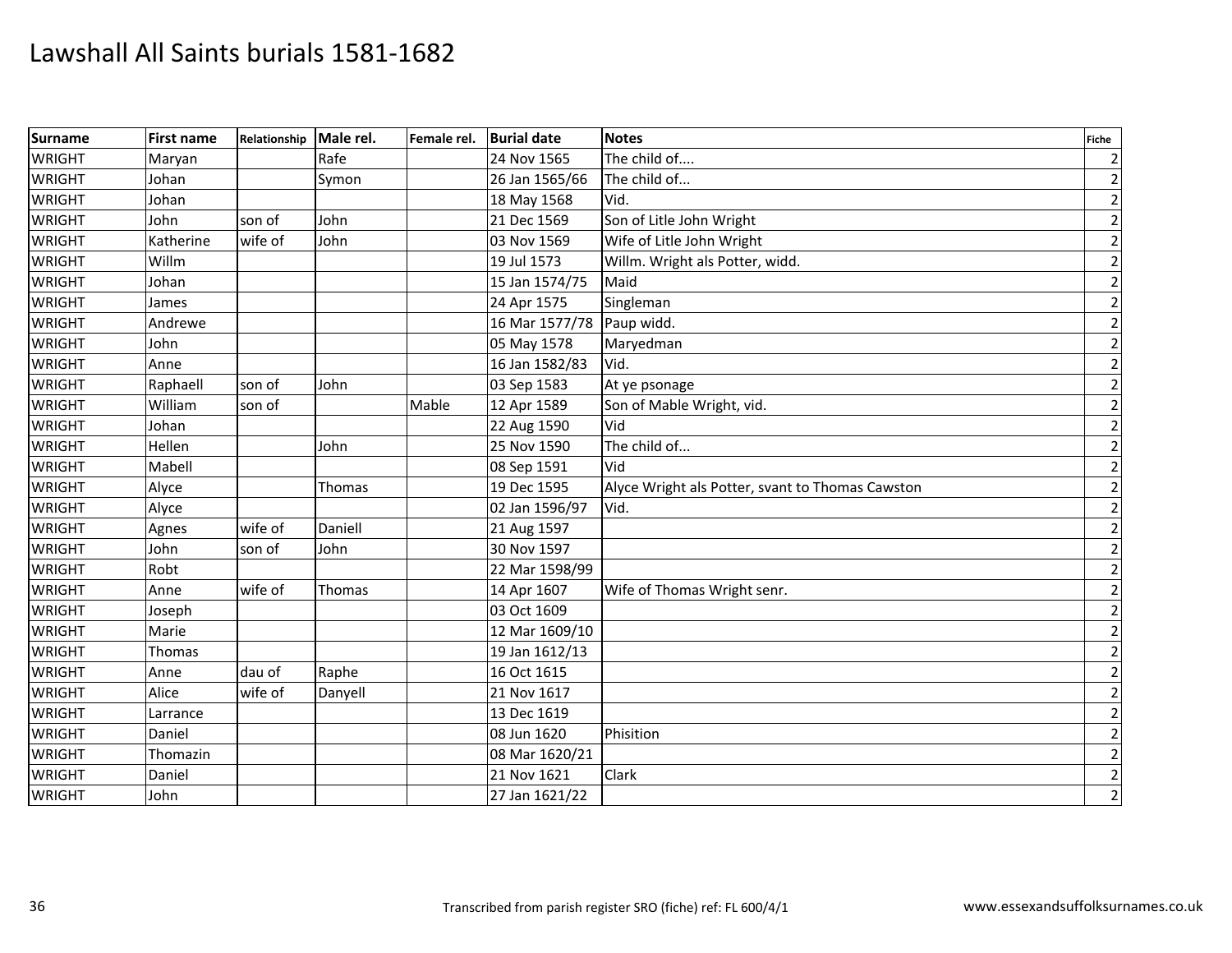| <b>Surname</b> | <b>First name</b> | Relationship | Male rel. | Female rel. | <b>Burial date</b> | <b>Notes</b>                          | <b>Fiche</b>   |
|----------------|-------------------|--------------|-----------|-------------|--------------------|---------------------------------------|----------------|
| <b>WRIGHT</b>  | Thomas            |              |           |             | 21 Dec 1622        | At Harts                              | $\overline{2}$ |
| <b>WRIGHT</b>  | Daniel            | son of       | William   | Mary        | 20 Jun 1623        |                                       | $\overline{2}$ |
| <b>WRIGHT</b>  | Gyeles            |              |           |             | 09 Jun 1624        |                                       | $\mathbf 2$    |
| <b>WRIGHT</b>  | Helene            | wife of      | John      |             | 21 Apr 1628        |                                       | $\mathbf 2$    |
| <b>WRIGHT</b>  | Dorothe           | wife of      | Willm.    |             | 19 Aug 1630        |                                       | $\mathbf{2}$   |
| <b>WRIGHT</b>  | Elizabeth         | wife of      | Ambrose   |             | 03 Oct 1631        |                                       | $\mathbf 2$    |
| <b>WRIGHT</b>  | Tabitha           | dau of       | William   |             | 14 Jan 1631/32     |                                       | $\mathbf 2$    |
| <b>WRIGHT</b>  | Ambrose           |              |           |             | 17 Feb 1631/32     |                                       | $\overline{2}$ |
| <b>WRIGHT</b>  | An                | wife of      | Francis   |             | 01 Mar 1631/32     |                                       | $\mathbf{2}$   |
| <b>WRIGHT</b>  | John              |              |           |             | 14 Mar 1633/34     | At Peeke?                             | $\overline{2}$ |
| <b>WRIGHT</b>  | Henry             |              |           |             | 11 Feb 1637/38     | <b>At Harts</b>                       | $\mathbf 2$    |
| <b>WRIGHT</b>  | Abraham           |              |           |             | 18 Oct 1638        |                                       | $\overline{2}$ |
| <b>WRIGHT</b>  | Will?             |              |           |             | 11 Feb 1640/41     | At the Pecke. First part very faded.  | $\mathbf{2}$   |
| <b>WRIGHT</b>  | John              |              |           |             | 24 Feb 1641/42     |                                       | $\overline{2}$ |
| <b>WRIGHT</b>  | Abraham           |              |           |             | 20 Feb 1643/44     |                                       | $\mathbf 2$    |
| <b>WRIGHT</b>  |                   |              |           |             | 20 Jul 1644        | Widow Wright                          | $\overline{2}$ |
| <b>WRIGHT</b>  | Dorothy           |              |           |             | 21 Jul 1644        |                                       | $\overline{2}$ |
| <b>WRIGHT</b>  |                   |              |           |             | 12 May 1644        | <b>Widow Wright</b>                   | $\overline{2}$ |
| <b>WRIGHT</b>  | ς                 | son of       | Abraham   |             | 08 Jan 1644/45     | First name not in register            | $\mathbf 2$    |
| <b>WRIGHT</b>  | $\mathbf{P}$      | wife of      | Abraham   |             | 13 Jan 1644/45     | First name not in register            | $\overline{2}$ |
| <b>WRIGHT</b>  | Abraham           |              |           |             | 12 Sep 1645        |                                       | $\overline{2}$ |
| <b>WRIGHT</b>  | Matheua           |              |           |             | 12 Jun 1646        |                                       | $\mathbf 2$    |
| <b>WRIGHT</b>  | Francis           |              |           |             | 03 Apr 1648        |                                       | $\mathbf 2$    |
| <b>WRIGHT</b>  | Willm.            |              |           |             | 10 May 1649        |                                       | $\overline{2}$ |
| <b>WRIGHT</b>  | Ralph             |              |           |             | 13 Aug 1649        |                                       | $\overline{2}$ |
| <b>WRIGHT</b>  | Henry             |              |           |             | 21 Aug 1649        | Henry Wright senr                     | $\overline{2}$ |
| <b>WRIGHT</b>  |                   | wife of      | Francis   |             | 08 Aug 1650        | First name not in register            | $\mathbf 2$    |
| <b>WRIGHT</b>  | Anne              |              |           |             | 08 Apr 1651        |                                       | $\mathbf 2$    |
| <b>WRIGHT</b>  | C                 | wife of      | Francis   |             | 01 Aug 1651        | First name not in register            | $\overline{2}$ |
| <b>WRIGHT</b>  | Mary              |              |           |             | 22 Oct 1651        | Widd.                                 | $\overline{2}$ |
| <b>WRIGHT</b>  |                   |              |           |             | 04 Jun 1652        | Widdow Wright                         | $\mathbf 2$    |
| <b>WRIGHT</b>  | ?                 |              | Henrie    |             | 16 Oct 1654        | Child of (first name not in register) | $\overline{2}$ |